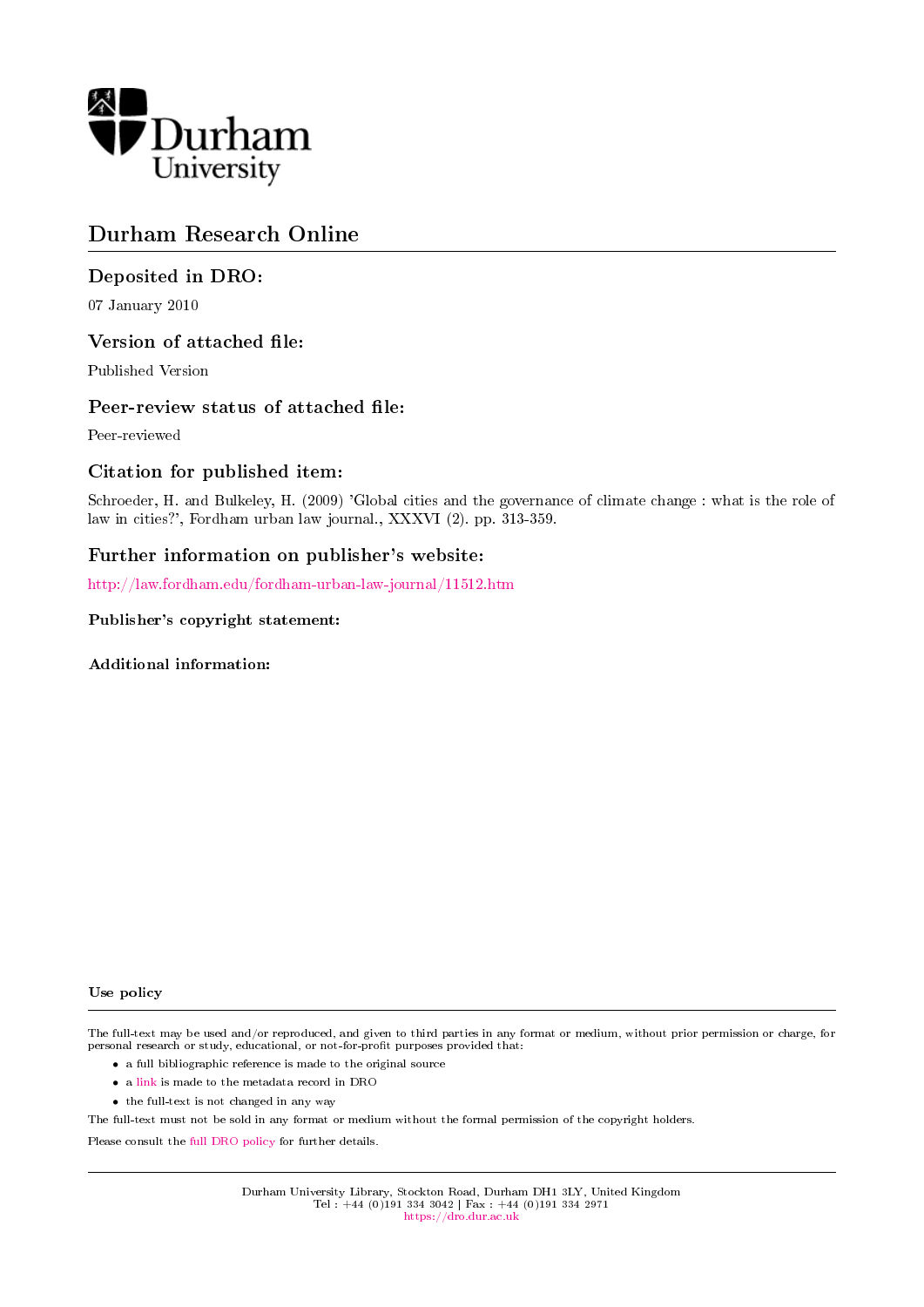# **GLOBAL CITIES AND THE GOVERNANCE OF CLIMATE CHANGE: WHAT IS THE ROLE OF LAW IN CITIES?**

*Heike Schroeder and Harriet Bulkeley*<sup>∗</sup>

| $A_{\cdot}$                                                  |                                                            |  |  |  |
|--------------------------------------------------------------|------------------------------------------------------------|--|--|--|
| $B_{-}$                                                      | Local Government and Climate Governance in the United      |  |  |  |
|                                                              |                                                            |  |  |  |
| C.                                                           | Local Government and Climate Governance in the United      |  |  |  |
|                                                              |                                                            |  |  |  |
|                                                              |                                                            |  |  |  |
|                                                              | A. London's Socio-Economic and Environmental Profile331    |  |  |  |
|                                                              | B. Competencies and Powers for Climate Governance in       |  |  |  |
|                                                              |                                                            |  |  |  |
| C.                                                           | The Evolution of Climate Change Policy in London 335       |  |  |  |
| D.                                                           |                                                            |  |  |  |
|                                                              |                                                            |  |  |  |
| A.                                                           | Los Angeles's Socio-Economic and Environmental Profile 341 |  |  |  |
| B.                                                           | Competencies and Powers for Climate Governance in Los      |  |  |  |
|                                                              |                                                            |  |  |  |
| C.                                                           | The Evolution of Climate Change Policy in Los Angeles343   |  |  |  |
| D.                                                           |                                                            |  |  |  |
| IV. Comparing London and Los Angeles: Modes of Governing and |                                                            |  |  |  |
|                                                              |                                                            |  |  |  |
| A.                                                           |                                                            |  |  |  |
| $\mathbf{B}$ .                                               |                                                            |  |  |  |
| $\mathcal{C}$ .                                              |                                                            |  |  |  |
| D.                                                           |                                                            |  |  |  |
| Е.                                                           |                                                            |  |  |  |
|                                                              |                                                            |  |  |  |
|                                                              |                                                            |  |  |  |

<sup>∗</sup> Heike Schroeder is a Tyndall Research Fellow at the Environmental Change Institute of the University of Oxford. Harriet Bulkeley is a Reader in the Department of Geography at Durham University. The authors would like to recognize Daniela Rey and the participants of the Cooper-Walsh Colloquium for comments on an earlier draft.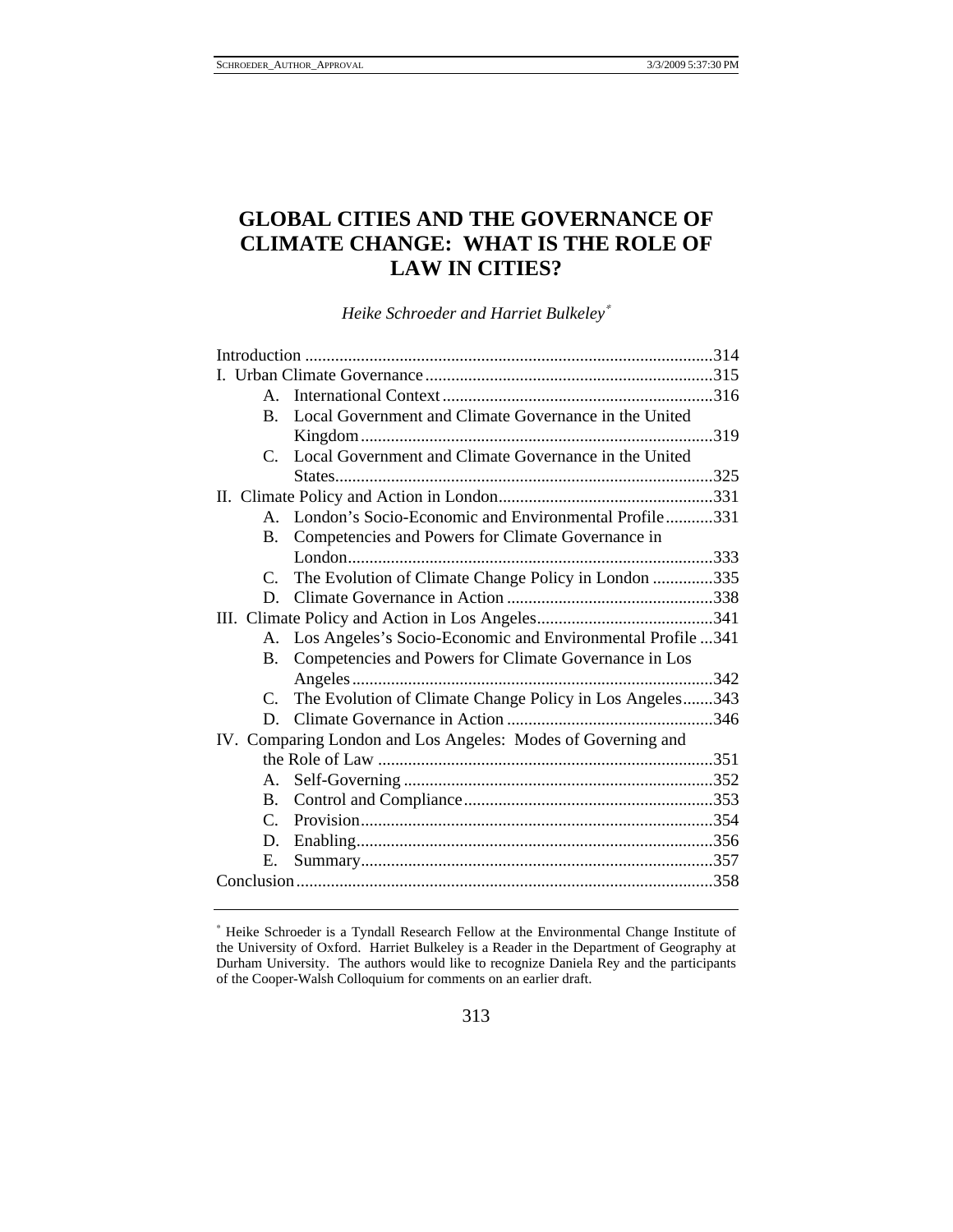#### **INTRODUCTION**

Cities are increasingly recognized as significant producers and able managers of carbon emission.<sup>1</sup> They have become the predominant source of anthropogenic carbon dioxide emissions—perhaps as much as 70% by some accounts<sup>2</sup>—and places where vulnerability to climate change may be acute. For the world's major cities, climate change is therefore becoming an issue of increasing political and environmental significance. But how cities go about addressing the issue of climate change is not yet well understood. The competency and capacity of local government to address a multi-layered environmental problem such as climate change is largely determined by the legal structures within which it is embedded, but also by factors such as critical individuals, past successes, business consensus, public opinion, market opportunities, and environmental advocacy.<sup>3</sup>

Climate change policy at national and international levels has developed significantly over the past two decades. In 1992, the United Nations Framework Convention on Climate Change was adopted at the Rio Summit with countries pledging to "prevent dangerous anthropogenic interference with the climate system" and to inventory and report on their greenhouse gas ("GHG") emissions.<sup>4</sup> In 1997, the Kyoto Protocol established manda-

 <sup>1.</sup> HARRIET BULKELEY & MICHELE M. BETSILL, CITIES AND CLIMATE CHANGE: URBAN SUSTAINABILITY AND GLOBAL ENVIRONMENTAL GOVERNANCE 2 (2003) [hereinafter BULKE-LEY & BETSILL, CITIES AND CLIMATE CHANGE]; Michele M. Betsill & Harriet Bulkeley, *Looking Back and Thinking Ahead: A Decade of Cities and Climate Change Research*, 12 LOC. ENV'T 448 (2007) [hereinafter Betsill & Bulkeley, *Looking Back*].

 <sup>2.</sup> NICHOLAS STERN, THE ECONOMICS OF CLIMATE CHANGE: THE STERN REVIEW 221 (2006). This is a commonly cited figure but it is argued that the level of city-based emissions will be much lower depending on which GHGs are included and whether emissions are counted at the stage of production or consumption. *See* David Satterthwaite, *Cities' Contribution to Global Warming: Notes on the Allocation of Greenhouse Gas*, 20 ENV'T & URBANIZATION 540 (2008).

 <sup>3.</sup> *See* Harriet Bulkeley & Heike Schroeder, *Governing Climate Change Post-2012: The Role of Global Cities—London Case-Study* (Tyndall Ctr. for Climate Change Research, Working Paper No. 123, 2008) [hereinafter Bulkeley & Schroeder, *Governing Climate Change: London*], *available at* http://www.tyndall.ac.uk/publications/working\_papers/ twp123.pdf; Heike Schroeder & Harriet Bulkeley, *Governing Climate Change Post-2012: The Role of Global Cities—Los Angeles Case-Study* (Tyndall Ctr. for Climate Change Research, Working Paper No. 122, 2008) [hereinafter Schroeder & Bulkeley, *Governing Climate Change: Los Angeles*], *available at* http://www.tyndall.ac.uk/publications/working\_ papers/twp122.pdf.

 <sup>4.</sup> Daniel Bodansky, *The United Nations Framework Convention on Climate Change: A Commentary*, 18 YALE J. INT'L L. 451, 455 (1993) (quoting United Nations Conference on Environment and Development: Framework Convention on Climate Change, May 9, 1992, *in* INTERGOVERNMENTAL NEGOTIATING COMM. FOR A FRAMEWORK CONVENTION ON CLIMATE CHANGE APR. 30-MAY 9, 1992, REPORT OF THE INTERGOVERNMENTAL NEGOTIATION COM-MITTEE FOR A FRAMEWORK CONVENTION ON CLIMATE CHANGE ON THE WORK OF THE SECOND PART OF ITS FIFTH SESSION, U.N. Doc. A/AC237/18 (Oct. 16, 1992).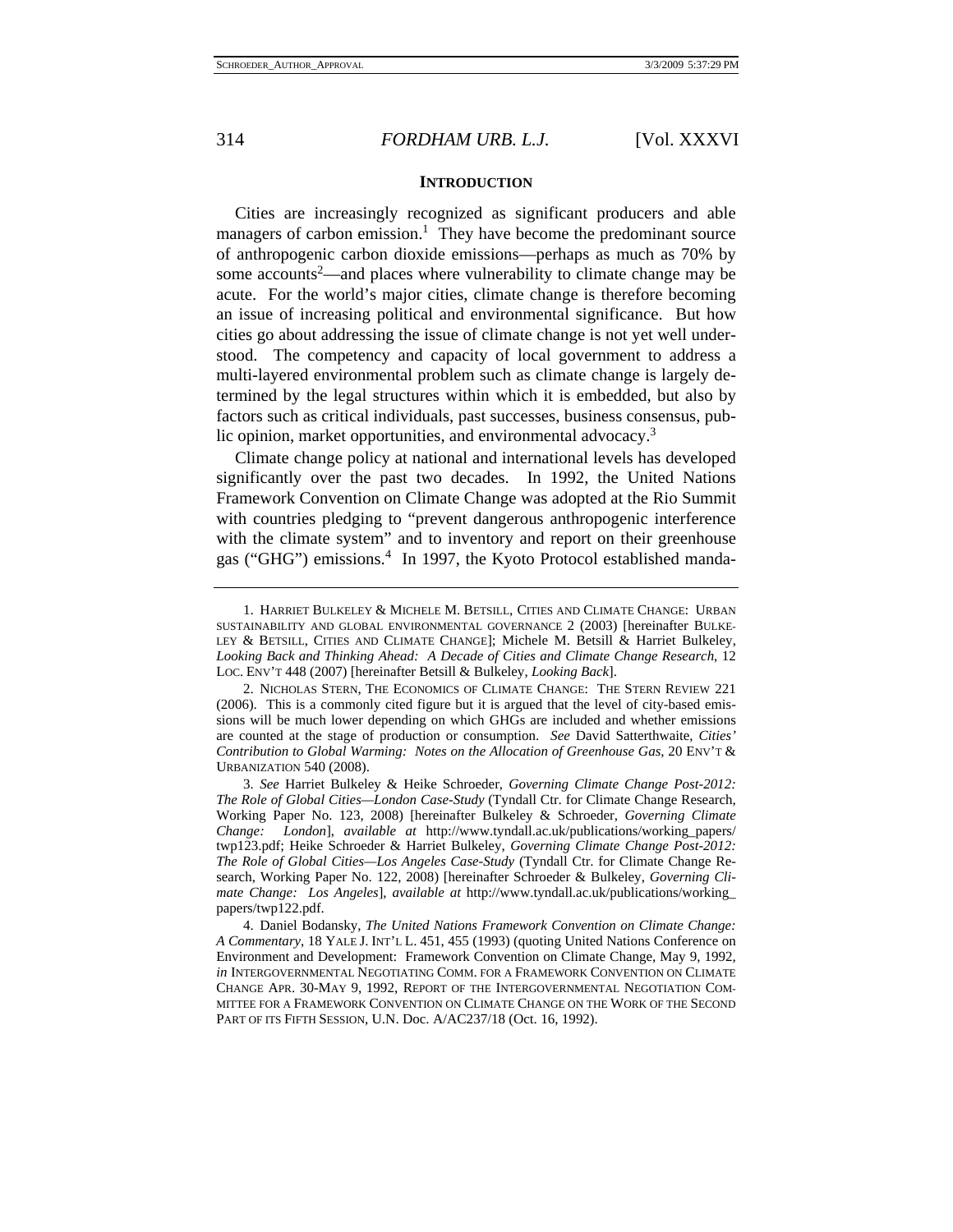tory targets for industrialized countries to reduce emissions of greenhouse gases by 2008 through 2012, along with a range of economic instruments designed to assist with this goal.<sup>5</sup> Over the past decade, negotiations have continued as the economic instruments of the Kyoto Protocol, including the Clean Development Mechanism, Emissions Trading, and Joint Implementation, were finalized.<sup>6</sup> Although not all countries are on track to meet their targets under the Kyoto Protocol—and the United States remains outside of it—negotiations are now under way to develop a "post-2012" agreement.<sup>7</sup> To date, most analysis has focused on the role of nation-states in the design, promotion, and implementation of various "post-2012" policy architectures and instruments. A growing body of literature is pointing to the emergence of a range of non-nation state actors, such as multinational companies, carbon trading and offset organizations, and global cities, that have entered this policy arena and have developed their own initiatives and approaches to addressing this issue.<sup>8</sup>

This Article examines how global cities are governing climate change. Part I of this Article provides an overview of the national and international contexts of urban climate governance focusing on the United Kingdom and the United States. Parts II and III analyze London and Los Angeles, repectively, as examples of global cities. They provide a thorough examination of climate change policies and actions in these two cities, based on approximately thirty in-depth interviews with government, business and civil society representatives during 2007-08, as well as official documents and grey literature. Part IV then examines the modes of governance to understand what role law plays in urban efforts to mitigate climate change.

### **I. URBAN CLIMATE GOVERNANCE**

The development of an explicitly urban approach to climate change governance owes much to the emergence of transnational municipal networks

 <sup>5.</sup> HEIKE SCHROEDER, NEGOTIATING THE KYOTO PROTOCOL: AN ANALYSIS OF NEGO-TIATION DYNAMICS IN INTERNATIONAL NEGOTIATIONS 90 (2001).

 <sup>6.</sup> FARHANA YAMIN & JOANNA DEPLEDGE, THE INTERNATIONAL CLIMATE CHANGE RE-GIME: A GUIDE TO RULES, INSTITUTIONS AND PROCEDURES (2001).

 <sup>7.</sup> Raymond Clémençon, *The Bali Roadmap: A First Step on the Difficult Journey to a Post-Kyoto Protocol Agreement*, 17 J. ENV'T & DEV. 71 (2008).

 <sup>8.</sup> Heather Lovell et al., *Carbon Offsetting: Sustaining Consumption?*, 41 ENV'T & PLAN. 90 (2009); Chukwumerije Okereke et al., *Conceptualizing Climate Governance beyond the International Regime*, 9 GLOBAL ENVTL. POL. 58 (2009); Chukwumerije Okereke, *An Exploration of Motivations, Drivers and Barriers to Carbon Management: The UK FTSE 100*, 25 EUR. MGMT. J. 475 (2007); Harriet Bulkeley & Heike Schroeder, *Beyond State/Non-State Divides: Global Cities and the Governing of Climate Change* (unpublished maunscript, on file with authors).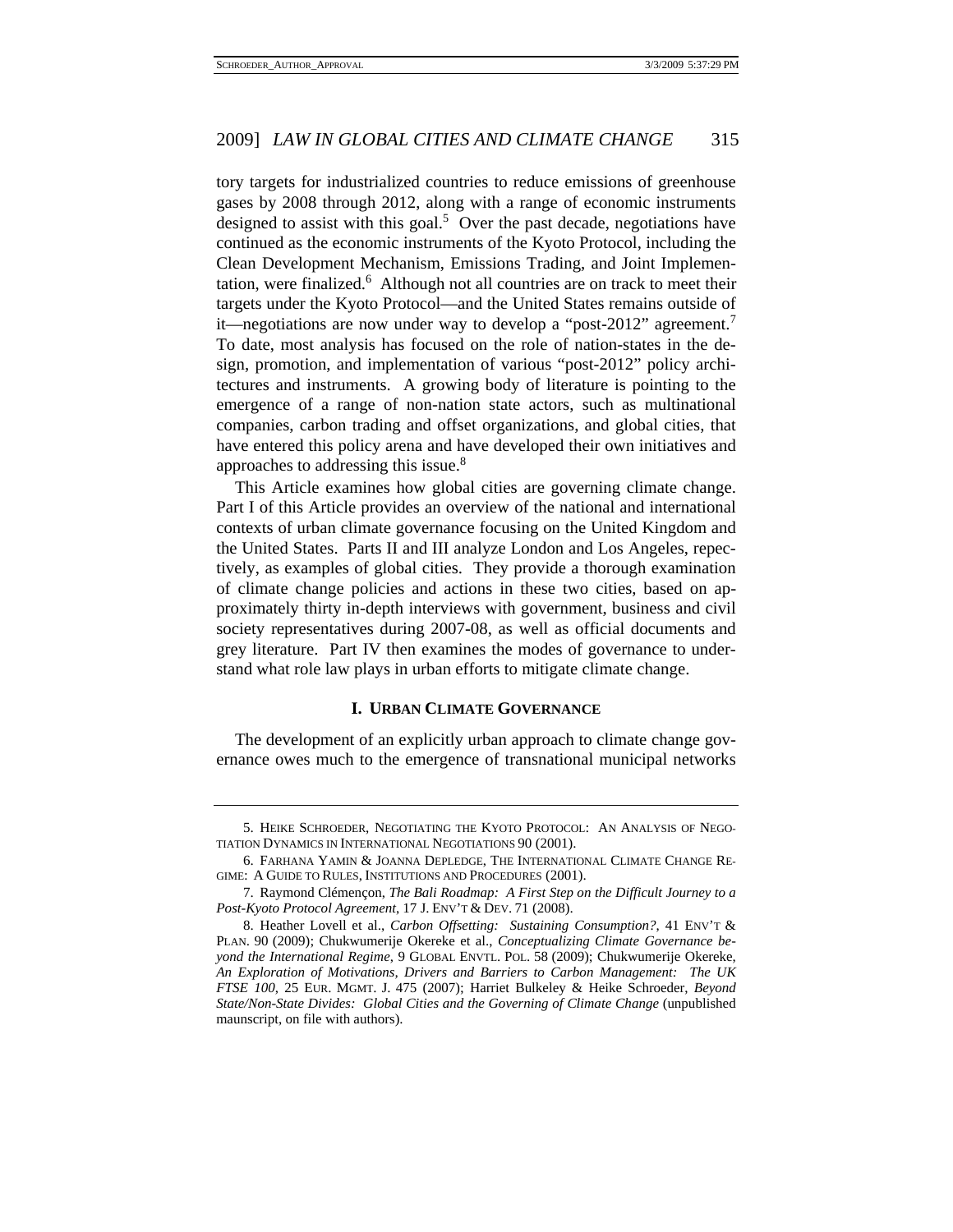focused specifically on this issue in the early 1990s.<sup>9</sup> Since the early-2000s, these networks have evolved to become both more comprehensive and more politically significant, particularly with the development of the C40 network of global cities.<sup>10</sup> They have provided municipalities with inspiration, concrete projects, access to funding, examples of best practices, and informal structures of recognition and reward which have led to a significant response from municipalities worldwide.<sup>11</sup>

#### **A. International Context**

In the late 1980s and early 1990s, a number of cities, primarily in North America and Europe, began to adopt targets and timetables for reducing their emissions of  $GHGs$ <sup>12</sup>. These efforts became organized internationally through the formation of three transnational municipal networks: Cities for Climate Protection ("CCP"),<sup>13</sup> Climate Alliance,<sup> $14$ </sup> and Energie-Cités.<sup>15</sup> CCP was formed in 1992 as an initiative of the International Council for Local Environmental Initiatives ("ICLEI"). ICLEI first became involved with municipal climate policy through the Urban  $CO<sub>2</sub>$  Reduction Project,<sup>16</sup> which ran from 1991 to 1993 and was funded by the U.S. Environmental Protection Agency, the City of Toronto, and several private foundations.<sup>17</sup> Municipal membership of the CCP network initially reflected these origins with a concentration of members from North America and Europe, but has since expanded with specific campaigns in Australia, Canada, Europe, Latin America, Mexico, New Zealand, South Africa, South Asia, Southeast

 <sup>9.</sup> Michele Betsill & Harriet Bulkeley, *Transnational Networks and Global Environmental Governance: The Cities for Climate Protection Program*, 48 INT'L STUD. Q. 472 (2004).

<sup>10</sup>*. See* C40 Cities: An Introduction, http://www.c40cities.org/ (last visited Jan. 22, 2009).

 <sup>11.</sup> Betsill & Bulkeley, *Looking Back*, *supra* note 1, at 449.

 <sup>12.</sup> BULKELEY & BETSILL, CITIES AND CLIMATE CHANGE, *supra* note 1; Hari M. Osofsky & Janet Koven Levit, *The Scale of Networks?: Local Climate Change Coalitions*, 8 CHI. J. INT'L L. 409 (2008) [hereinafter Osofsky & Levit, *Scale of Networks?*].

<sup>13</sup>*. See* ICLEI.org, Cities for Climate Protection (CCP), http://www.iclei.org/index.php? id=800 (last visited Feb. 9, 2009).

<sup>14</sup>*. See* The Climate Alliance of European Cities, http://www.climateforchange.net/ 23.html (last visited Feb. 9, 2009).

<sup>15</sup>*. See* Energie-Cites.eu, http://www.energie-cites.eu/ (last visited Jan. 22, 2009).

 <sup>16.</sup> Fourteen municipalities from North America and Europe participated in the Urban CO2 Reduction Project: Ankara, Turkey; Bologna, Italy; Chula Vista, U.S.; Copenhagen, Denmark; Dade County, U.S.; Denver, U.S.; Hanover, Germany; Helsinki, Finland; Minneapolis, U.S.; Portland, U.S.; Saarbrücken, Germany; Saint Paul, U.S.; and Toronto, Canada. Michelle Betsill, *Mitigating Climate Change in US Cities: Opportunities and Obstacles*, 6 LOC. ENV'T 393, 405 (2001).

 <sup>17.</sup> BULKELEY & BETSILL, CITIES AND CLIMATE CHANGE, *supra* note 1, at 51.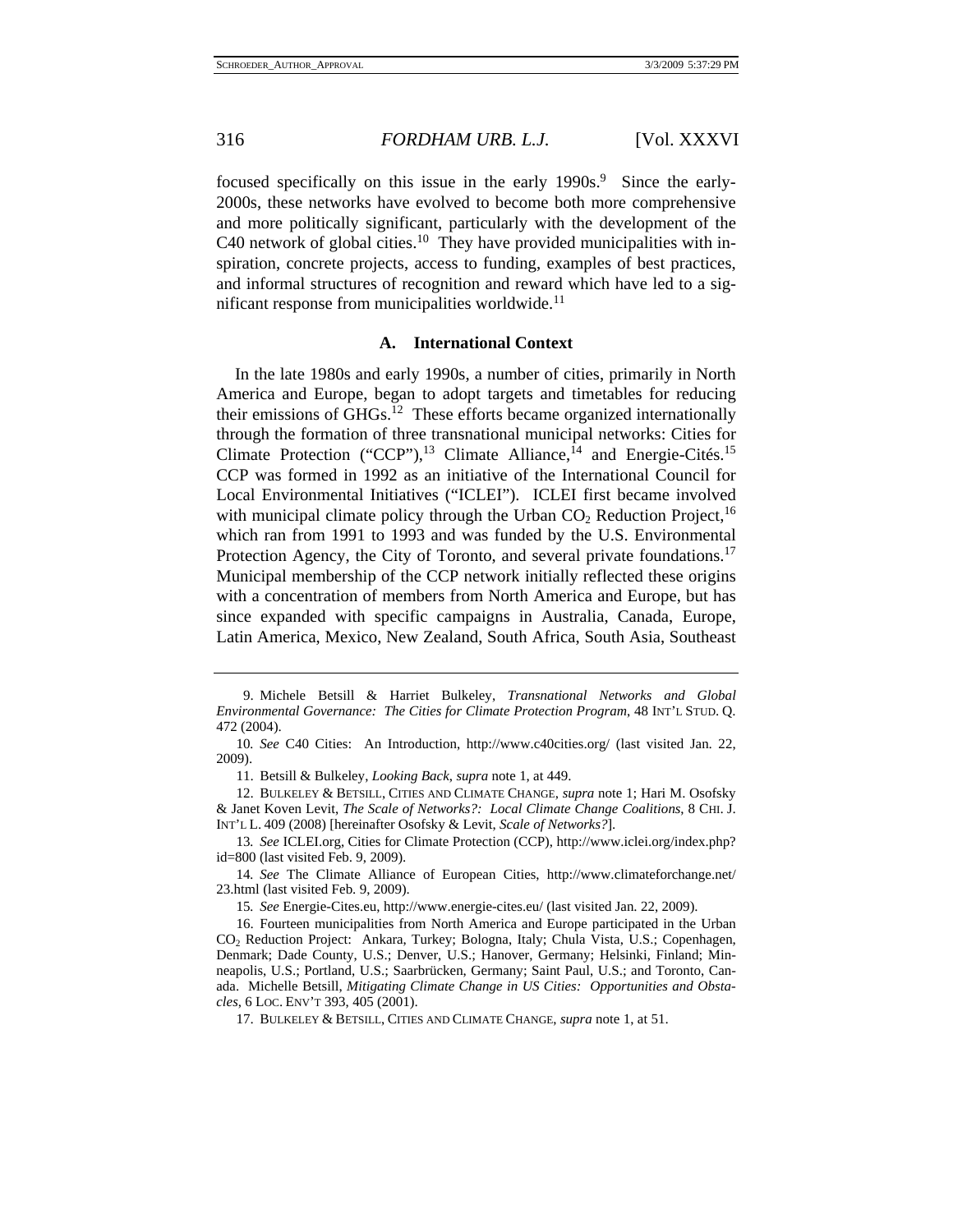Asia, and the United States.<sup>18</sup> CCP members pledge to reduce their emissions of greenhouse gases by between 10-20% from 1990 levels by 2010; member cities are now thought to account for 15% of world urban emissions.19 The Climate Alliance has 1,100 members in seventeen European countries, with the aim to reduce emissions to 50% below 1990 levels by 2030. The network is based in Frankfurt am Main and most of its members are located in continental Europe (Germany, Austria and the Netherlands).20 Energie-Cités stemmed from a project funded by the EU Commission and is a somewhat different network, with an explicit focus on local energy policy in which addressing climate change is only one factor. Founded in 1990 and based in France, it now has over 160 individual members in twenty-five European countries, with a concentration in francophone nations.<sup>21</sup>

During the 1990s and early 2000s, urban governance on climate change was primarily orchestrated through these three networks. In the mid-2000s, a new wave of transnational municipal networks emerged. The first of these was the 2005 United States Conference of Mayors Climate Protection Agreement, $2<sup>2</sup>$  in which cities pledged "to meet or beat the Kyoto Protocol targets in their own communities."<sup>23</sup> ICLEI has since supported the development of the World Mayors Council on Climate Change with the explicit purpose "to politically promote climate protection policies at the local level."24 In the case of the global cities discussed this Article, the emergence of the C40 network has been a critical development.<sup>25</sup> This network was promoted by the Mayor of London and The Climate Group and formed by eighteen cities in 2005 as a parallel initiative to the Group of Eight ("G8") Gleneagles summit on climate change.<sup>26</sup> In 2006, the C40 network

21*. Id.* at 8.

22*. See* Seattle.gov., United States Mayors Climate Protection Agreement, http:// www.seattle.gov/mayor/climate/ (last visited Feb. 9, 2009).

23*. Id.*

<sup>18</sup>*. See* ICLEI.org, CCP Participants, http://www.iclei.org/index.php?id=809 (last visited Jan. 22, 2009)

<sup>19</sup>*. See* ICLEI.org, How It Started?, http://www.iclei.org/index.php?id=811 (last visited Feb. 9, 2009).

 <sup>20.</sup> Kristine Kern & Harriet Bulkeley, *Cities, Europeanization and Multi-level Governance: Governing Climate Change Through Transnational Municipal Networks*, 47 J. COM-MON MARKET STUD. 7, 7 n.5 (2009) [hereinafter Kern & Bulkeley, *Cities*].

<sup>24</sup>*. See* CCP Europe Campaign, http://www.iclei-europe.org/?ccpeurope (last visited Jan. 22, 2009); ICLEI.org, World Mayors Council on Climate Change, http://www.iclei.org/ index.php?id=7192 (last visited Jan. 22, 2009).

<sup>25</sup>*. See* C40 Cities: An Introduction, *supra* note 10.

<sup>26</sup>*. See* The Climate Group, World Cities Leadership Climate Change Summit, http:// www.theclimategroup.org/news\_and\_events/world\_cities\_leadership\_climate\_change\_sum mit/ (last visited Jan. 22, 2009).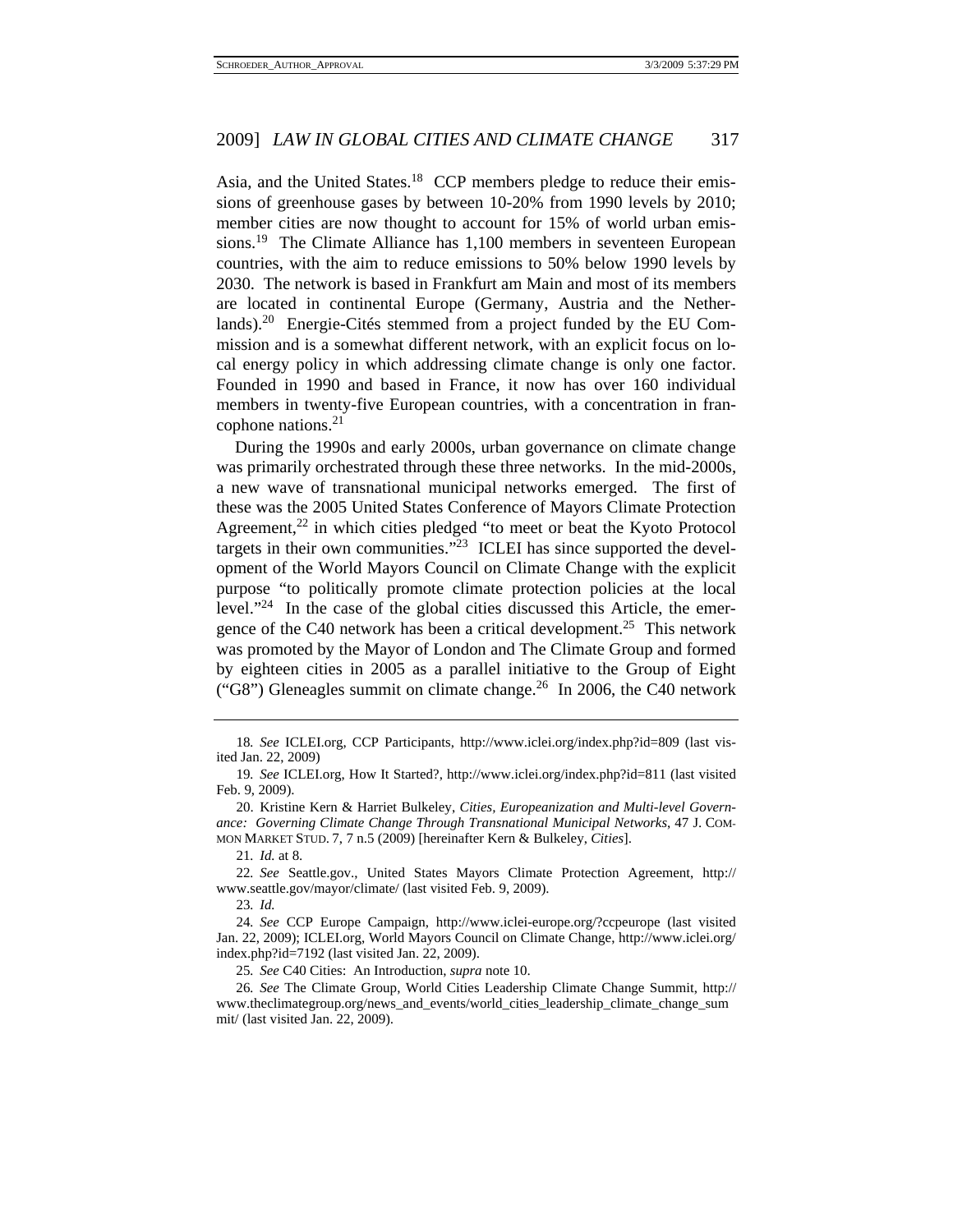entered into a partnership with the Clinton Climate Initiative and expanded its membership to include forty of the largest cities in the world and changed its name to the C40 Cities Climate Leadership Group.27

In December 2007, local government representatives met in Bali, Indonesia during COP-13 to convene a two-day conference during which they adopted a World Mayors and Local Governments Climate Protection Agreement.<sup>28</sup> The agreement is loosely modeled on the United States Conference of Mayors Climate Protection Agreement and sets forth six commitments that are more explicit than those upon which country delegates were able to agree in the international negotiations. The first commitment calls on local governments to "REDUCE greenhouse gas emissions immediately and significantly. Measure and report on annual reductions of greenhouse gas emissions and constantly work to increase reductions such that by 2050 greenhouse gas emissions will be reduced worldwide by 60% from 1990 levels and by 80% from 1990 levels in industrialized countries."29 ICLEI also sent a delegation larger than any single country and second only to the delegation representing trade interests under the International Emissions Trading Association.30

- IMPLEMENT subnational, national and international frameworks that are complementary and enable local governments by providing resources, authority and sufficient mandate to carry forward these roles and responsibilities.

- BUILD a sustainable energy economy through energy savings and the application of new and existing renewable and high efficiency technologies, to reduce dependence on fossil and nuclear fuels and aim for lowest-carbon options.

- EXECUTE climate change adaptation and preparedness measures through local government planning, development and operational mechanisms, prioritizing the most vulnerable cities.

- ADVOCATE that every national delegation participating in the UNFCCC negotiations include local government designated representation to ensure that local climate priorities and actions are included in future negotiations.

- PERSISTENTLY CALL for national governments to join the international community to undertake binding carbon limits to rapidly and significantly reduce greenhouse gas emissions in the short-term and by at least 60% worldwide below 1990 levels by 2050.

*Id.*

30*. See* United Nations Framework Convention on Climate Change, Conference of the Parties, 13th Sess., Bali, Indon., Dec. 3-14, 2007, *List of Participants*, U.N. Doc. FCCC/CP/2007/INF.1 (Dec. 14, 2007), *available at* http://unfccc.int/resource/docs/2007/ cop13/eng/inf01p02.pdf. While there were 3516 registered participants from parties and

<sup>27</sup>*. See* C40 Cities, History of the C40, http://www.c40cities.org/about (last visited Feb. 9, 2009).

<sup>28</sup>*. See* ICLEI.org, Local Government–Local Solutions, http://www.iclei.org/index.php? id=7127 (last visited Jan. 22, 2009).

<sup>29</sup>*. See* World Mayors and Local Governments Climate Protection Agreement, http://www.globalclimateagreement.org/ (last visited Jan. 22, 2009). The other five commitments are: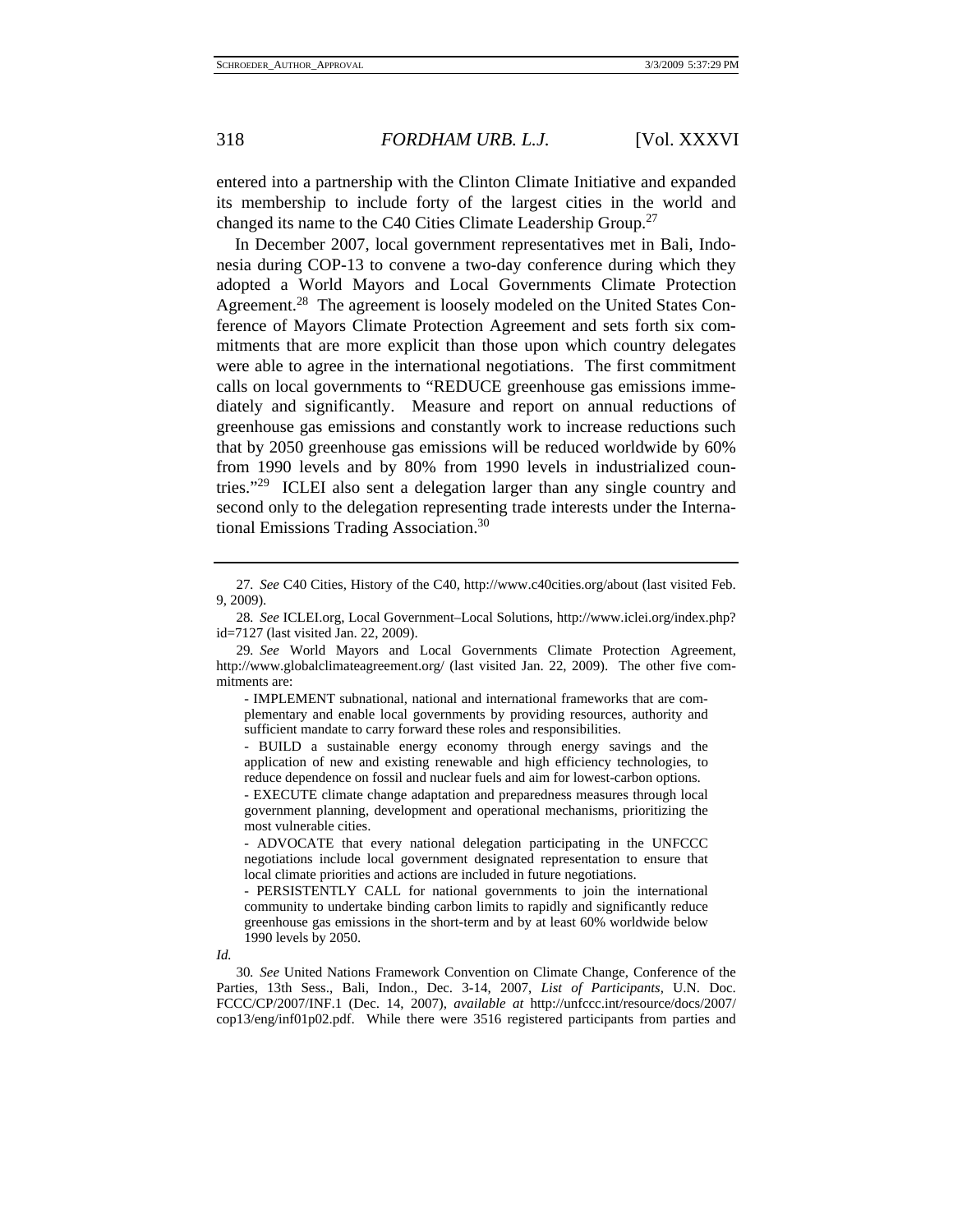As this brief history suggests, there is a growing movement internationally for urban responses to climate change. These networks have provided municipalities with inspiration, concrete projects, access to funding, examples of best practices, and informal structures of recognition and reward which have led to a significant response from municipalities worldwide.<sup>31</sup> The extent to which municipal governments are able to address climate change, however, also depends on their competencies in this area, and it is to the role of local government in climate governance in the United Kingdom and the United States that we now turn.

# **B. Local Government and Climate Governance in the United Kingdom**

In the United Kingdom, the relationship between central government and local authorities is governed by the legal principle of ultra vires: "local councils have been able to do only what they are statutorily permitted to do. Their rights and competences are not general, but specific."32 "The statutory duties set by central government can be compulsory . . . dictating the activities local authorities must undertake, or discretionary, allowing for flexibility in the priority given to different measures and the ways in which they are implemented."33 Nonetheless, local government in the United Kingdom enjoys some financial independence. The mixture of specific competences and local discretion has led some commentators to argue that local government in the United Kingdom enjoys "partial autonomy."<sup>34</sup>

31*. See* Betsill & Bulkeley, *Looking Back*, *supra* note 1. For example, ICLEI Australia suggests that between 1997-98 and 2007-08, Australian councils have reduced  $CO<sub>2</sub>$  emissions by over 18 million tons. *See* ICLEI.org, CCP Australia; Greenhouse Savings, http:// www.iclei.org/index.php?id=2291 (last visited Jan. 30, 2008) (scroll down to greenhouse savings heading).

 32. DAVID WILSON & CHRIS GAME, LOCAL GOVERNMENT IN THE UNITED KINGDOM 27 (2002).

33. BULKELEY & BETSILL, CITIES AND CLIMATE CHANGE, *supra* note 1, at 59.

 34. WILSON & GAME, *supra* note 32, at 28-29; *see also* Kern & Bulkeley, *Cities*, *supra* note 20.

observer states there was a total of 4993 registered participants from non-governmental organizations. By comparison, at COP-12 the number of participants was 2352 and 2533, respectively, and at COP-8 in 2002 the number of participants was 1468 and 1858, respectively. *See* United Nations Framework Convention on Climate Change, Conference of the Parties, 12th Sess., Nairobi, Kenya, Nov. 6-17, 2006, *List of Participants*, U.N. Doc. FCCC/CP/2006/INF.1 (Nov. 16, 2006), *available at* http://unfccc.int/resource/docs/ 2006/cop12/eng/inf01.pdf; United Nations Framework Convention on Climate Change, Conference of the Parties, 8th Sess., New Delhi, India, Oct. 23–Nov. 1, 2002, *List of Participants*, U.N. Doc. FCCC/CP/2002/INF.2 (Nov. 1, 2002), *available at* http://unfccc.int/ resource/docs/cop8/inf02.pdf; *see also* Heather Lovell, *More Effective, Efficient and Faster? The Role of Non-State Actors at UN Climate Negotiations* (Tyndall Ctr. for Climate Change Research, Tyndall Briefing Note No. 24, 2007).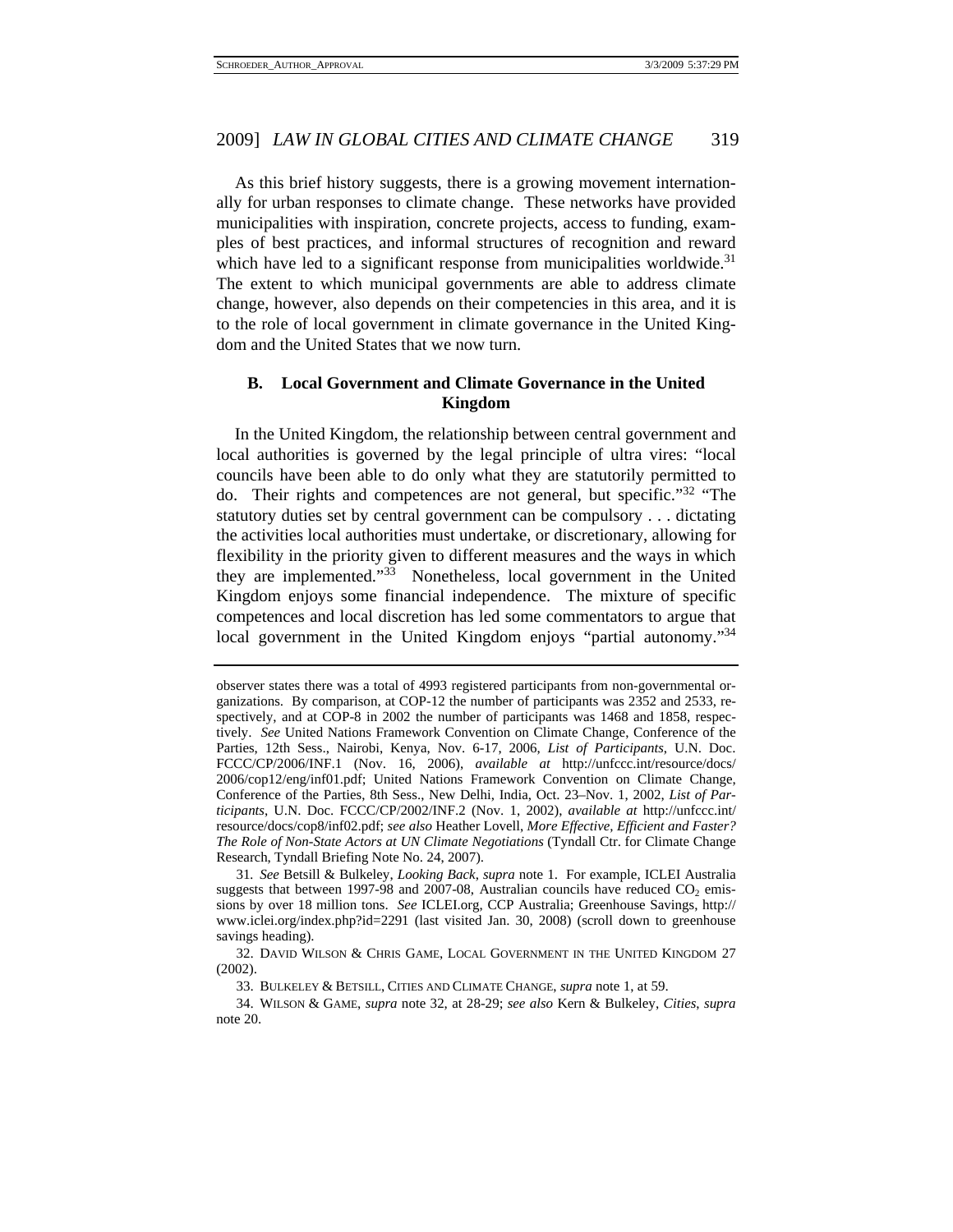While the Greater London Authority ("GLA"), the level of government responsible for metropolitan climate policy, is not constituted as a local authority but rather as a devolved administration, the competencies and powers are similar to those of local authorities in the climate change area.<sup>35</sup>

During the 1990s and early 2000s, this partial autonomy was evident in relation to urban climate change policy. Despite the lack of any explicit statutory duties to address climate change, local authorities in the United Kingdom had various duties that related to climate protection. Following the 1995 Home Energy Conservation Act, local authorities had a duty to report on the energy efficiency standards of their housing stock and the ability to take measures to improve it.<sup>36</sup> The introduction of Best Value Performance Indicators in the late 1990s included an indicator for energy use in council buildings, as well as statutory targets for increasing the recycling and composting of waste. $37$  National guidance on Local Transport Plans and in the form of Planning Policy Statements also provided scope for addressing emissions of greenhouse gases through improving the energy efficiency of new developments, reducing the need to travel and encouraging the development of renewable energy.<sup>38</sup> In addition, through the Transport Act 2000, local authorities were given the powers to implement congestion and workplace charging schemes.39 Exercise of this power has been very limited, with congestion charging confined to London and a small scheme in Durham, in the north-east of England. At the same time as fulfilling these duties, there is a high level of discretion for local authorities in interpreting government guidance and the new duty of "well being," in-

<sup>35</sup>*. See generally* Joseph F. Zimmerman, The Greater London Authority: Devolution or Administrative Decentralization?, Address at Annual Meeting of the American Political Science Association (Aug. 28, 2003).

 <sup>36.</sup> Emma Jones & Matthew Leach, *Devolving Residential Energy Efficiency Responsibility to Local Government: The Case of HECA*, 5 LOC. ENV'T 69, 72 (2000).

<sup>37</sup>*. See* OFFICE OF THE DEPUTY PRIME MINISTER, BEST VALUE PERFORMANCE INDICA-TORS: 2005/06, at 9 (2004), *available at* http://www.communities.gov.uk/publications/ localgovernment/bestvalueperformance (follow "Best Value Performance Indicators 2005/06: Guidance Document" hyperlink).

 <sup>38.</sup> Harriet Bulkeley, *Planning and the Governance of Climate Change*, *in* PLANNING FOR CLIMATE CHANGE: STRATEGIES FOR MITIGATION AND ADAPTATION FOR SPATIAL PLAN-NERS (S. Davoudi & J. Crawford eds.) (forthcoming 2009); Harriet Bulkeley & Michele M. Betsill, *Rethinking Sustainable Cities: Multilevel Governance and the "Urban" Politics of Climate Change*, 14 ENV'L POL. 42 (2005) [hereinafter Bulkeley & Betsill, *Rethinking Sustainable Cities*]; D. McEvoy et al., *Reducing Residential Carbon Intensity: The New Role for English Local Authorities*, 38 URB. STUD. 7 (2001).

<sup>39</sup>*. See* LOCAL GOV'T ASS'N, CUTTING THROUGH THE GREEN TAPE: THE POWERS COUN-CILS HAVE TO TACKLE CLIMATE CHANGE 24 (2008) [hereinafter LGA, CUTTING THROUGH THE GREEN TAPE], *available at* http://www.lga.gov.uk/lga/publications/publicationdisplay.do?id=874295.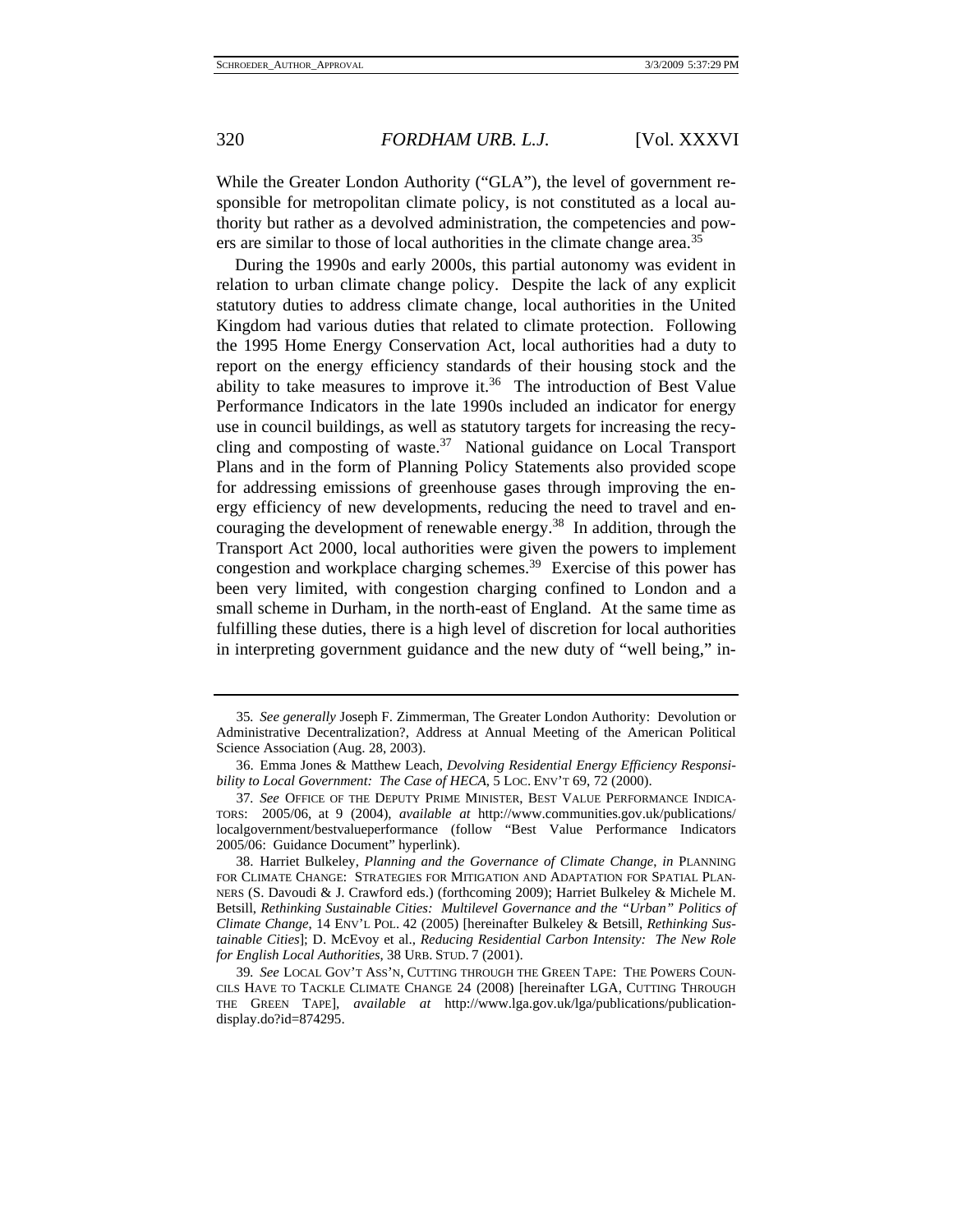troduced in the Local Government Act 2000, allows local governments to pursue any activities which they consider will promote the economic, social, or environmental well-being of their areas, both of which provide municipal government with considerable scope to implement climate policy.

In the absence of central government direction, however, specific climate protection strategies per se have historically been rare. Some local authorities, including Cambridgeshire, Kirklees, Leicester, Newcastle, and Southampton, developed energy or climate change strategies in the early 1990s. $40$  It was following the CCP-UK pilot, $41$  and the subsequent development of the Nottingham Declaration in  $2000^{42}$ , however, that local authorities in the United Kingdom began to develop systematic climate change action plans. Since 2000, over 300 local authorities have signed the Nottingham Declaration,<sup>43</sup> and municipal interest and innovation in urban climate change governance has increased. This has, in part, resulted from increasing direction from national government to local authorities in the arena of climate policy, as well as a growing interest among a number of national climate change related agencies (for example, the Energy Savings Trust and the Carbon Trust) in the role of local government.44 This has been most notable in the area of land-use planning. Planning Policy Statement 1 ("PPS1"), published in 2005, provides the framework for spatial planning in the United Kingdom and specifically states that:

Regional planning bodies and local planning authorities should *ensure* that development plans contribute to global sustainability by addressing

 <sup>40.</sup> Harriet Bulkeley & Kristine Kern, *Local Government and Climate Change Governance in the UK and Germany*, 43 URB. STUD. 2237, 2239 (2006) [hereinafter Bulkeley & Kern, *Local Government*]; *see generally* BULKELEY & BETSILL, CITIES AND CLIMATE CHANGE, *supra* note 1, at 70-121; Lee Allman et al., *The Progress of English and Welsh Local Authorities in Addressing Climate Change*, 9 LOC. ENV'T 271 (2004).

 <sup>41.</sup> The CCP-UK initiative was a U.K. pilot of the ICLEI's Cities for Climate Protection program, and was organized by the Improvement and Development Agency ("IDeA") in conjunction with ICLEI Europe, and funded by IDeA and the Department for Environment, Transport, and the Regions ("DEFRA"). The pilot involved twenty-four local authorities over a period of almost two years. A "roll out" of the pilot, a scheme to involve more local authorities in reducing their own in-house emissions of greenhouse gases by 5%, is being developed by the Carbon Trust in consultation with ICLEI. Bulkeley & Kern, *Local Government*, *supra* note 40, at 2255.

<sup>42</sup>*. See* The Nottingham Declaration, http://www.iclei-europe.org/fileadmin/user\_ upload/ITC/nottingham2005/Nottingham\_Declaration\_\_current.pdf (last visited Jan. 30, 2009) (commiting signatories to addressing the causes and consequences of climate change).

<sup>43</sup>*. See* The Nottingham Declaration on Climate Change, Who Has Signed?, http:// www.energysavingtrust.org.uk/nottingham/Nottingham-Declaration/Why-Sign/Who-hassigned (last visited Jan. 22, 2009).

<sup>44</sup>*. See, e.g.*, The Nottingham Declaration Partners, http://www.energysavingtrust.org. uk/nottingham/Nottingham-Declaration/Why-Sign/The-Nottingham-Declaration-Partners (last visited Jan. 22, 2009).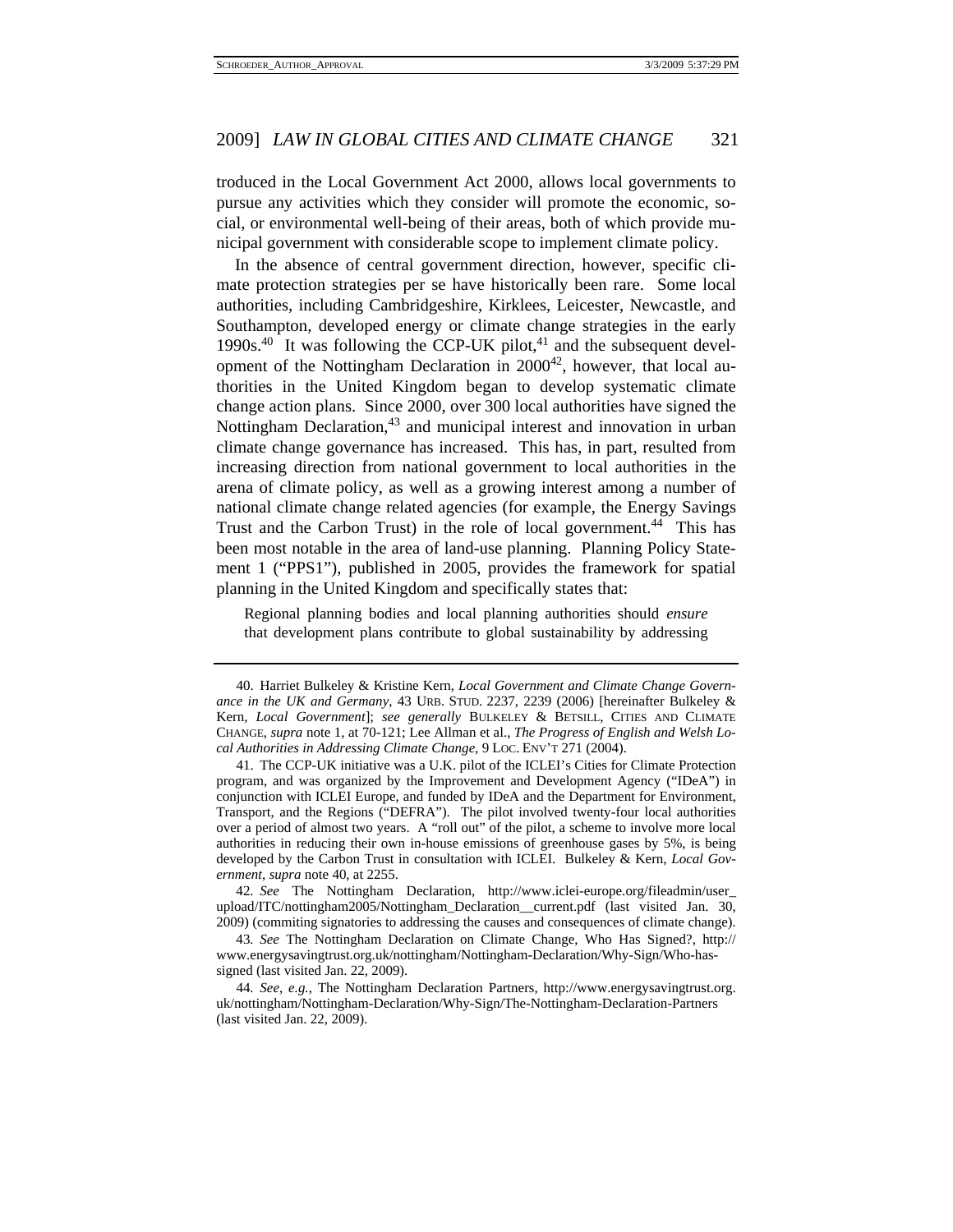the causes and potential impacts of climate change—through policies which reduce energy use, reduce emissions (for example, by encouraging patterns of development which reduce the need to travel by private car, or reduce the impact of moving freight), promote the development of renewable energy resources, and take climate change impacts into account in the location and design of development.<sup>45</sup>

Previous planning guidance suggested that the potential for regions to mitigate climate change and their vulnerability to impacts should be "considered,"<sup>46</sup> or that planners should "promote the energy efficiency of new housing where possible."<sup>47</sup> However, the language of PPS1 is clearer: planning bodies and authorities need to ensure that both the causes and impacts of climate change are addressed.<sup>48</sup> Local authorities have also been proactive in this area. In 2004, following the publication of national planning guidance on renewable energy, the London Borough of Merton introduced a target for all major new developments (those comprising over ten dwellings or 1000m² of non-residential development) of providing 10% of energy use through on-site renewable energy generation to reduce their emissions of carbon dioxide. The "Merton Rule" has now been adopted, in some form, by thirty-four local governments in the United Kingdom with a further sixty-three "actively progressing" its use.<sup>49</sup> In 2007, a supplementary planning policy statement, Planning and Climate Change has been published.50 Here, the role of spatial planning in addressing climate change is seen to be five-fold:

secure enduring progress against the United Kingdom's emissions targets . . . deliver the Government's ambition of zero carbon development . . . shape sustainable communities that are resilient to and appropriate for the climate change now accepted as inevitable . . . create an attractive environment for innovation and for the private sector to bring forward invest-

 <sup>45.</sup> OFFICE OF THE DEPUTY PRIME MINISTER, PLANNING POLICY STATEMENT 1: DELIVER-ING SUSTAINABLE DEVELOPMENT 6 (2005), *available at* http://www.communities.gov .uk/planningandbuilding/planning/planningpolicyguidance/planningpolicystatements/ planningpolicystatements/pps1/ (emphasis added).

 <sup>46.</sup> OFFICE OF THE DEPUTY PRIME MINISTER, THE PLANNING RESPONSE TO CLIMATE CHANGE: ADVICE ON BETTER PRACTICE 24, 25, 62 (2004), *available at* www.communities. gov.uk/documents/planningandbuilding/pdf/147597.pdf.

 <sup>47.</sup> DEP'T FOR ENV'T, TRANSP. & THE REGIONS, PLANNING POLICY GUIDANCE 3: HOUS-ING, HMSO, LONDON 3 (2000).

 <sup>48.</sup> Harriet Bulkeley, *A Changing Climate for Spatial Planning?* (unpublished manuscript, on file with author).

<sup>49</sup>*. See* Themertonrule.org, List of Boroughs, http://www.themertonrule.org/list-ofboroughs (last visited Jan. 30, 2009).

 <sup>50.</sup> DEP'T FOR COMMUNITIES & LOCAL GOV'T, PLANNING POLICY STATEMENT: PLAN-NING AND CLIMATE CHANGE, SUPPLEMENT TO PLANNING POLICY STATEMENT 1 (2007).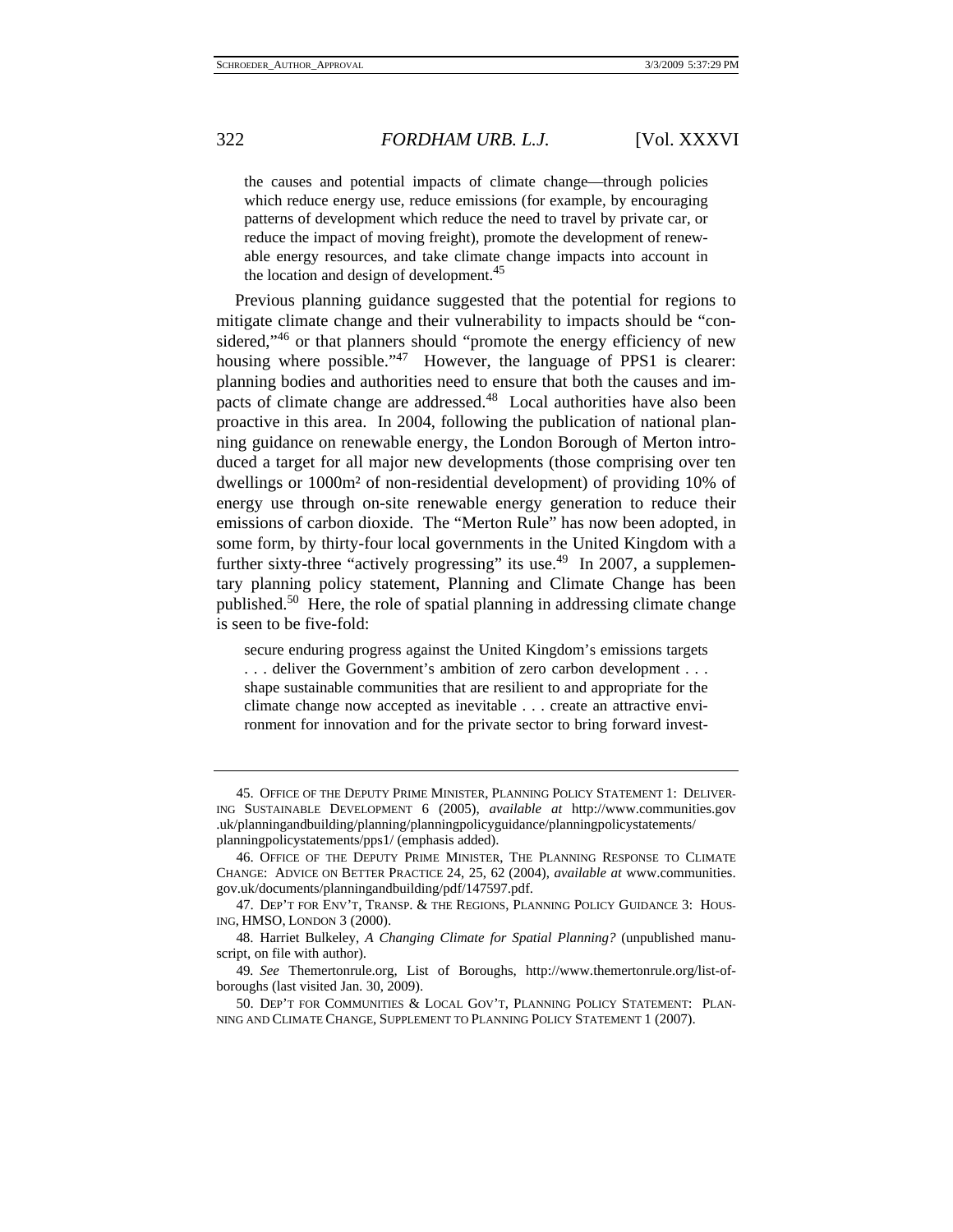ment . . . capture local enthusiasm and give local communities a real opportunity to influence, and take, action on climate change.<sup>51</sup>

Interestingly, this guidance points not only to the regulatory role of planning, but also to its potential in engaging and enabling others—notably the private sector and "communities." This discourse reflects what some commentators have termed a transition from "a unitary to a multiple system for governing local communities—from local government to local governance."52 During the 1990s, "local authorities became less extensively involved in the direct provision of education, housing, public transport, social and other services. Instead, they increasingly 'enabled' other agencies, the voluntary sector and the private sector to provide these services."53 This approach to local government is also reflected in the development of Local Strategic Partnerships ("LSPs"), sustainable community strategies, and Local Area Agreements ("LAAs") as the vehicles through which local policy and action are mandated.<sup>54</sup> Through successive Local Government Acts during the 2000s, the Labour Administration has bought forward a system in which LSPs, consisting of local government and other stakeholders, develop both a sustainable community strategy and a set of up to thirty-five priorities and targets from a set of 198 indicators as a focus for local action, which are formalized in an agreement with national government known as an LAA. Of the 198 indicators, five relate to addressing climate change:<sup>55</sup>

185:  $CO<sub>2</sub>$  reduction from local authority operations

186: per captia reductions of  $CO<sub>2</sub>$  emissions in the local authority area

187: tackling fuel poverty - % of people receiving income based benefits living in homes with a low energy efficiency rating

188: planning to adapt to climate change

189: flood and costal erosion risk management<sup>56</sup>

<sup>51</sup>*. Id.* at 9.

 <sup>52.</sup> C. Skelcher, *Governing Communities: Parish-Pump Politics or Strategic Partnerships?*, 29 LOC. GOV'T STUD. 9 (2003).

 <sup>53.</sup> ROBERT LEACH & JANIE PERCY-SMITH, LOCAL GOVERNANCE IN BRITAIN 29 (2001).

 <sup>54.</sup> LOCAL GOV'T ASS'N, LOCAL AREA AGREEMENTS—COMMUNICATING LOCAL PRIORI-TIES, COMMUNICATIONS TOOLKIT 2008 [hereinafter LGA, LOCAL AREA AGREEMENTS], http://www.lga.gov.uk/lga/aio/791870.

 <sup>55.</sup> DEP'T FOR COMMUNITIES & LOCAL GOV'T, NATIONAL INDICATORS FOR LOCAL AU-THORITIES AND LOCAL AUTHORITY PARTNERSHIPS: HANDBOOK OF DEFINITIONS 13-15 (2008), *available at* http://www.communities.gov.uk/publications/localgovernment/finalnational indicators.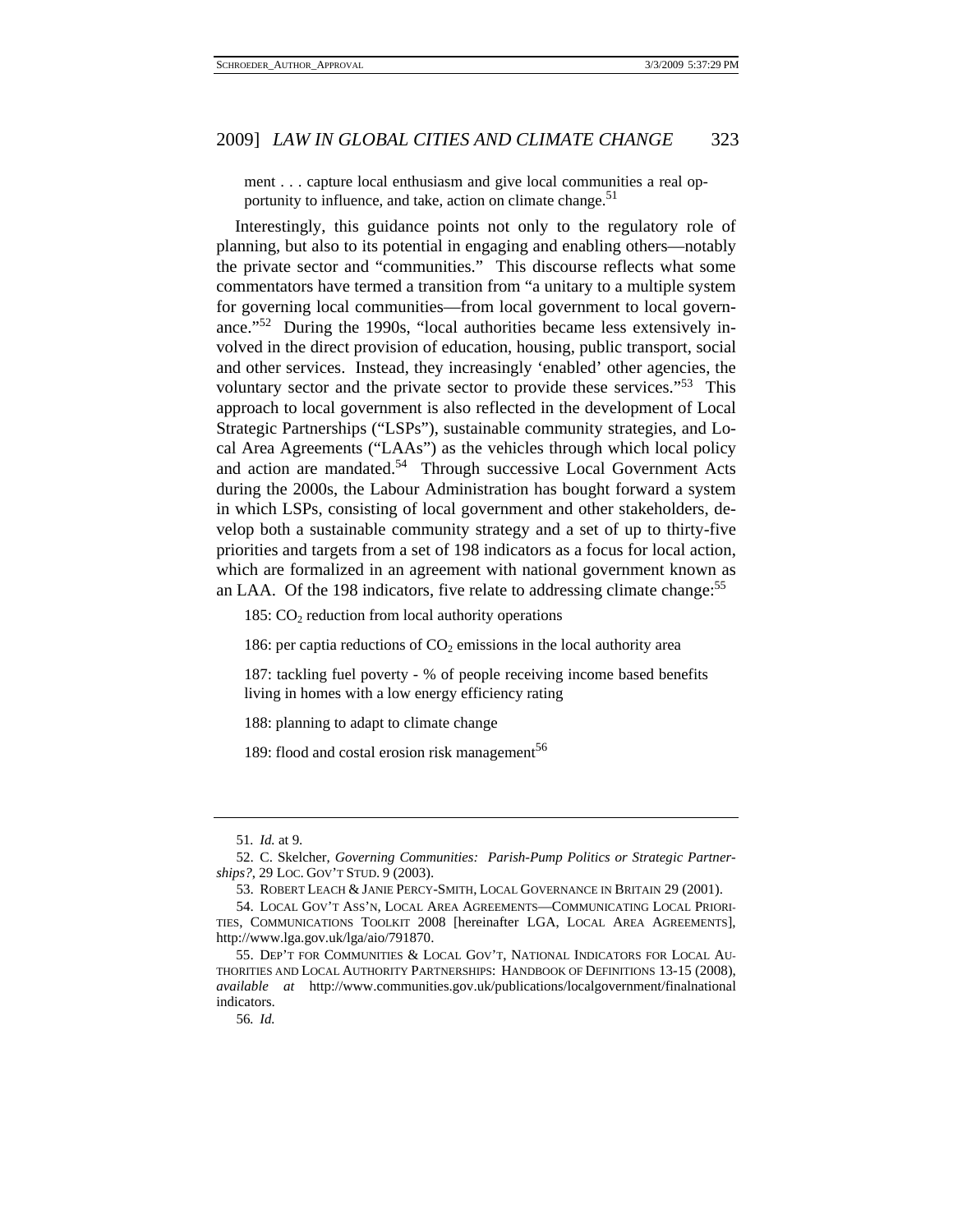Significantly, in a survey of the most frequently selected priorities for the first round of LAA (2008-2011), the Local Government Association found that reducing  $CO<sub>2</sub>$  emissions was the fifth most selected performance indicator (selected in 100 out of the total 150 LAA), ranking above issues such as reducing childhood obesity, crime, educational attainment, and cultural cohesion.<sup>57</sup> While this is a significant indicator of the current importance attached to local government responses to climate change, it remains to be seen how authorities will fare in actually seeking to achieve this goal in the short and long term.

The overall picture of competencies for addressing climate change among United Kingdom local authorities is a complex one. On the one hand, central government has become increasingly involved in "directing" local government in this area, particularly through new planning guidance and national performance indicators. On the other hand, these remain areas for local government discretion—there is no statutory responsibility to follow this guidance—and there is also considerable scope for local government to act on climate change through other means, including through their own estate, in arenas of housing and transport policy, and through the increasingly regulated area of biodegradable waste.<sup>58</sup> Partial autonomy remains a valid description of the competencies of local government in this area, albeit that the increasing political and public salience of the issue has led to a greater level of involvement by United Kingdom local authorities than was the case in the late 1990s. At the same time, it is clear that the general trend towards a system of "local governance" rather than "government" is visible in the urban climate policy arena. There is emphasis on the role of partnerships and community involvement as critical in the development and delivery of local climate policy. At the same time, more traditional mechanisms of governing "including hierarchical relations between the central and local state, service delivery and means of regulation remain important."59 While this context provides considerable scope for urban climate governance, it also creates a situation of uncertainty. The wording on a recent document produced by the Local Government Association to set out the many possibilities for action on climate change is interesting in this regard. It warns that: *Not all powers are listed, and in some cases the powers discussed will only be applicable to certain tiers of government. It* 

 <sup>57.</sup> LGA, LOCAL AREA AGREEMENTS, *supra* note 54, at 11.

 <sup>58.</sup> Harriet Bulkeley et al., *Modes of Governing Municipal Waste*, 39 ENV'T & PLAN. 2733 (2007).

 <sup>59.</sup> Bulkeley & Kern, *Local Government*, *supra* note 40, at 2241.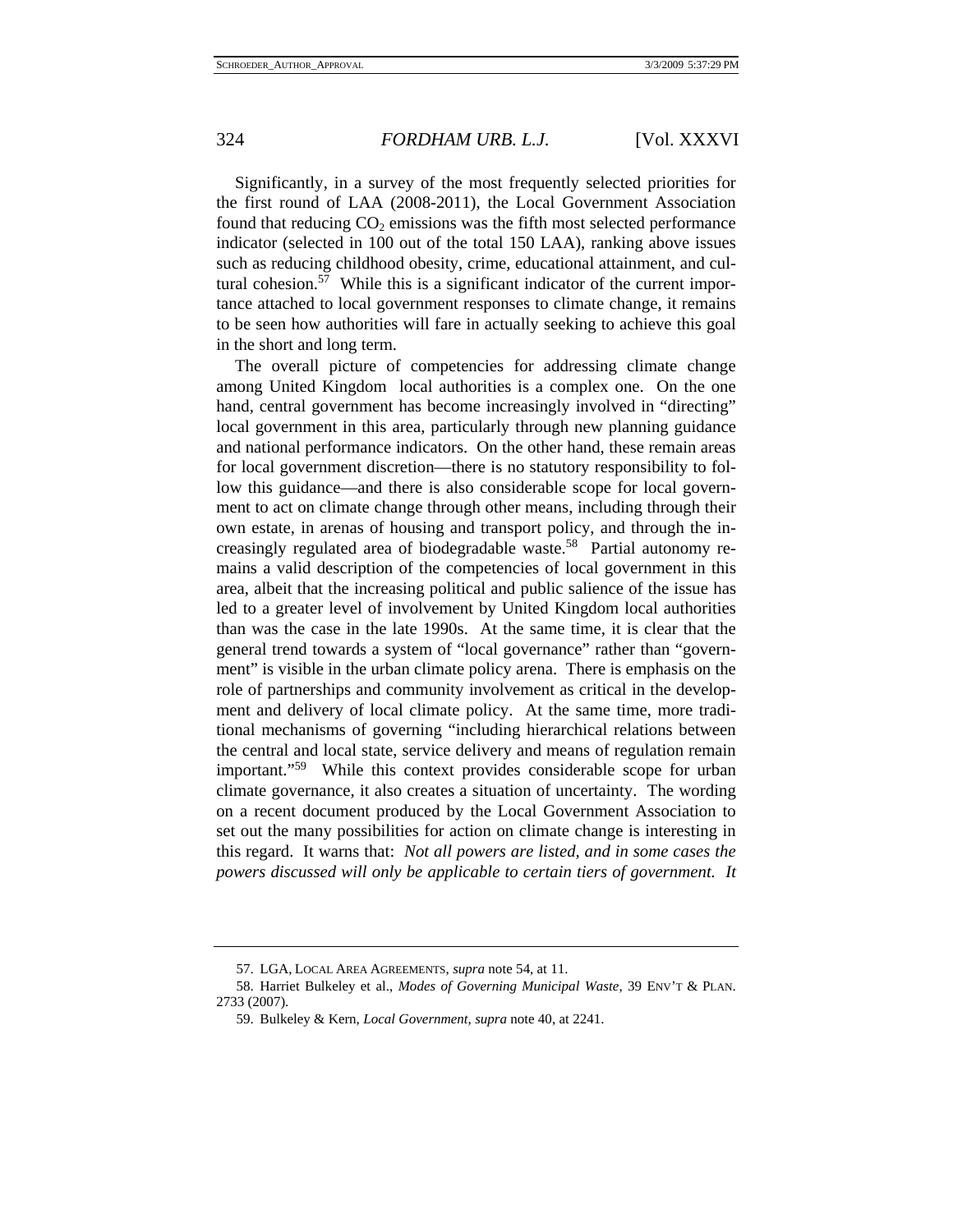# *is good practice to check any legal implications have been cleared by your legal services*. 60

In the context of partial autonomy, legal uncertainties remain as to the role and responsibilities of local governments in the United Kingdom addressing climate change. In the case of London, the Greater London Authority ("GLA") has been charged with a "duty" to address climate change, which we set out in further detail below. The GLA, as a devolved administration encompassing a regional development agency, however, also has an ambiguous, partially autonomous role in addressing climate change. Through its planning and strategic policy powers, the GLA is charged with following national direction—as set out above—but also has considerable independence. We review this situation in depth in Part II. Before detailing the case-study, we examine the foundations for municipal climate governance in the United States.

#### **C. Local Government and Climate Governance in the United States**

Local government has no status in the U.S. Constitution, which leaves it mainly to the state government to determine the state-local power relationship.<sup>61</sup> The doctrine that established state preeminence over local governments is "Dillon's rule," which takes its name from a ruling in 1868 on municipal corporations.<sup>62</sup> As interpreted by the Supreme Court in 1903, the doctrine pronounces that local governments are "mere political subdivisions of the state for the purpose of exercising a part of its powers."<sup>63</sup> Power has to be expressly granted to them.<sup>64</sup> This has happened through states amending their constitutions to grant their larger cities "home rule", which is a guarantee of non-interference in certain areas of local affairs. These powers and responsibilities can be withdrawn or altered by the states at any time.65 Local governments are therefore "mere conveniences of the

 <sup>60.</sup> LGA, CUTTING THROUGH THE GREEN TAPE, *supra* note 39, at 5.

 <sup>61.</sup> JOSEPH F. ZIMMERMAN, STATE-LOCAL RELATIONS: A PARTNERSHIP APPROACH (2d ed. 1995).

<sup>62</sup>*. See* J. FRED SILVA & ELISA BARBOUR, PUBLIC POLICY INSTITUTE OF CALIFORNIA, THE STATE-LOCAL FISCAL RELATIONSHIP IN CALIFORNIA: A CHANGING BALANCE OF POWER (1999); John G. Grumm & Russell D. Murphy, *Dillon's Rule Reconsidered*, 416 ANNALS AM. ACAD. POL. & SOC. SCI. 120 (1974).

 <sup>63.</sup> Atkin v. Kansas, 191 U.S. 207, 220 (1903).

 <sup>64.</sup> SILVA & BARBOUR, *supra* note 62, at 3.

 <sup>65.</sup> Lawrence Pratchett, *Local Autonomy, Local Democracy and the "New Localism"*, 52 POL. STUD. 358, 362 (2004).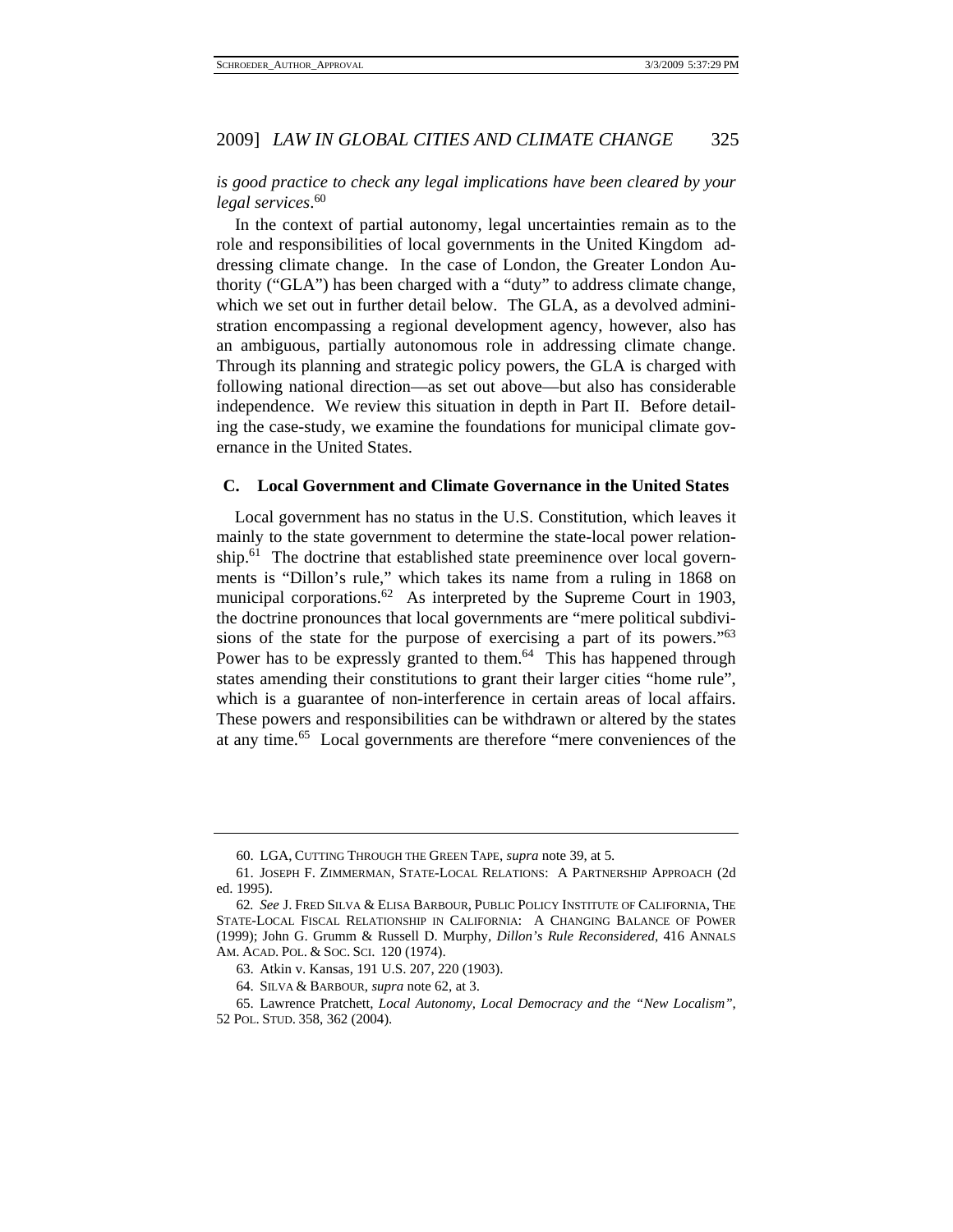states", and are, above all, administratively important in that they implement the laws of the state.<sup>66</sup>

The power of states is significant in the U.S. political system as it is based on the principle of federalism, which shares power between national and state levels of government.<sup>67</sup> This "dual federalism" is historically rooted in the fact that at the time of state formation, a number of states had already existed as virtually autonomous units under the Articles of the Confederation.68 During the first 150 or so years after the Constitution was ratified, the states remained more important than the national government in that most policies governing U.S. citizens were made by state legislatures, not Congress.<sup>69</sup> The tide turned somewhat when the economic powers of state governments were substantially cut in 1937 after the Supreme Court emphasized the national government's role in interstate commerce at the expense of intrastate commerce which had been the responsibility of the states.<sup>70</sup> It thus enabled the national government to substantially regulate local economic affairs. The Supreme Court also ruled that whenever a state law conflicts with a federal law, the state law becomes invalid.<sup>71</sup> But even though national government powers to regulate the economy expanded after 1933, the national government did not expand at the expense of the states $12$ 

States control how local governments can raise revenue, which is an important determinant of what local governments can do regarding climate change. Cities generally raise revenue through property taxes, but they can also issue sales taxes.<sup>73</sup> In California, the level of local government's fiscal autonomy has changed over time. Through passage in 1910 of a state ballot measure know as the Separation of Sources Act, local government was granted exclusive control over property taxes, which was the main source of public revenue at that time. This doctrine was substantially revoked by the passage of Proposition 13 in 1978 in California.<sup>74</sup> It sets a uniform

 <sup>66.</sup> THEODORE J. LOWI & BENJAMIN GINSBERG, AMERICAN GOVERNMENT: FREEDOM AND POWER 49 (5th ed. 1998).

<sup>67</sup>*. See generally* JOSEPH F. ZIMMERMAN, CONTEMPORARY AMERICAN FEDERALISM: THE GROWTH OF NATIONAL POWER (1992).

 <sup>68.</sup> LOWI & GINSBERG, *supra* note 66, at 42-43.

<sup>69</sup>*. Id.*

<sup>70</sup>*. See* Ingels v. Morf, 300 U.S. 290 (1937); Leslie Zines, *Federal Constitutional Power Over the Economy*, PUBLIUS, Autumn, 1990, at 19.

 <sup>71.</sup> LOWI & GINSBERG, *supra* note 66, at 45-48.

<sup>72</sup>*. Id.*

 <sup>73.</sup> J. RICHARD ARONSON & JOHN L. HILLEY, BROOKINGS INST., FINANCING STATE AND LOCAL GOVERNMENTS (4th ed. 1986).

 <sup>74.</sup> ELISA BARBOUR, PUB. POL'Y INST. OF CAL., STATE-LOCAL FISCAL CONFLICTS IN CALIFORNIA: FROM PROPOSITION 13 TO PROPOSITION 1A (2007).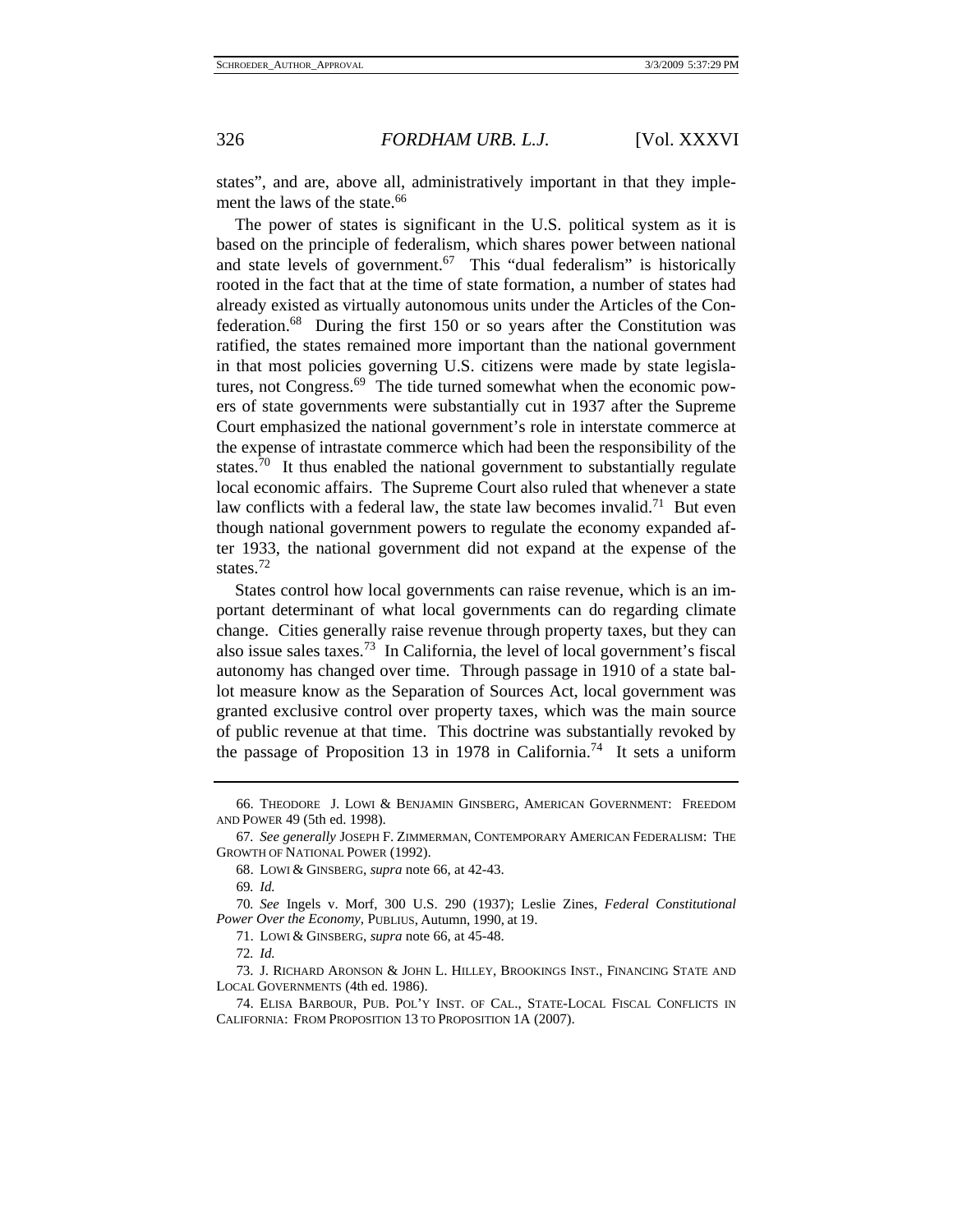statewide property tax of a maximum of 1% on the home value at the time of purchase. While significantly reducing the financial burden of, especially old, Californian homeowners, Proposition 13 transferred control over property tax allocation from local to state government and stripped local government of a significant share of its income.<sup>75</sup>

Not only do states control local government finances, the national government also controls those of the state and local governments. Congress provides funds to state and local governments through "grants-in-aid" (later called "block grants") on the condition that they will be spent on a particular cause specified by Congress.<sup>76</sup> For example, Congress sets national goals such as public housing and assistance to the unemployed and provides grants-in-aid to meet these goals.<sup>77</sup> The grants-in-aid scheme is a way of strategically encouraging state and local governments to pursue nationally defined goals, without commanding and controlling them or prescribing their approach to meeting these goals. More recently, this scheme has transformed somewhat to what has been called "regulated federalism," where national government may threaten to withhold grant money unless state and local governments conform to national standards, such as on environmental law.78 National government provides grants-in-aid financing but sets conditions which its beneficiaries must meet in order to keep the grants. In some cases, it also sets national standards in areas without providing funding to meet them.<sup>79</sup>

Interaction between these levels of government is not always as topdown as the above may suggest. States and cities have taken on the issue of climate change, filling a policy void at the national level especially after the Bush Administration's withdrawal from the Kyoto process in 2001 and ongoing lack of any significant policy response.<sup>80</sup> Several states, including California, have subsequently pledged to implement the United States

 <sup>75.</sup> SILVA & BARBOUR, *supra* note 62.

 <sup>76.</sup> ARONSON & HILLEY, *supra* note 73, at 3.

 <sup>77.</sup> LOWI & GINSBERG, *supra* note 66, at 49-59.

<sup>78</sup>*. Id.* at 51-53.

<sup>79</sup>*. Id.* at 49-59.

 <sup>80.</sup> The federal government has, to date, created an 18% reduction of GHG intensity by 2012, which is assessed to be close to a business-as-usual scenario. *See* Guri Bang et al., *Future United States Climate Policy: International Re-engagement?*, 6 INT'L STUD. PERSP., 285, 291 (2005); *see also* Kathryn Harrison, *The Road not Taken: Climate Change Policy in Canada and the United States*, 7 GLOBAL ENVTL. POL. 92 (2007). It is likely that cap and trade proposals will continue to be submitted to Congress in the coming years. *See* Pew Center on Global Climate Change, http://www.pewclimate.org/ (last visited Jan. 22, 2009). President Obama has announced that his administration will reengage with the UNFCCC. *See* Barackobama.com, http://my.barackobama.com/page/content/newenergy\_more# emissions (last visited Jan. 22, 2009).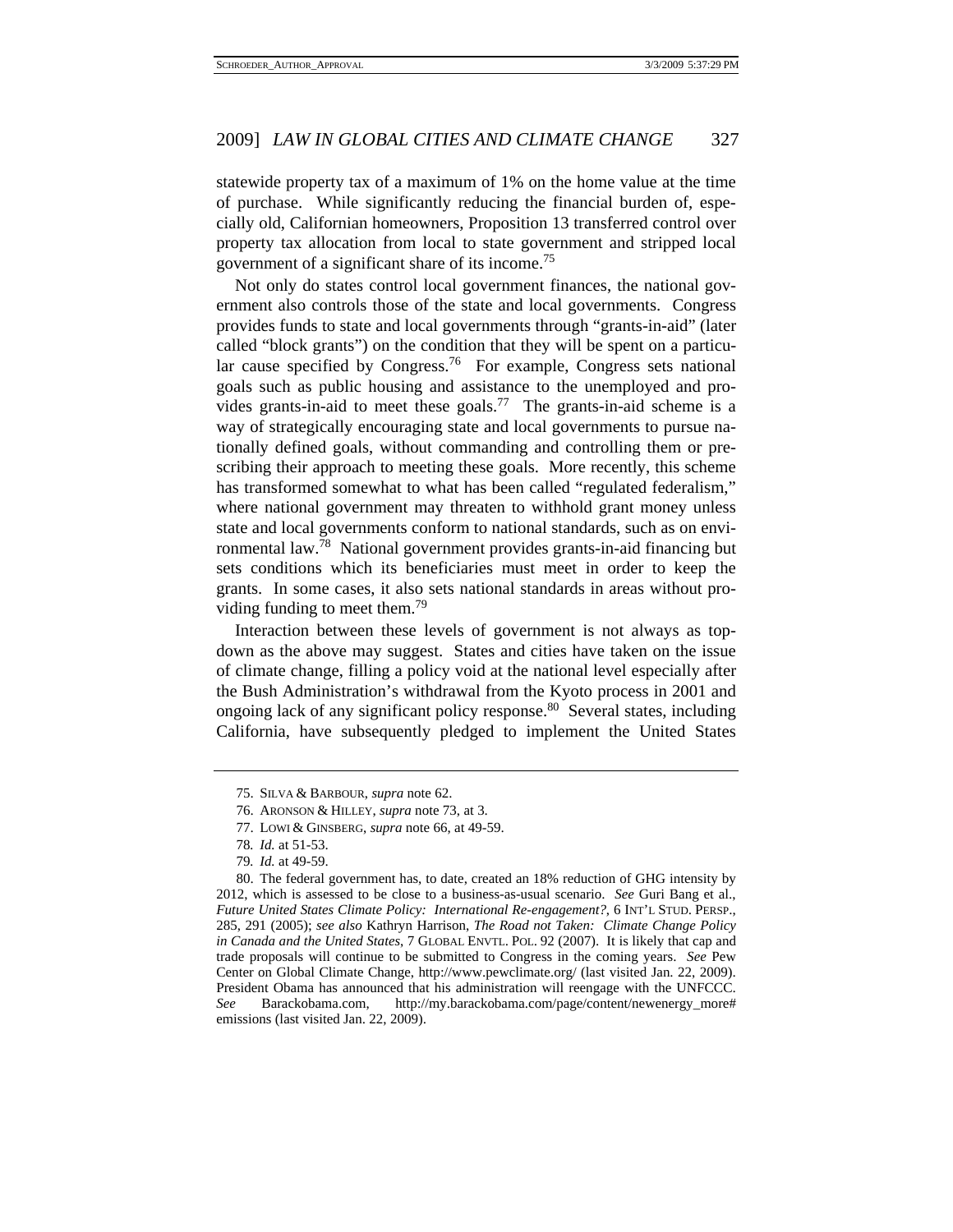commitments under the Kyoto Protocol at the state level and have introduced a variety of policy measures. $81$  They have adopted measures which have impacted both the national and the local level. For example, the 2001 California Climate Action Registry was the first of its kind to be established, and has led to the creation of the Climate Registry which, as of January 2008, serves large parts of North America in supporting voluntary, market-based and regulatory GHG emissions reporting schemes.<sup>82</sup>

In April 2007, the United States Supreme Court issued a final decision in *Massachusetts v. EPA*<sup>83</sup> holding that GHGs are considered air pollutants under the Clean Air Act ("CAA"). The decision, however, does not force the United States Environmental Protection Agency ("EPA") to regulate them, but it does limit the justifications the EPA may give for not doing so.<sup>84</sup>

The federal government, through the EPA, holds the authority over the regulation of emissions from new vehicles and preempts states from adopting or enforcing standards, to avoid a lack of national uniformity. Under the CAA regulations, however, California is the only authorized state to regulate vehicle emissions, while the rest of the states are free to adopt either California's or the federal standards. California is the first state to enact a mandatory reduction of GHG emissions from vehicles through Assembly Bill 1493 ("AB1493") and so far fifteen other states have adopted California's AB1493 standards. Unfortunately, AB1493 standards have not been implemented because federal regulatory requirements stand in the way. In January 2008, California filed a lawsuit to reverse the EPA's waiver denial of 2007, which concluded that state standards were intended to address local or regional pollution problems, not to address climate change emissions, because climate change is defined as a global issue and therefore does not pose compelling and extraordinary effects on California compared to the rest of the country.85

California is regarded to have developed the most ambitious and comprehensive effort to mitigate climate change in the United States.<sup>86</sup> In addi-

 <sup>81.</sup> Pew Center on Global Climate Change, http://www.pewclimate.org/states-regions (last visited Jan. 22, 2009).

<sup>82</sup>*. See* The Climate Registry, http://www.theclimateregistry.org (last visited Jan. 22, 2009).

 <sup>83.</sup> Massachusetts v. EPA, 549 U.S. 497 (2007).

<sup>84</sup>*. See generally* ROBERT MELTZ, CONG. RESEARCH SERV., THE SUPREME COURT'S CLI-MATE CHANGE DECISION: *MASSACHUSETS V. EPA* (2007).

 <sup>85.</sup> *See* California State Motor Vehicle Pollution Control Standards, 73 Fed. Reg. 12156 (2008).

<sup>86</sup>*. See, e.g.*, Michael Hanemann, *California's New Greenhouse Gas Laws*, 2 REV. ENVTL. ECON. & POL'Y 114–29 (2008) (discussing California's climate change initiatives).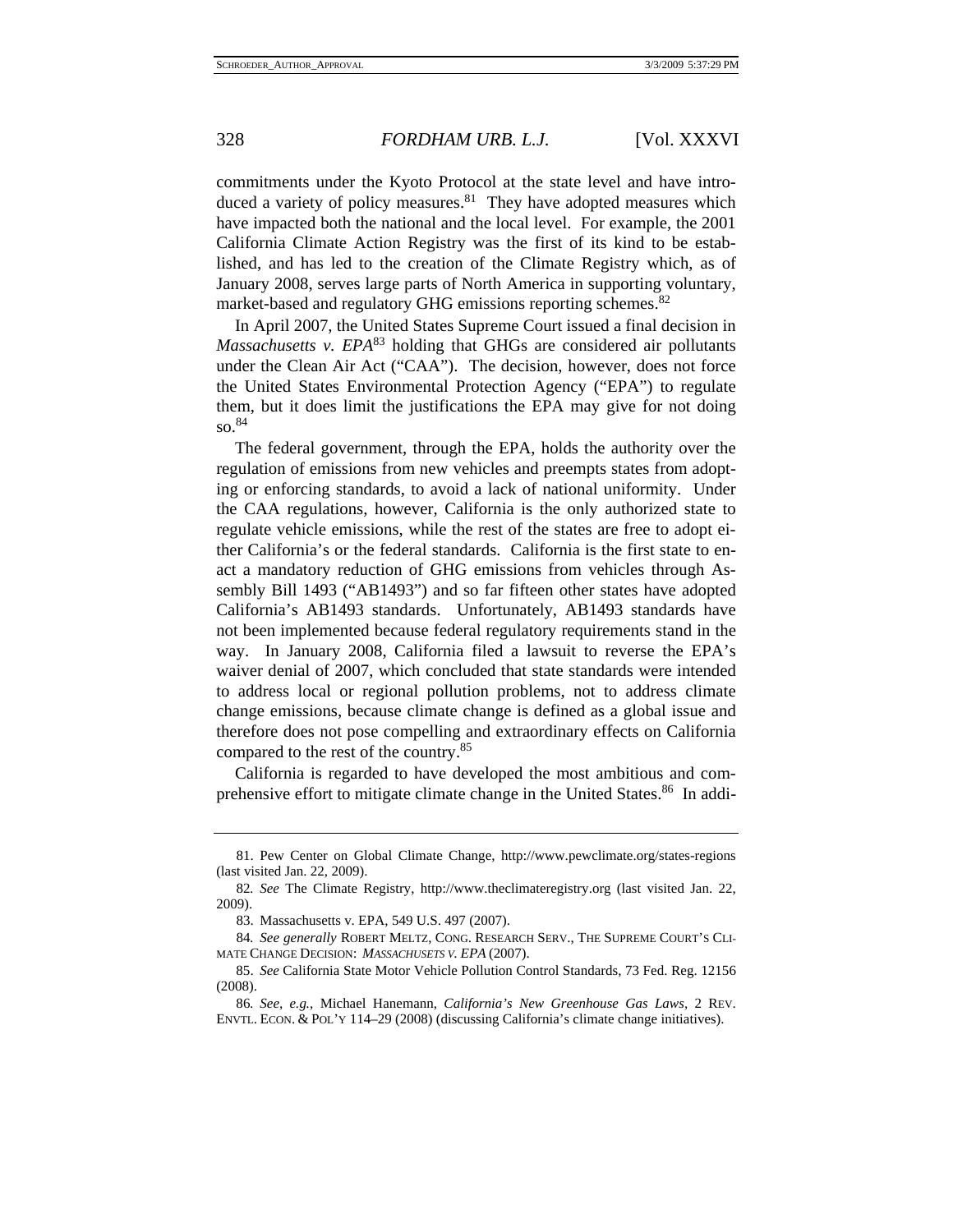tion to existing building and appliance codes,  $87$  California has recently passed several important pieces of legislation. In 2006, it passed the California Global Warming Solutions Act,<sup>88</sup> which, through an economy-wide regulatory program, mandates reductions in GHG emissions to 1990 levels by 2020 (equalling a  $25{\text -}30\%$  reduction from current emission levels<sup>89</sup>). The act includes a package of policies to be put in place by state agencies. Governor Schwarzenegger's Executive Order S-3-0590 of 2005 establishes a reduction of GHG emissions to 2000 levels by 2010, a reduction to 1990 levels by 2020 and a reduction to 80% below 1990 levels by 2050.

AB 1493, passed in 2002, has made California the first state to regulate carbon dioxide emissions from motor vehicles.<sup>91</sup> It mandates that the California Air Resources Board ("CARB") develop and implement emission caps for vehicles beginning in model year  $2009.^{92}$  California enacted passed legislation<sup>93</sup> that requires that 20% of the electricity sold by investor-owned electric utilities in the state come from renewable sources by  $2010.^{94}$  It is currently under consideration to be strengthened further possibly to 33% by 2020.<sup>95</sup> Senate Bill 1368 of 2006, the Greenhouse Gas Emissions Performance Standard, requires the California Energy Commission ("CEC") and the California Public Utilties Commision ("CPUC") to set a GHG emissions standard for electricity used in California, regardless of whether it is generated in state or purchased from plants out of state.<sup>96</sup> All of these measures have had significant impacts between levels of California's government as well as across states.

Similarly to California, other U.S. cities have adopted innovative measures to address climate change, both in climate-active and climate-inactive

89. Schroeder & Bulkeley, *Governing Climate Change: Los Angeles*, *supra* note 3, at 4.

 91. Assem. B. 1493, 2002 Assem., Reg. Sess. (Cal. 2002), *available at* http://www. climatechange.ca.gov/publications/legislation/ab\_1493\_bill\_20020722\_chaptered.pdf.

92*. Id.* § 3.

93*. See* S.B. 107, 2006 Leg., Reg. Sess. (Cal. 2006).

 94. *Id.* § 2. The target year was initially 2017 and accelerated by the California Public Utilities Commission. CAL. PUB. UTILS. COMM'N, ENERGY ACTION PLAN II: IMPLEMENTA-TION ROADMAP FOR ENERGY POLICIES 6 (2005) [hereinafter CPUC: IMPLEMENTATION], *available at* http://docs.cpuc.ca.gov/published/REPORT/51604.htm.

95*. Id.*

96*. See* S.B. 1368, 2006 Leg., Reg. Sess. (Cal. 2006), *available at* http://www.leginfo. ca.gov/pub/05-06/bill/sen/sb\_1351-1400/sb\_1368\_bill\_20060929\_chaptered.pdf.

<sup>87</sup>*. See* California's Energy Efficiency Standards for Residential and Non Residential Buildings, http://www.energy.ca.gov/title24/ (last visited Jan. 22, 2009).

 <sup>88.</sup> Assem. B. 32, 2006 Assem., Reg. Ses. (Cal. 2006), *available at* http://www.arb.ca. gov/cc/docs/ab32text.pdf.

 <sup>90.</sup> Exec. Order No. S-3-05 (June 1, 2005), *available at* http://gov.ca.gov/executiveorder/1861/ (last visited Jan. 22, 2009) (documenting environmental executive order given by the Governor of California).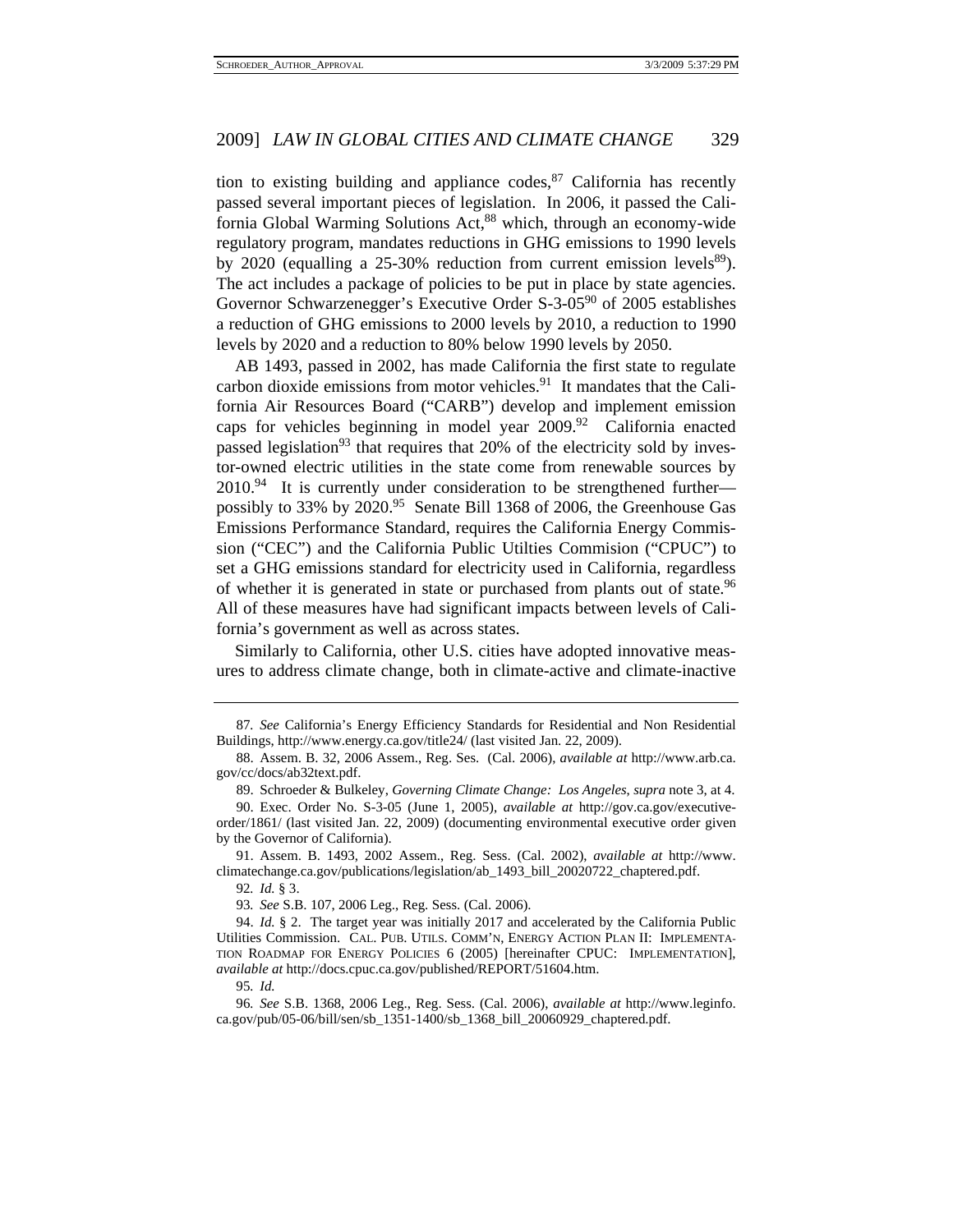states.<sup>97</sup> A noteworthy development has been the 2005 United States Conference of Mayors Climate Protection Agreement,<sup>98</sup> which commits its currently over 700 signatories to take the following three actions:

- Strive to meet or beat the Kyoto Protocol targets in their own communities, through actions ranging from anti-sprawl land-use policies to urban forest restoration projects to public information campaigns;

- Urge their state governments, and the federal government, to enact policies and programs to meet or beat the greenhouse gas emission reduction target suggested for the United States in the Kyoto Protocol—7% reduction from 1990 levels by 2012; and

- Urge the U.S. Congress to pass the bipartisan greenhouse gas reduction legislation, which would establish a national emission trading system.<sup>99</sup>

Cities are not equal in terms of power structures. There are three general forms of city government in the United States: the mayor-council, commission, and council-manager systems.<sup>100</sup> The mayor-council form of government consists of a popularly elected mayor and a unicameral city council made up of individuals who are either elected at-large or as representatives of districts within the city.101 Budgetary and personnel decisions may be taken by either the mayor ("strong-mayor" system) or by the council ("weak-mayor" system).<sup>102</sup> Los Angeles is an example of a "strong-mayor" system.103 In the commission form of city government,

[e]ach commissioner serves as the administrative head of a city department and collectively they are responsible for making policy decisions. [Finally,] [i]n the council-manager system, a city council is elected in atlarge elections. The council then hires a city manager, who oversees the day-to-day administration of the city government. In most cases, the council chooses from among its ranks someone to serve as mayor but without the [extent of mayoral] powers under the mayor-council form of government.<sup>104</sup>

 <sup>97.</sup> Osofsky & Levit, *Scale of Networks?*, *supra* note 12, at 413.

<sup>98</sup>*. See* MAYORS CLIMATE PROT. CTR, U.S. CONFERENCE OF MAYORS CLIMATE PROTEC-TION AGREEMENT (2005), *available at* http://www.usmayors.org/climateprotection/ agreement.htm.

<sup>99</sup>*. Id.*

 <sup>100.</sup> FORMS OF LOCAL GOVERNMENT, A HANDBOOK ON CITY, COUNTY AND REGIONAL OP-TIONS 6 (Roger L. Kemp ed., 1999).

<sup>101</sup>*. See id.*

 <sup>102.</sup> BULKELEY & BETSILL, CITIES AND CLIMATE CHANGE, *supra* note 1, at 64.

<sup>103</sup>*. See* TERRY CHRISTENSEN & TOM HOGEN-ESCH, LOCAL POLITICS: A PRACTICAL GUIDE TO GOVERNING AT THE GRASSROOTS 123 (M.E. Sharpe ed., 2d ed. 2006).

 <sup>104.</sup> BULKELEY & BETSILL, CITIES AND CLIMATE CHANGE, *supra* note 1, at 64-65.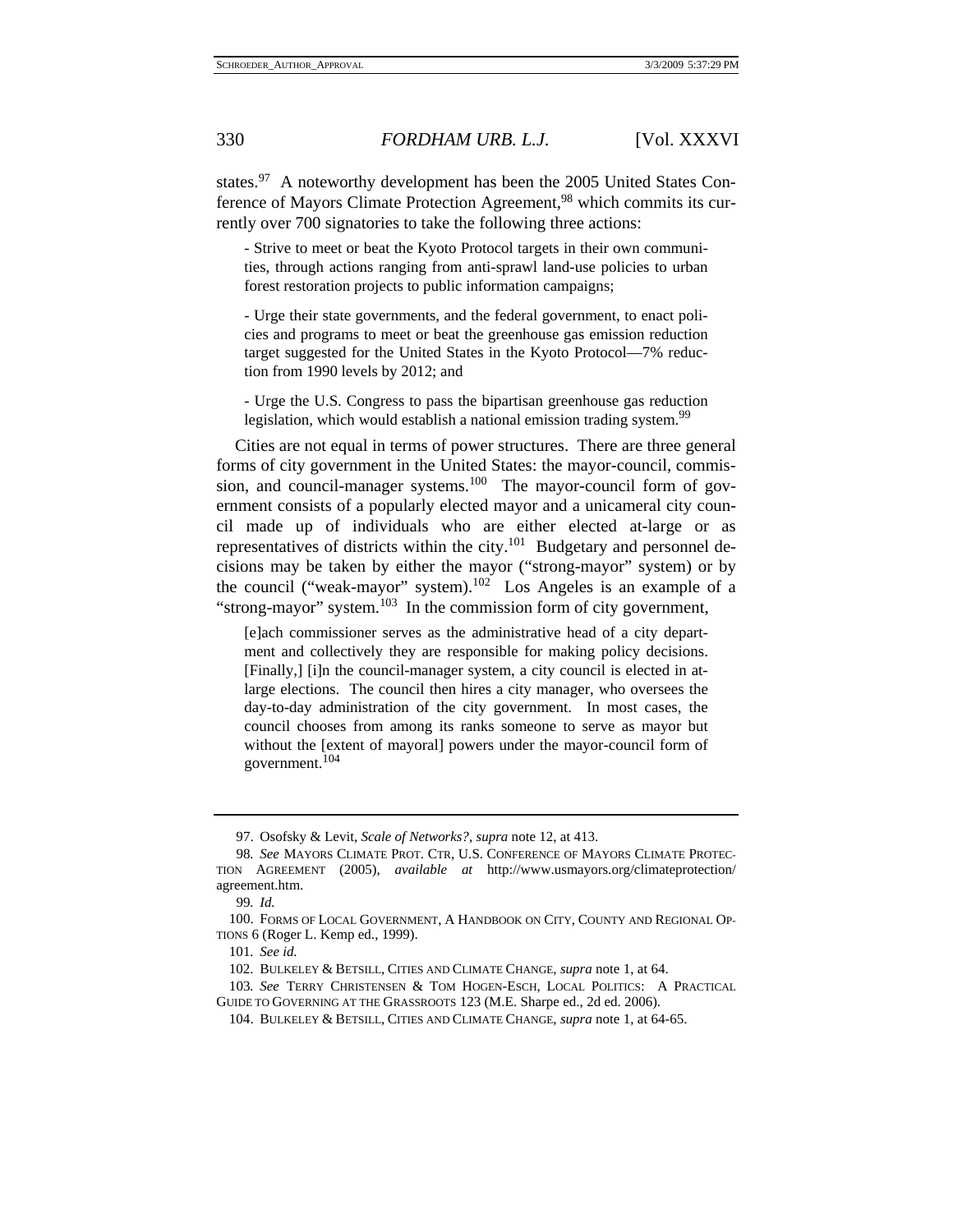Metropolitan areas, such as the Los Angeles metropolitan area, are an important context in which city and county governments exist in the United States They are not a formal political designation but rather a reflection of urban sprawl or the "suburbanization" of America.<sup>105</sup> This mismatch of political and urban delimitation has led to a fragmentation of authority, making it difficult to manage problems such as traffic congestion or air and water pollution.<sup>106</sup> Inner-cities are often faced with financial difficulties as people move to the suburbs, depriving the city government of its income from property taxes, while continuing to use the city's basic services and infrastructures.<sup>107</sup>

#### **II. CLIMATE POLICY AND ACTION IN LONDON**

This Part reviews the development of London's climate change policy during the period from 2000 through 2008.

#### **A. London's Socio-Economic and Environmental Profile**

London is the capital of the United Kingdom with a population of 7.7 million, projected to reach 8.1 million by  $2016$ <sup>108</sup> London's economy contributes 20% to U.K. GDP, with over a third of the workforce employed in the financial and business services sector.<sup>109</sup> While it has witnessed strong economic growth, there are still areas of significant social and economic deprivation, with five of the ten most deprived local authorities situated in inner London.<sup>110</sup> London's emissions of greenhouse gases are substantial and similar to those of some European countries such as Greece or Portugal.111 In 2006, excluding aviation, carbon dioxide emissions were 44Mt or 8 % of the United Kingdom's total.112 As shown in Figure 1, the predominant sources of London's emissions of carbon dioxide are the domestic and commercial and public sectors.

<sup>105</sup>*. Id.*; CHRISTENSEN & HOGEN-ESCH, *supra* note 103, at 45-46.

 <sup>106.</sup> BULKELEY & BETSILL, CITIES AND CLIMATE CHANGE, *supra* note 1, at 64-65.

<sup>107</sup>*. Id.* at 65.

 <sup>108.</sup> OXFORD ECON. FORECASTING, LONDON'S PLACE IN THE U.K. ECONOMY, 2005-06, at 41 (2005).

 <sup>109.</sup> *Id.* at 6.

 <sup>110.</sup> *Id.* at 38

 <sup>111.</sup> LONDON CLIMATE CHANGE AGENCY, MOVING LONDON TOWARDS A SUSTAINABLE LOW-CARBON CITY: AN IMPLEMENTATION STRATEGY 1 (2007) [hereinafter LCCA, MOVING LONDON].

 <sup>112.</sup> GREATER LONDON AUTH., ACTION TODAY TO PROTECT TOMORROW: THE MAYOR'S CLIMATE CHANGE ACTION PLAN 16 (2007) [hereinafter GLA, ACTION TODAY].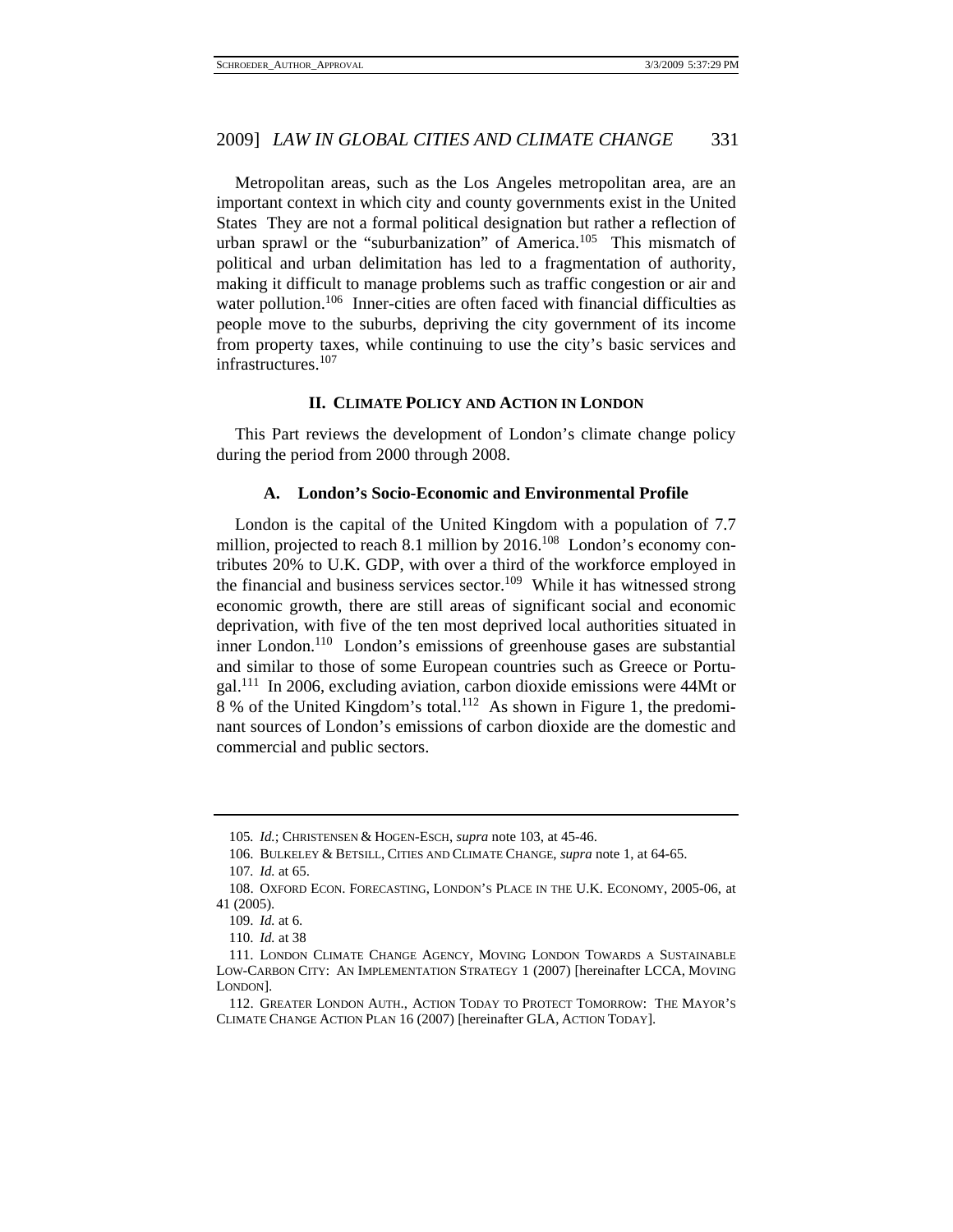

Figure 1: London's 2006 carbon dioxide emissions<sup>113</sup> Note that exlcuding aviation, domestic and commercial/public sector activities constitute the bulk of U.K.  $CO<sub>2</sub>$  emissions.

As shown in Figure 2, both domestic and commercial emissions of carbon dioxide are set to increase due to the predicted substantial population and building growth over the next two decades. Excluding aviation, emissions from transport are the third largest contributor, but have been stable, though an increase is also predicted in this area by 2025. Industrial emissions are set to decline still further from their 1990 baseline.

113*. Id.*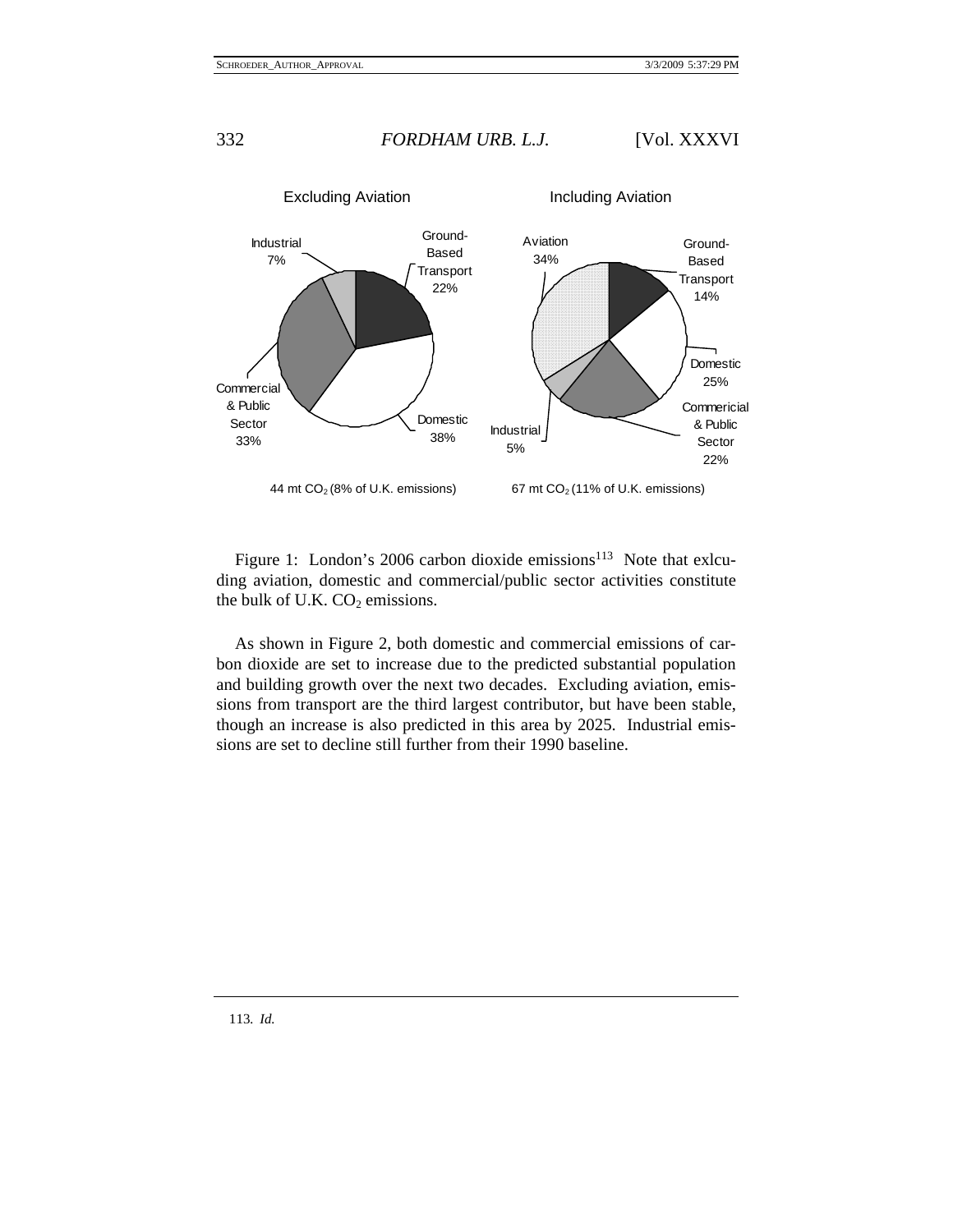

Figure 2: London's projected  $CO<sub>2</sub>$  emissions for 2025—the business as usual scenario (excluding aviation) $114$ 

## **B. Competencies and Powers for Climate Governance in London**

In terms of its administrative make-up, there are thirty-three local councils which make up the greater London area, several of whom have been pioneers in energy and climate change policy.115 In 2000, a new administrative structure for London, the Greater London Authority ("GLA") was established, marking a "significant new step in the history of London government and plan-making."116 Although London had previous experience of metropolitan wide government, notably with the Greater London Council, the GLA is distinctive in its dual structure, comprised of a directly elected mayor and a separate, directly elected twenty-five member assembly, with an administrative body of some 600 staff. The mayor oversees the work and budgets of the GLA group, including Transport for London,

<sup>114</sup>*. Id.* at 17.

 <sup>115.</sup> Joe Painter, *Local Government and Governance*, *in* THE CHANGING GEOGRAPHY OF THE UK 296-314 (Vince Gardiner & Michael Hugh Matthews eds., 3rd ed. 2000).

 <sup>116.</sup> Andy Thornley et al., *Business Privilege and the Strategic Planning Agenda of the Greater London Authority*, 42 URB. STUD. 1947, 1947 (2005).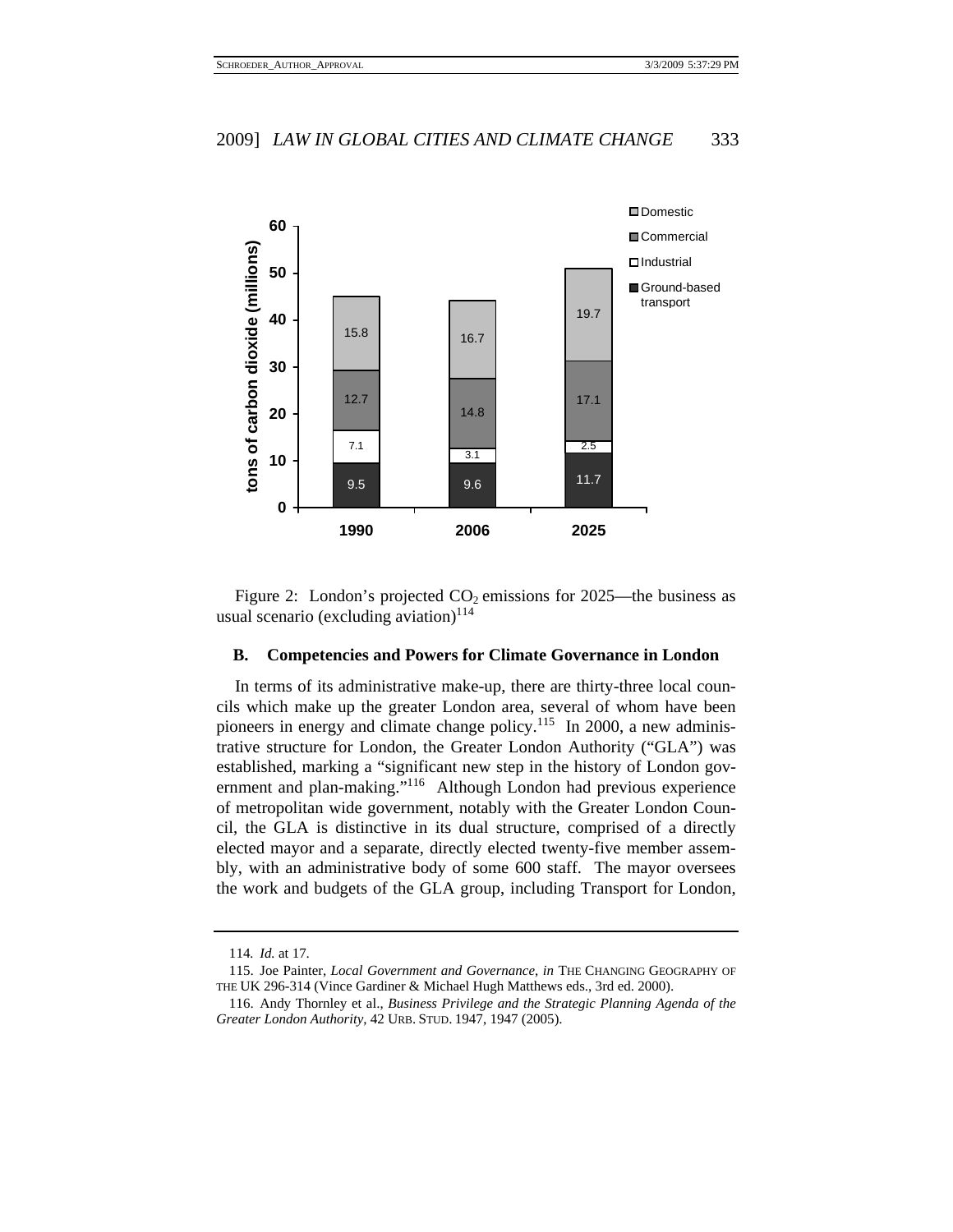the London Development Agency (LDA, one of nine regional development agencies in the United Kingdom), and the metropolitan police and fire services. In addition, the mayor is tasked with the development of statutory strategies on transport, housing, spatial planning, economic development, and the environment (including air quality, waste and biodiversity).<sup>117</sup>

These roles and responsibilities carry with them specific opportunities for addressing climate change. In the area of spatial planning, the mayor is responsible for the strategic development of the London metropolitan area through the London Plan.<sup>118</sup> While the thirty-two borough councils in London retain responsibility for preparing Unitary Development Plans, which set out specific proposals and guidelines for particular areas, they must ensure that these "conform broadly" to the London Plan.119 In addition, the mayor must be consulted on planning applications that have potential strategic importance (for example, for housing that is over a certain threshold size or located in sensitive areas or major infrastructure) and can direct local borough councils to refuse planning permission to developments which are seen to be contrary to the London Plan.<sup>120</sup> In terms of transport, the Mayor has considerable powers through the development of the integrated transport strategy, the use of congestion charging, and the ability to shape the provision of public transport services in London. Under the powers of the Greater London Authority Act 1999, the Mayor of London introduced a charging scheme in central London in February 2003.121 Like other development agencies, the LDA is charged, alongside innovation and economic development, with "contributing to security of supply" and "tackling climate change and contributing to other energy policy goals."122 In the Greater London Authority Act 2007, the mayor was charged with the duty to "take action with a view to mitigation of, or adaptation to, climate change" in line with national government policy and with the responsibility for preparing detailed strategies for both mitigation and adaptation.123 This new duty places addressing climate change on a sub-

<sup>117</sup>*. See* About the Greater London Authority, http://www.london.gov.uk/gla/index.jsp (last visited Jan. 23, 2009).

<sup>118</sup>*. See* GREATER LONDON AUTH., THE LONDON PLAN: SPATIAL DEVELOPMENT STRAT-EGY FOR GREATER LONDON 3 (2004) [hereinafter GLA, THE LONDON PLAN], *available at* http://www.london.gov.uk/mayor/strategies/sds/london\_plan/lon\_plan\_all.pdf.

<sup>119</sup>*. Id.*

<sup>120</sup>*. Id.*

 <sup>121.</sup> LGA, CUTTING THROUGH THE GREEN TAPE, *supra* note 39, at 24.

 <sup>122.</sup> DEP'T OF TRADE & INDUS., MEETING THE ENERGY CHALLENGE—A WHITE PAPER ON ENERGY 13 (2007), *available at* www.berr.gov.uk/files/file39564.pdf.

 <sup>123.</sup> Greater London Authority Act, 2007, ch. 24, §§ 41-44 (Eng.), *available at* http:// www.opsi.gov.uk/Acts/acts2007/pdf/ukpga\_20070024\_en.pdf.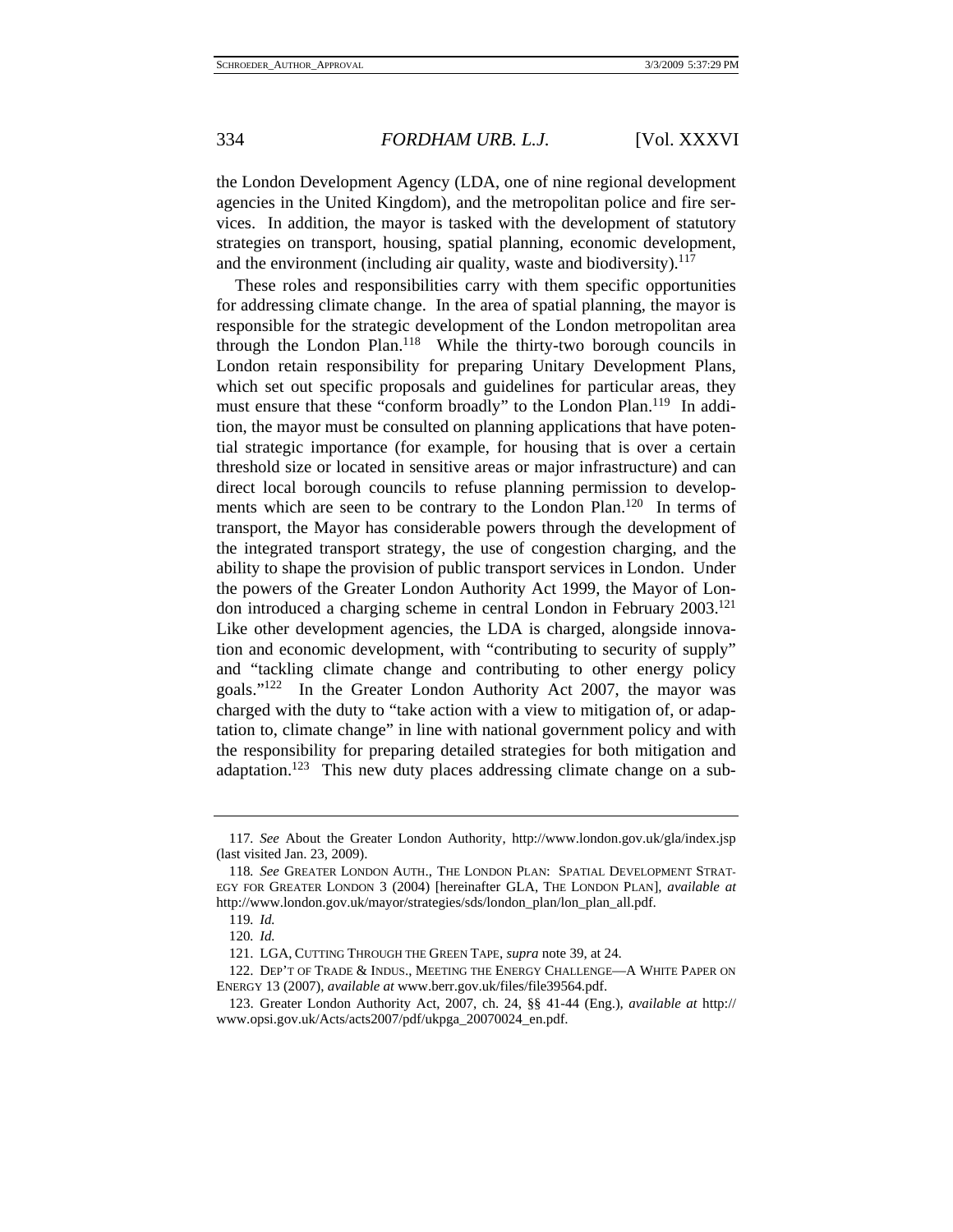stantive legal footing, one not witnessed in the United Kingdom's other cities and regions.

#### **C. The Evolution of Climate Change Policy in London**

The impetus to address climate change within London came directly from then Mayor Ken Livingstone and his office. During his first term, despite the lack of a statutory remit to do so, Livingstone developed an Energy Strategy for London<sup>124</sup> which placed climate change center stage (Table 1). Echoing the main tenets of national policy, this strategy held that "London should reduce its emissions of carbon dioxide by 20%, relative to the 1990 level, by 2010 as the crucial first step on a long-term path to a 60 per cent reduction from the 2000 level by  $2050.^{125}$  In order to pursue this goal, two strategies were adopted. First, the use of the mayor's powers through the London Plan to promote the use of on-site renewable energy generation (micro-generation) and Combined Heat and Power ("CHP"). Second, an emphasis on voluntary action through the formation of the London Energy Partnership, to assess the barriers and opportunities for energy efficiency and renewable energy in London. Also in Livingstone's first term, two other partnerships were formed to address aspects of the climate change challenge: the London Climate Change Partnership<sup>126</sup> and the London Hydrogen Partnership.<sup>127</sup> The focus on partnerships, as examined further below, was a testament to the relatively limited ability of the mayor and the GLA to have a significant impact on the ways in which energy is produced and used in London. In addition, this period witnessed the introduction of the London Congestion Charge which, while having little overall impact on greenhouse gas emissions, served to provide evidence that difficult policy measures could be implemented (Table 1).<sup>128</sup> The period from 2000 through 2004 can be summarized as one of experimentation with the formal powers of the mayor in relation to energy and transport policy, and the emergence of a partnership approach to climate governance in London.

 <sup>124.</sup> GREATER LONDON AUTH., GREEN LIGHT TO CLEAN POWER: THE MAYOR'S ENERGY STRATEGY (2004).

<sup>125</sup>*. Id.* at 55.

 <sup>126.</sup> This partnership is focused on vulnerability and adaptation.

 <sup>127.</sup> This partnership is concerned with research and development for new hydrogen technologies.

 <sup>128.</sup> Georgina Santos & Blake Shaffer, *Preliminary Results of the London Congestion Charging Scheme*, 9 PUB. WORKS MGMT. & POL'Y 164-81 (2004).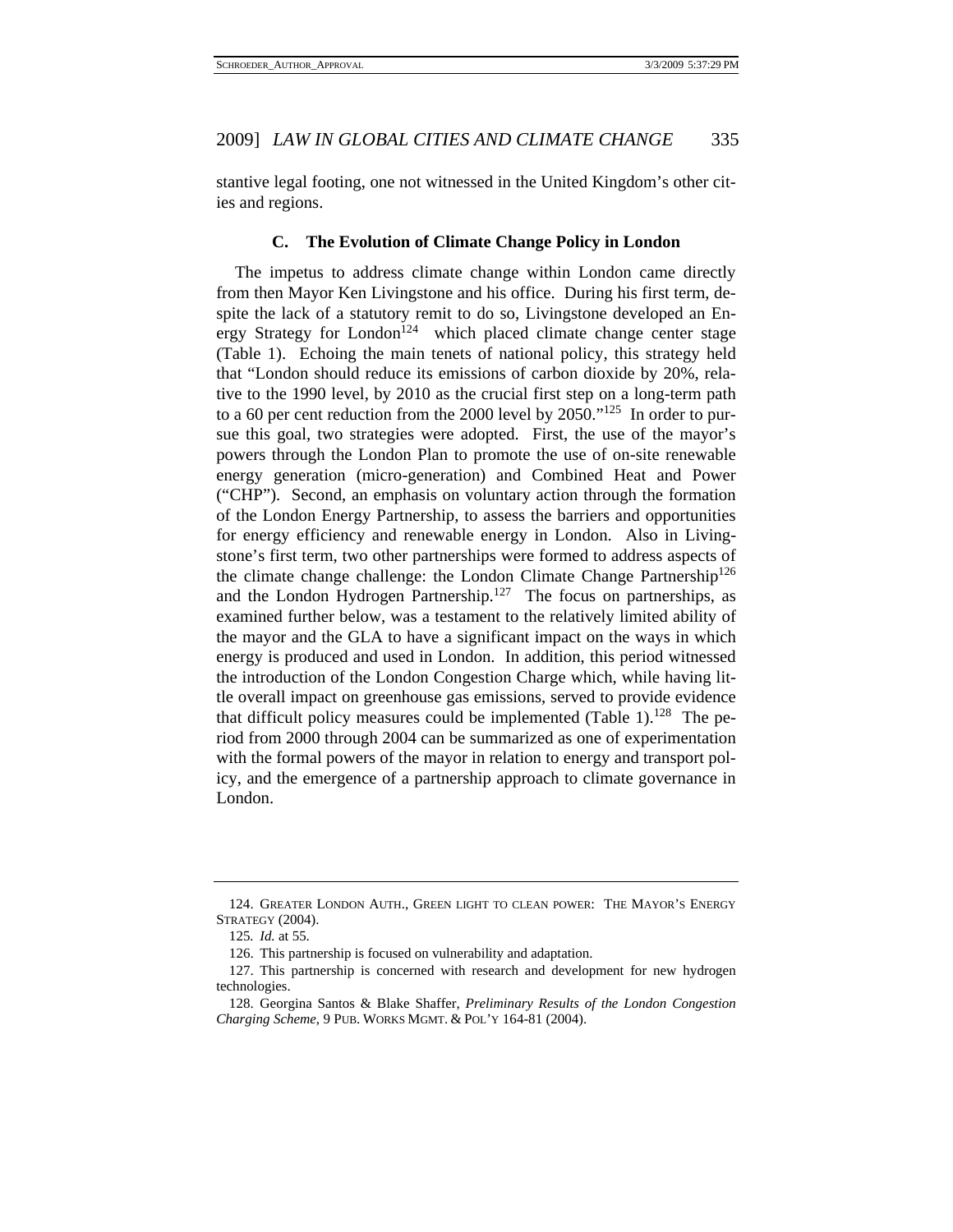| Milestone                                              | Goal                                                                                                                                                                                                  | Approach                                                                                                                                                                                                                                                                                               |
|--------------------------------------------------------|-------------------------------------------------------------------------------------------------------------------------------------------------------------------------------------------------------|--------------------------------------------------------------------------------------------------------------------------------------------------------------------------------------------------------------------------------------------------------------------------------------------------------|
| 2000 Greater London<br>Assembly and Mayor<br>of London | Strategic oversight of policy<br>issues affecting London.                                                                                                                                             | Directly elected mayor who appoints a team<br>of policy advisors. GLA members elected<br>and operate with support of civil servants.                                                                                                                                                                   |
| 2001 London Climate<br>Change Partnership              | Assist London in preparing for<br>raising awareness, developing<br>adaptation guidance, and im-<br>proving the built environment.                                                                     | Stakeholder group of thirty key government<br>the impacts of climate change by and non-government organizations. Com-<br>missions research; develops guidelines; pro-<br>vides responses to national and local policy.                                                                                 |
| 2002 London Hydro-<br>gen Partnership                  | Work towards establishing a<br>hydrogen economy for London<br>and the U.K.                                                                                                                            | Stakeholder group supported by a secretariat<br>and working groups. Undertakes research;<br>establishes demonstration projects; dissemi-<br>nates information.                                                                                                                                         |
| 2003 London conges-<br>tion charge                     | in central London.                                                                                                                                                                                    | Reduce congestion and pollution A levy is charged on every motorist entering<br>the Congestion Charge Zone in inner-<br>London.                                                                                                                                                                        |
| 2004 Energy Strategy<br>for London                     | Reduce emissions of carbon di-<br>by 2010 as a first step to a re-<br>duction of 60% by 2050.                                                                                                         | Promotion of energy efficiency and renew-<br>oxide by 20% below 1990 levels able energy through mayor's planning pow-<br>ers. Mandates the formation of the London<br>Energy Partnership.                                                                                                              |
| 2004 London Energy<br>Partnership                      | Assist in the delivery of Lon-<br>don's energy policy; provide a<br>single voice for the sustainable<br>energy community in London;<br>create new business opportuni-<br>ties for sustainable energy. | Building the knowledge base on the problems<br>and opportunities for sustainable energy in<br>London; Seeking to build capacity, training<br>courses, knowledge sharing.                                                                                                                               |
| 2004 London Plan                                       | Provide planning guidance for<br>ning policies for borough coun-<br>cils.                                                                                                                             | Includes measures to promote the generation<br>large-scale projects and for plan- of 10% of energy from renewable sources on-<br>site for new developments.                                                                                                                                            |
| 2004 Mayoral elec-<br>tions                            | a second term of office with cli- manifesto.<br>mate change as a key policy is-<br>sue and wins.                                                                                                      | Mayor Ken Livingstone runs for Various pledges on climate policy included in                                                                                                                                                                                                                           |
| 2005 London Climate<br>Change Agency                   | Deliver projects that reduce<br>London's GHG emissions in the<br>energy, waste, water, and trans-<br>port sectors.                                                                                    | Established as a municipal company wholly<br>owned and controlled by the London Devel-<br>opment Agency ("LDA") with private and<br>civil sector support. Develops projects, ad-<br>dresses regulatory and technical issues, seeks<br>to create markets for energy efficiency and<br>renewable energy. |
| 2005 C40 Climate<br>Leadership Group                   | Promote urban leadership on<br>climate change and establish<br>cost-effective means of address-<br>ing the issue.                                                                                     | Membership network of forty of the world's<br>"global" cities. Exchange and transfer of best<br>practices, project implementation, knowledge<br>base development. Partnership with the Clin-<br>ton Climate Initiative.                                                                                |
| 2007 London Climate<br>Change Action Plan              | Stabilize CO <sub>2</sub> emissions in 2025<br>at 60% below 1990 levels, with<br>interim progress towards this<br>goal.                                                                               | Change technical and regulatory aspects of<br>energy infrastructures; promote changes in<br>domestic and commercial sector practice.                                                                                                                                                                   |

Table 1: London's climate policy milestones<sup>129</sup>

129. Bulkeley & Schroeder, *Governing Climate Change: London*, *supra* note 3, at 7-8.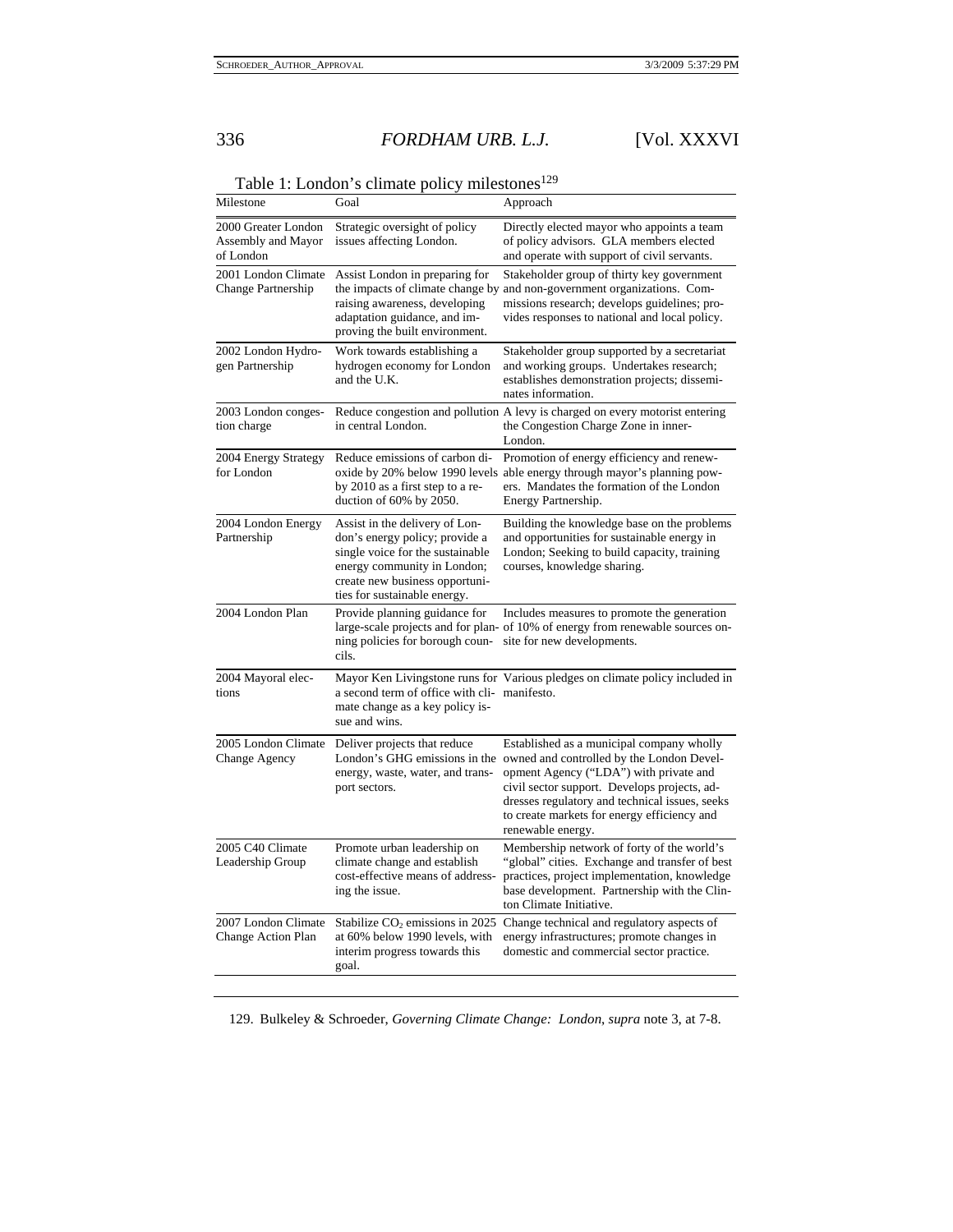| 2007 The Greater<br>London Authority Act            | Mainstream climate change<br>within the policy framework of<br>the mayor and the GLA.                                                                                                                                                            | Impose a new duty on the mayor to prepare,<br>publish, and implement climate change miti-<br>gation and adaptation strategies.                                                                                                                       |
|-----------------------------------------------------|--------------------------------------------------------------------------------------------------------------------------------------------------------------------------------------------------------------------------------------------------|------------------------------------------------------------------------------------------------------------------------------------------------------------------------------------------------------------------------------------------------------|
| 2008 Further Altera-<br>tions to the London<br>Plan | Provides strategic planning<br>and for planning policies for<br>borough councils.                                                                                                                                                                | Promote a 20% reduction in CO <sub>2</sub> emissions<br>guidance for large-scale projects from new developments through on-site re-<br>newable energy generation; prioritizes use of<br>CCHP technologies before other forms of<br>power generation. |
| egy                                                 | 2008 Adaptation Strat-Protect and enhance the quality<br>of life of Londoners; promote<br>and facilitate the sustainable<br>development of London by pre-<br>paring for the impacts of climate recover approach).<br>change and extreme weather. | Identifies the key risks to London and Lon-<br>doners (heatwave, flood, drought) and priori-<br>tizes the actions necessary to manage those<br>risks (taking a prevent-prepare-respond-                                                              |

The second term of office for Ken Livingstone witnessed an important shift in the nature and direction of climate policy (Table 1). As one interviewee suggested, after having produced the Energy Strategy as a "broad foundation for what one could do" Mayor Livingstone then "decided in the 2004 election that this was going to be the biggest issue of the second mayoral term, it was the thing that became a personal priority for the Mayor."<sup>130</sup> To that end, Livingstone's 2004 manifesto included the commitment to develop a Climate Change Agency for London, and a Climate Change Action Plan.<sup>131</sup> In 2005, the London Climate Change Agency was established as "a municipal company wholly owned and controlled by the London Development Agency ("LDA") and chaired by the Mayor" with private sector support from "BP, Lafarge, Legal & General, Sir Robert McAlpine, Johnson Matthey, and the City of London Corporation" and the support of "Rockefeller Brothers' Trust, KPMG, Greenpeace, The Climate Group, the Carbon Trust and the Energy Savings Trust."132 While there remains a focus on partnership, with the creation of the LCCA attention has turned to the delivery of climate policy. The 2007 London Climate Change Action Plan stresses the means through which various policy initiatives, discussed in more detail below, will be delivered. At the same time, despite a recognition that the 20% goal for 2010 would not be reached, it establishes a more ambitious policy goal, such that the new target "is to stabilize  $CO<sub>2</sub>$  emissions in 2025 at 60% below 1990 levels, with steady progress towards this over the next twenty years."133 Under the Greater London Authority Act 2007, the mayor was given a "new statutory duty to contribute

 <sup>130.</sup> Interview with Anonymous, in London, Eng. (Dec. 2007).

<sup>131</sup>*. See* Press Release, Greater London Auth., London's Political and Business Leaders Come Together to Combat Climate Change (June 20, 2005), *available at* http:// www.london.gov.uk/view\_press\_release.jsp?releaseid=5234.

 <sup>132.</sup> LCCA, MOVING LONDON, *supra* note 111, at 3.

 <sup>133.</sup> GLA, ACTION TODAY, *supra* note 112, at 19.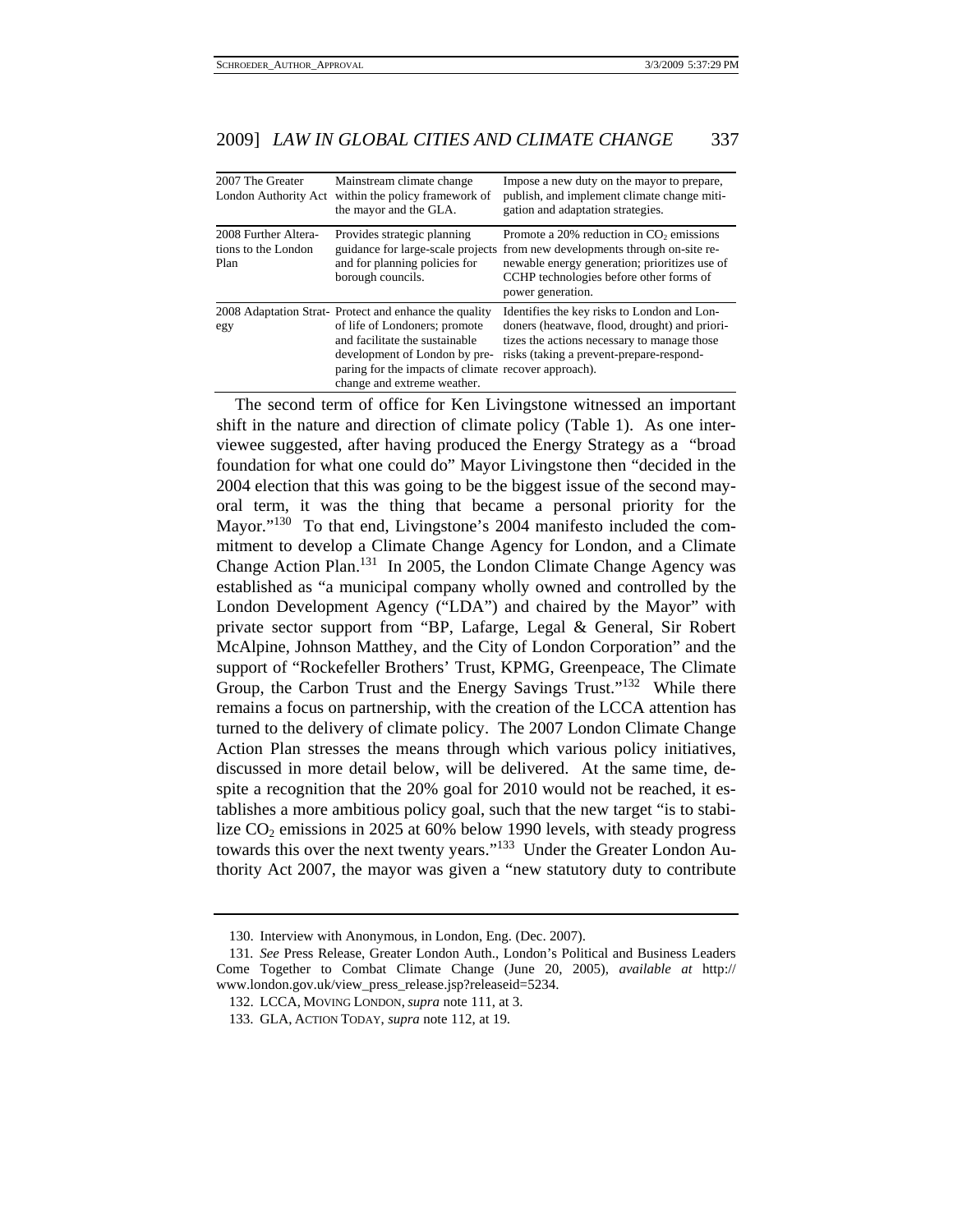towards the mitigation of, or adaptation to, climate change in the UK."134 As a result, the mayor is required to "produce statutory strategies for climate change mitigation and energy and for adaptation to climate change in London."<sup>135</sup> As the first city to do so, London published an elaborate adaptation strategy in August 2008.136 While some of the drivers and motivations may therefore change with the appointment of the new Conservative Party mayor, Boris Johnson, the legal requirement to address climate change at least provides a platform upon which to build future strategies.<sup>137</sup>

Over the past eight years London has witnessed a steep change in political will, policy attention, and project delivery for addressing climate change. The drivers and motivations behind this are necessarily multiple and complex, and include the commitment of key individuals, the courage of conviction born in part from interim policy success, a positive climate of public opinion, a lack of overt opposition from key interest groups and the emergence of new market opportunities in the carbon economy.<sup>138</sup>

#### **D. Climate Governance in Action**

As London's climate policy has evolved, so too have the goals, measures, and initiatives established to reduce GHG emissions. One key issue has been the development of decentralized energy infrastructure, seen as a centerpiece of the 2007 Climate Change Action Plan:

The Mayor's top priority for reducing carbon emissions is to move as much of London as possible away from reliance on the national grid and on to local, lower-carbon energy supply (decentralised [sic] energy, including combined cooling heat and power networks, energy from waste, and onsite renewable energy - such as solar panels) . . . The Mayor's goal is to enable a quarter of London's energy supply to be moved off the grid and on to local, decentralised [sic] systems by 2025, with more than half of London's energy being supplied in this way by 2050.<sup>139</sup>

Following the shifts in national planning guidance detailed above, and in the wake of the "Merton Rule", the London Plan initially included the target that 10% of predicted energy demand for a new development should be

 <sup>134.</sup> GLA, THE LONDON PLAN, *supra* note 118, at 195.

<sup>135</sup>*. Id.*

<sup>136</sup>*. See* GREATER LONDON AUTH., THE LONDON CLIMATE CHANGE ADAPTATION STRAT-EGY (2008), http://www.london.gov.uk/mayor/publications/2008/docs/climate-changeadapt-strat.pdf.

 <sup>137.</sup> To date, Mayor Johnson has committed London to the target within the London Climate Change Action Plan and to the continued support of the C40 network.

 <sup>138.</sup> Bulkeley & Schroeder, *Governing Climate Change: London*, *supra* note 3, at 6.

 <sup>139.</sup> GLA, ACTION TODAY, *supra* note 112, at 105.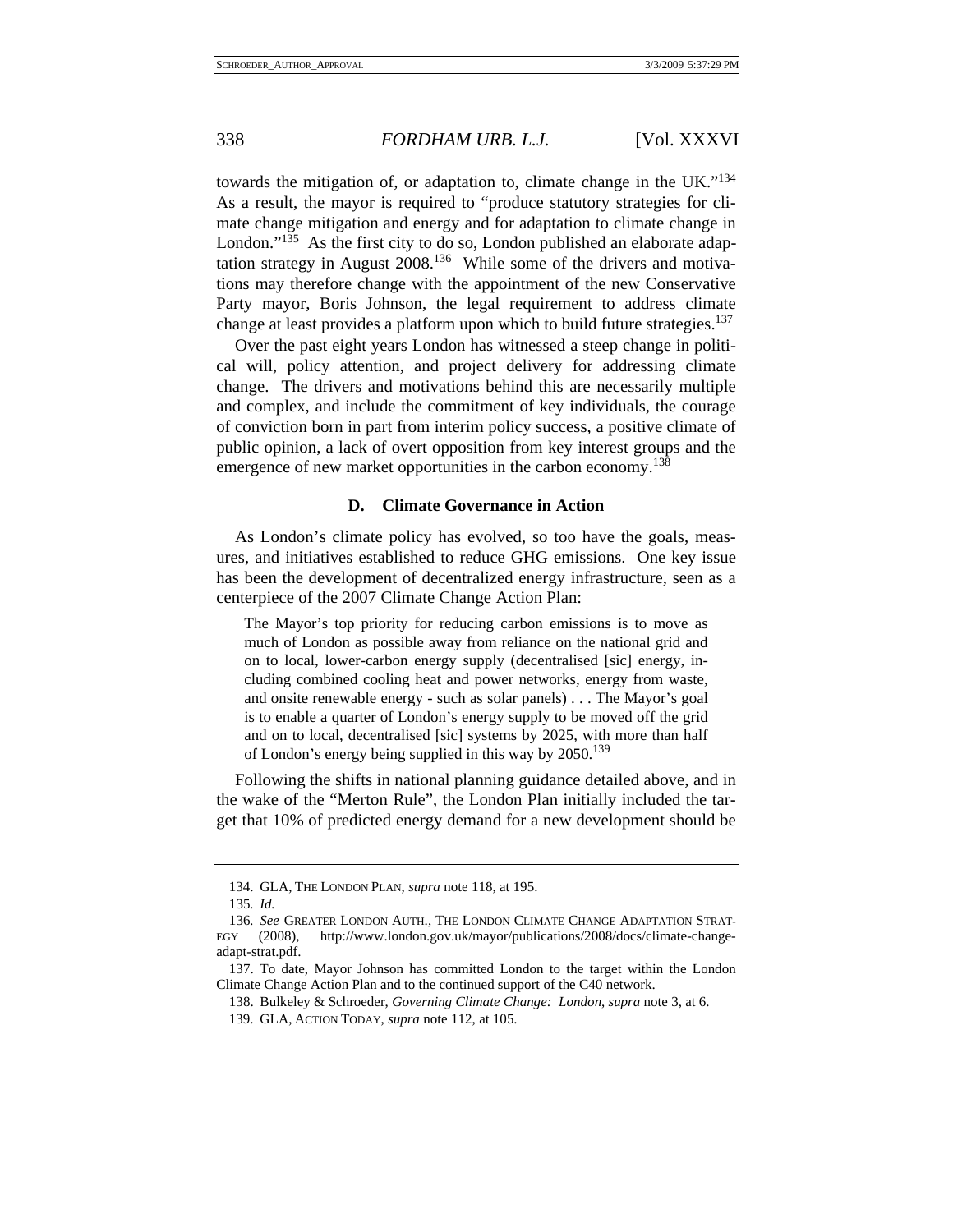met through on-site generation.<sup>140</sup> Subsequent alterations to the London Plan in 2008 strengthened this approach such that new developments must reduce emissions of carbon dioxide by 20% through on-site renewable energy generation unless it can be "demonstrated that such provision is not feasible,"141 an important caveat introduced by business organizations who sought to challenge the presumption that emissions should be reduced on a site-by-site basis. In pursuing the decentralization of energy provision, the London Climate Change Agency has developed an energy services company ("ESCO") $^{142}$ :

The London ESCO has been established to design, finance, build and operate local decentralised [sic] energy systems for both new and existing developments. It has been established as a private limited company with shareholdings jointly owned by the London Climate Change Agency Ltd (with a 19% shareholding) and EDF Energy (Projects) Ltd (with an 81% shareholding). $143$ 

Through the London ESCO, the LDA and the mayor are therefore able to directly provide decentralized energy systems. This has also served as a foil to the concerns of the development industry that the targets for decentralized energy could not be met—the argument is made that the existence of ESCOs means that it is harder to make the argument that such provisions are not feasible. There are, however, considerable challenges in making the vision of a decentralized energy future a reality in London. Not least among these are the national regulatory context for energy supply and the limited price paid for energy fed back into the national grid from decentralized generation. Equally important has been resistance on the part of some business organizations to the provision of renewable energy on a site-bysite basis, citing issues of economic and environmental inefficiency. At the same time, it is unclear whether there is a market, either in the domestic or commercial sector, for decentralized energy systems, particularly those which provide community-based heating, while at the same time many decentralized energy systems, for example, biomass or waste to energy, remain relatively experimental.

The other key arena in which climate change policy has been put into action is with respect to the existing built environment. In terms of action in the domestic sector, like many governments in the United Kingdom and

 <sup>140.</sup> Themertonrule.org, http://www.themertonrule.org/ (last visited Jan. 23, 2009).

 <sup>141.</sup> GLA, THE LONDON PLAN, *supra* note 118, at 205.

<sup>142</sup>*. See* London Climate Change Agency, The London ESCO: We're Working Towards Cleaner Energy for London, http://www.lcca.co.uk/server.php?show=nav.005003 (last visited Jan. 23, 2009).

 <sup>143.</sup> LCCA, MOVING LONDON, *supra* note 111, at 6.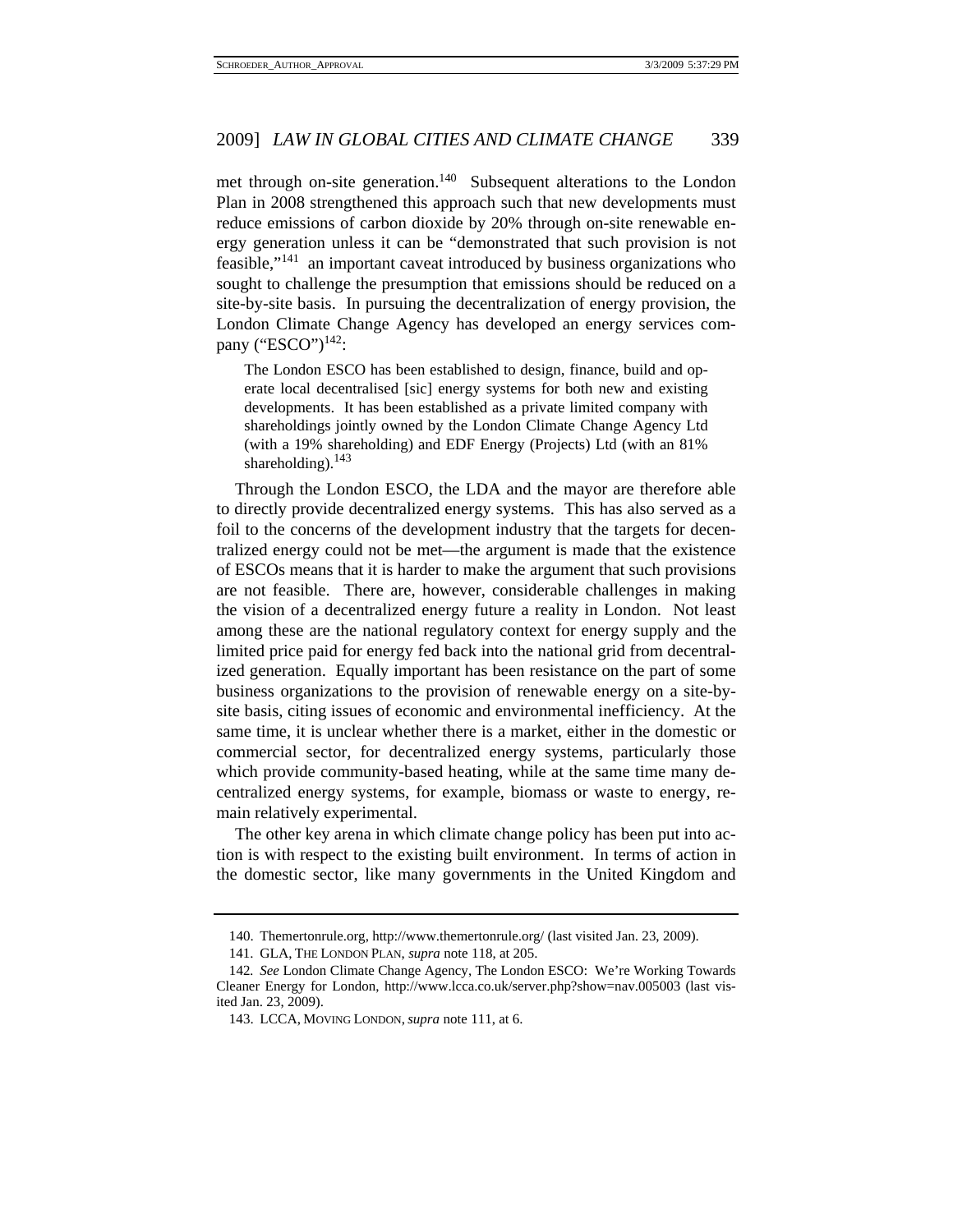around the world, London has focused at least some of its attention on an education campaign to promote individual action to reduce emissions of greenhouse gases, DIY Planet Repairs.<sup>144</sup> More innovative has been the development of the Green Homes Programme,<sup>145</sup> in collaboration with the United Kingdom's Energy Savings Trust.<sup>146</sup> The intention behind this scheme has been to create a coherent package of information, give advice and provide grants directory for the public. Another is to develop the supply chain for "greening" homes, while at the same time undertaking marketing and face-to-face contact with those individuals seen as most likely to undertake changes within their own homes. In addition, a Green Concierge Service ("GCS"), described as a "unique partnership for London," has been developed by the mayor, the LDA and the services company, Ten. For an annual fee of £199, individuals are provided with a home energy audit and concierge services to assist with the selection and implementation of any energy efficiency or renewable energy schemes that they may wish to pursue. Rather than simply enabling individuals, through offering advice, the GCS seeks to effect reductions of GHG emissions more directly through providing a specific service.

In relation to corporate and public sector buildings, London's approach under the LCCA Green Organizations program has been two-fold. The Green500 scheme is a "carbon management service and a performance based awards scheme" aimed at the largest 500 organizations in London in which each member is "assigned a Carbon Mentor who will design a unique, holistic, carbon management plan," and carbon reduction target.<sup>147</sup> The Better Buildings Partnership is a scheme that seeks to draw together London's leading commercial property owners and tenants to overcome barriers to the retrofit of office buildings.<sup>148</sup> Established by the LCCA and the City Corporation of London, current members include British Land, Grosvenor, and Land Securities. At least one of the motivations behind the roll-out and adoption of such schemes is the E.U. Energy Performance in Buildings Directive, where buildings will be given energy performance labels. Equally important, however, was the rise of climate change on corporate social responsibility agendas. As one interviewee put it, "it doesn't ac-

<sup>144</sup>*. See* DIY Planet Repairs, http://www.london.gov.uk/diy/ (last visited Jan. 23, 2009).

<sup>145</sup>*. See* London.gov, Green Homes Programme, http://www.london.gov.uk/mayor/ environment/climate-change/greenhomes.jsp (last visited Jan. 23, 2009).

<sup>146</sup>*. See* Energy Saving Trust, http://www.energysavingtrust.org.uk/ (last visited Jan. 23, 2009).

<sup>147</sup>*. See* London: Green Organisations, http://www.londonclimatechange.co.uk/green organisations/making-it-happen/green500/ (last visited Jan. 23, 2009).

<sup>148</sup>*. See* London Climate Change Agency, http://www.lcca.co.uk/server.php?show= nav.00500a (last visited Jan. 23, 2009).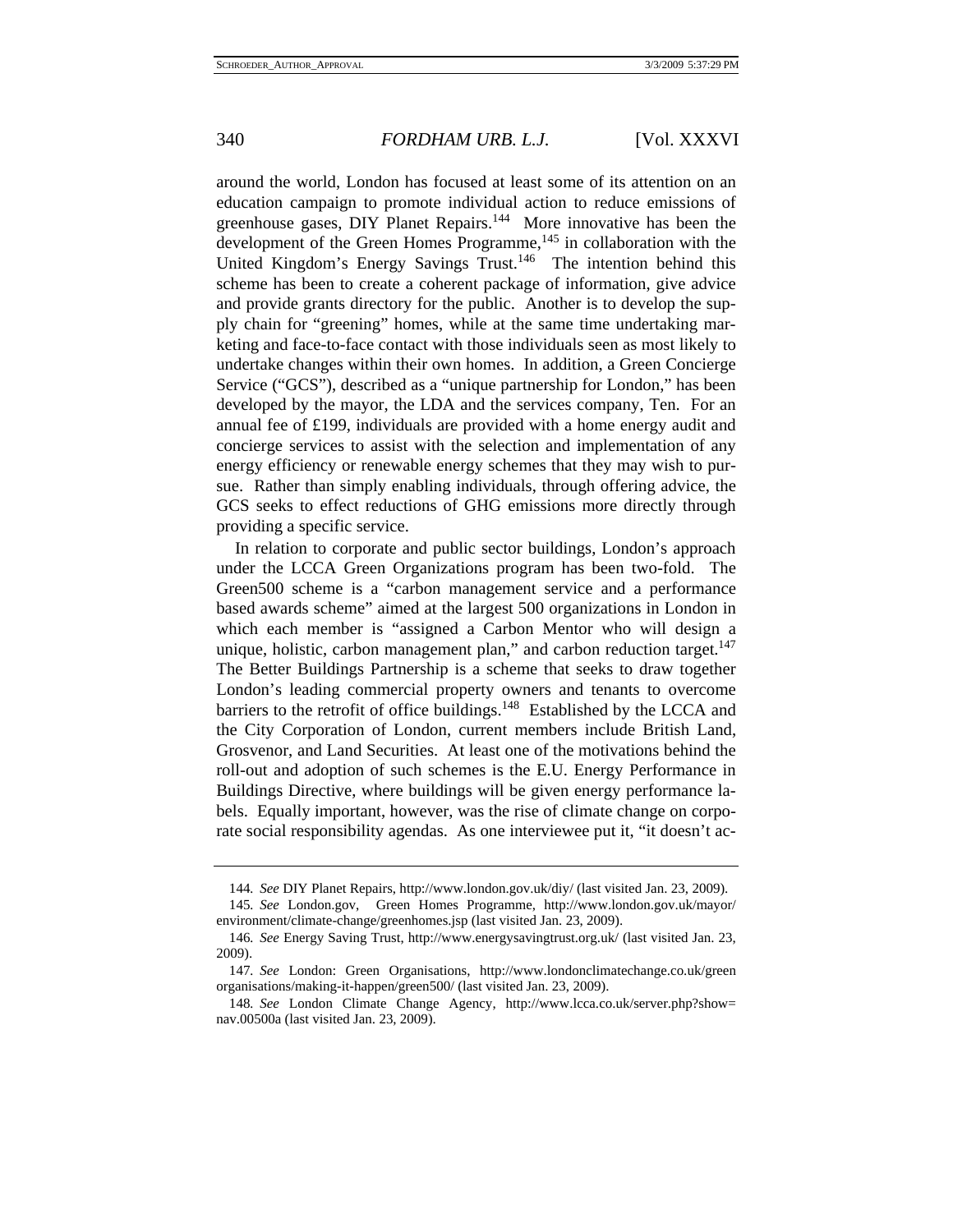tually matter whether a board believes in climate change, 'cos climate change believes in them and they have no choice but to ensure that they are seen to be taking effective action on climate change."<sup>149</sup>

Such approaches, based primarily on enabling others to take action and change behavior, inevitably encounter a range of barriers. One issue was that of the "skills gap" in relation to improving the energy efficiency of built environments. While some action has identified skills shortages and provided training, notably by the London Energy Partnership and through the new Green Homes Programme,150 delivering change across a diverse set of supply chains with different training requirements remains challenging. Equally significant is the material condition of London's existing housing stock, which is older than the U.K. average and where it has been difficult to persuade the utilities to deliver their Energy Efficiency Commitment spending because of the relative expense of achieving efficiency gains. At the same time, while the current policy and financial landscape for the initiatives outlined above appears healthy (with  $\pounds 7$  million and  $\pounds 1$ million allocated to the Green Homes and Green Organizations schemes respectively), they remain at the margins of policy in London and subject to the vagaries of political whim.

#### **III. CLIMATE POLICY AND ACTION IN LOS ANGELES**

This Part reviews the development of Los Angeles's climate change policy during the period from 2005 through 2008.

#### **A. Los Angeles's Socio-Economic and Environmental Profile**

Los Angeles is the largest city in California and the second largest in the country with a population of 3.85 million.<sup>151</sup> The city spans over 465 square miles  $(1,204 \text{ square km})^{152}$  and has a relatively low population density of 7,828 inhabitants per km<sup>2</sup> (New York City's is 26,343).<sup>153</sup> As of 2005, the Los Angeles Metropolitan Area had a population of 17.8 mil-

 <sup>149.</sup> Interview with Anonymous, in London, England (Dec. 2007).

<sup>150</sup>*. See* London.gov, Green Homes Programmes, http://www.london.gov.uk/mayor/ environment/climate-change/greenhomes.jsp (last visited Jan. 23, 2009).

 <sup>151.</sup> This is a 2006 estimate. *See* U.S. Census Bureau, State & County QuickFacts, Los Angeles (city), California, http://quickfacts.census.gov/qfd/states/06/0644000.html (last visited Jan. 23, 2009).

<sup>152</sup>*. See* Los Angeles Mapped, http://www.loc.gov/exhibits/lamapped/lamapped-exhibit. html (last visited Jan. 23, 2009).

<sup>153</sup>*. See* SANDRA O'FLAHERTY ET AL., IS LOS ANGELES MORE CROWDED THAN NEW YORK? 6, http://lewis.sppsr.ucla.edu/GIScontest/OsgoogEtAl\_LANYDensity\_report.pdf (last visited Jan. 23, 2009).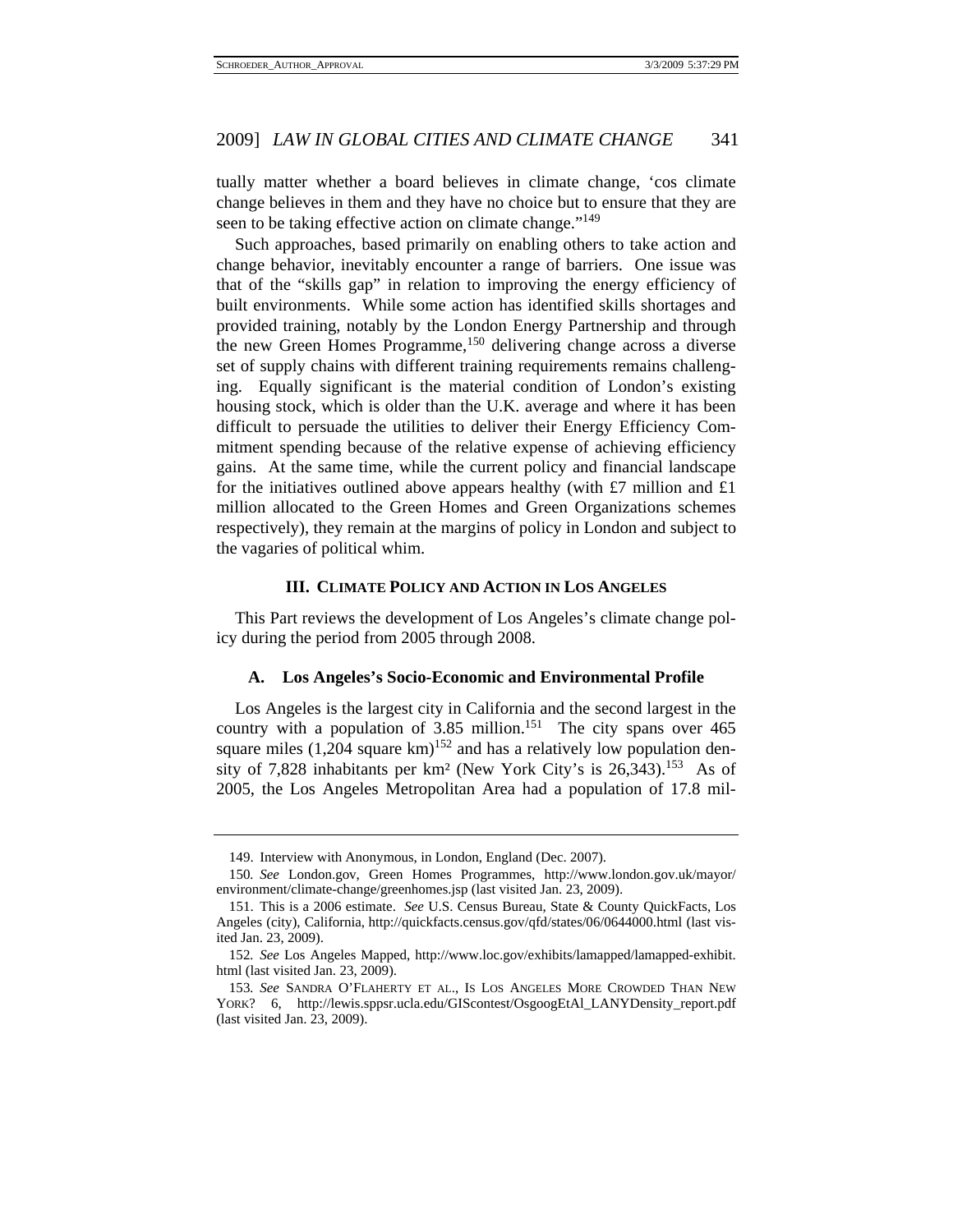lion.154 Because of the city's sea and air ports, which are among the largest in the world, and Los Angeles's size and continuing urban sprawl, air pollution from transport has been a major environmental problem for the city during the last decades.<sup>155</sup> Los Angeles is the most car-populated metropolis in the world with one registered automobile for every 1.8 people.<sup>156</sup> The scarcity of rainfall further exacerbates the problem as rain can clear smog to some extent.

Los Angeles's emissions of carbon dioxide amounted to some 51.6 million metric tons in 2004, a third of which were municipal (including electricity use and generation, sea and air ports).<sup>157</sup> Despite high emissions from transport due to Los Angeles's urban sprawl, the city's emissions are about two-thirds of the U.S. average. This is mainly due to below-average emissions in the housing sector (heating and cooling) thanks to the region's moderate climate, but also to California's comparatively stringent building and appliance codes. While the population of Los Angeles grew by about 10% during the last fifteen years, per capita emissions decreased by around 13% during this period.<sup>158</sup>

#### **B. Competencies and Powers for Climate Governance in Los Angeles**

The City of Los Angeles is governed by a mayor-council system with fifteen city council districts.159 It owns and operates its electric utility, the Los Angeles Department of Water and Power ("LADWP"), which is the largest publicly owned municipal utility in the United States. The LADWP provides water and electricity to the entire population of Los Angeles. It is a proprietary department, which means that it does not rely on taxpayer money.<sup>160</sup> The city also owns its sea and air ports and manages their onthe-ground operations. The Boards of Directors of the LADWP and Los Angeles's sea and air ports<sup>161</sup> are selected by the mayor and confirmed by

<sup>154</sup>*. See* S. CAL. ASS'N OF GOV'TS, STATE OF THE REGION 2007, at 149 (2007), *available at* http://www.scag.ca.gov/publications/pdf/2006/SOTR06/SOTR06\_MetroRegions.pdf.

<sup>155</sup>*. See* THE CITY OF L.A., GREEN LA: AN ACTION PLAN TO LEAD THE NATION IN FIGHT-ING GLOBAL WARMING 15 (2007) [hereinafter GREEN LA], *available at* http://www.lacity .org/ead/EADWeb-AQD/GreenLA\_CAP\_2007.pdf.

<sup>156</sup>*. See* Guide for Moving to Los Angeles, California, http://www.moveinandout.com/ city\_guide\_for\_moving\_to\_los\_angeles\_california.aspx (last visited Jan. 23, 2009).

 <sup>157.</sup> GREEN LA, *supra* note 155, at 3.

<sup>158</sup>*. Id.* at 15.

<sup>159</sup>*. See* City of L.A., http://www.lacity.org/council.htm (last visited Jan. 23, 2009).

<sup>160</sup>*. See* L.A. Dep't of Water and Power, http://www.ladwp.com/ladwp/cms/ladwp 000508.jsp (last visited Jan. 23, 2009).

 <sup>161.</sup> They include Los Angeles International ("LAX"), LA/Ontario International ("ONT"), Van Nuys ("VNY"), LA/Palmdale Regional ("PMD"), and the Port of Los Angeles.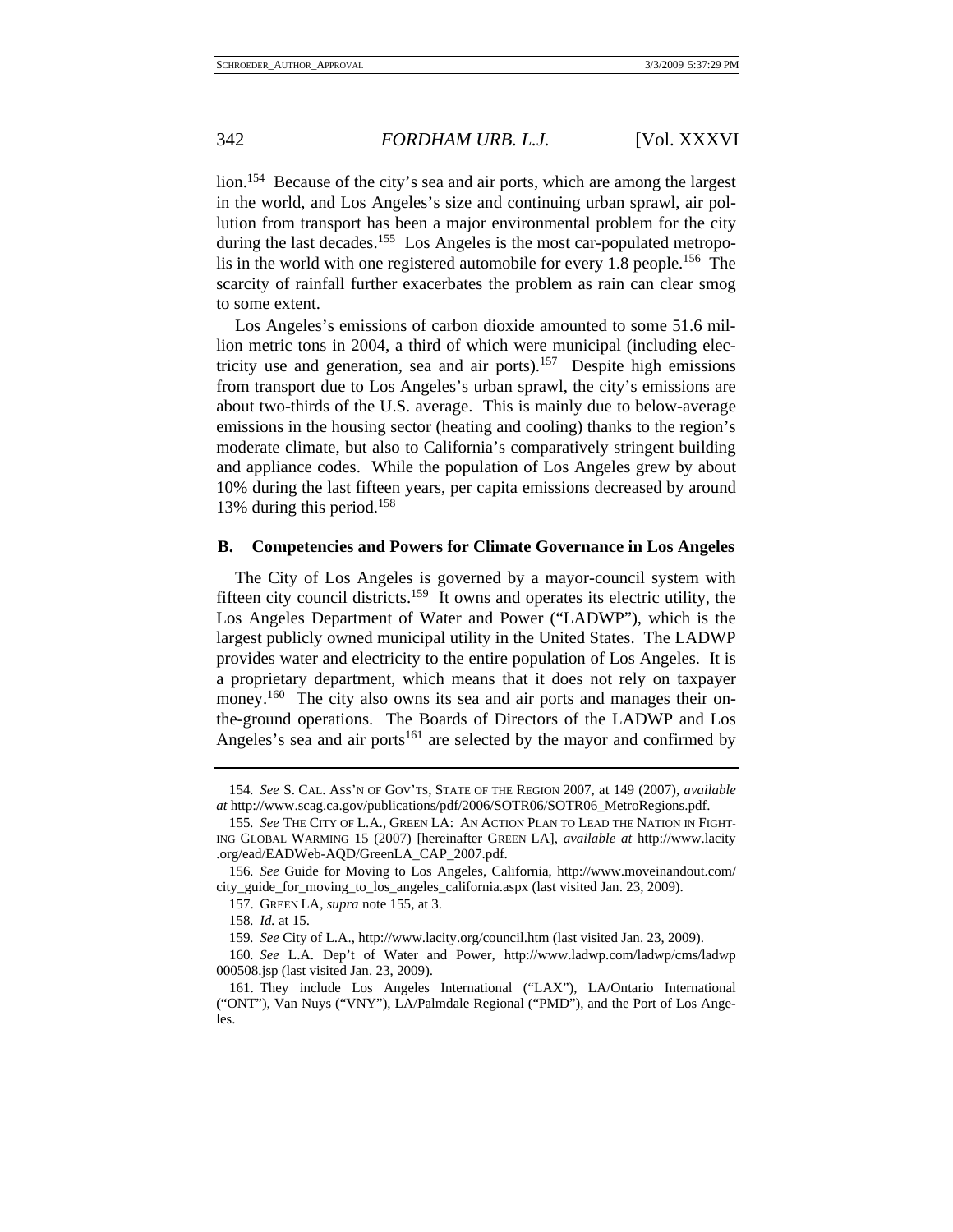the fifteen-member City Council for a four-year term. Some major sources of GHG emissions are therefore largely controlled by the mayor.

Others, such as transport-related policies, are only marginally controllable by the city government and shared, in part, by the Los Angeles metropolitan area. While Los Angeles is able to address emissions from citycontrolled operations, such as its fleet, bus services, and on-the-ground operations at its sea and air ports, it can only provide incentives to reduce road traffic. These include such measures as introducing bus and carpool lanes on some highways. Because roads and public transportation are shared among cities in the metropolitan area, the Los Angeles County Metropolitan Transportation Authority, a public agency, is charged by the state of California to oversee regional transportation planning and public transportation for the county of Los Angeles.<sup>162</sup>

#### **C. The Evolution of Climate Change Policy in Los Angeles**

The city has issued several climate change plans since 1995, but they were narrowly focused on corporate emissions, the city's use of electricity to light its buildings, or the fuel used in its transportation fleets.<sup>163</sup> During Mayor Antonio Villaraigosa's campaign in 2005 he issued a Green Plan, the first mayoral candidate in Los Angeles to do so.<sup>164</sup> While addressing the main environmental issues Los Angeles faces, including air pollution, water quality, industrial waste, and lack of green space, it did not explicitly address climate change. Recognizing this gap, the mayor and his staff identified climate change specifically as a problem for Los Angeles upon taking office. $165$ 

Four aspects turned climate change into a priority issue for the city. First, the mayor and his staff recognized that "everything was kind of related and that the kinds of strategies that we would consider to reduce the city's greenhouse gas emissions were also things that would benefit us on all of the other environmental problems that Los Angeles faces."166 A Resource Management Blueprint<sup>167</sup> and a Renewable Energy Goal<sup>168</sup> (Table

<sup>162</sup>*. See* L.A. County Metro Transp. Auth., About Us, http://www.metro.net/about\_us/ default.htm (last visited Jan. 23, 2009).

 <sup>163.</sup> Interview with Anonymous, in L.A., Cal. (Oct. 2007).

<sup>164</sup>*. Id.*

<sup>165</sup>*. Id.*

<sup>166</sup>*. Id.*

<sup>167</sup>*. See* GRIEG SMITH, RENEW LOS ANGELES 5-23 (2006), *available at* http://www.lacity.org/COUNCIL/cd12/renewla/cd12renewla243139873\_08142006.pdf.

<sup>168</sup>*. See LADWP Board of Commissioners Moves to Accelerate Renewable Energy Goal to 20% by 2010*, BUSINESS WIRE, Dec. 21, 2005, *available at* http://findarticles.com/ p/articles/mi\_m0EIN/is\_2005\_Dec\_21/ai\_n15955733.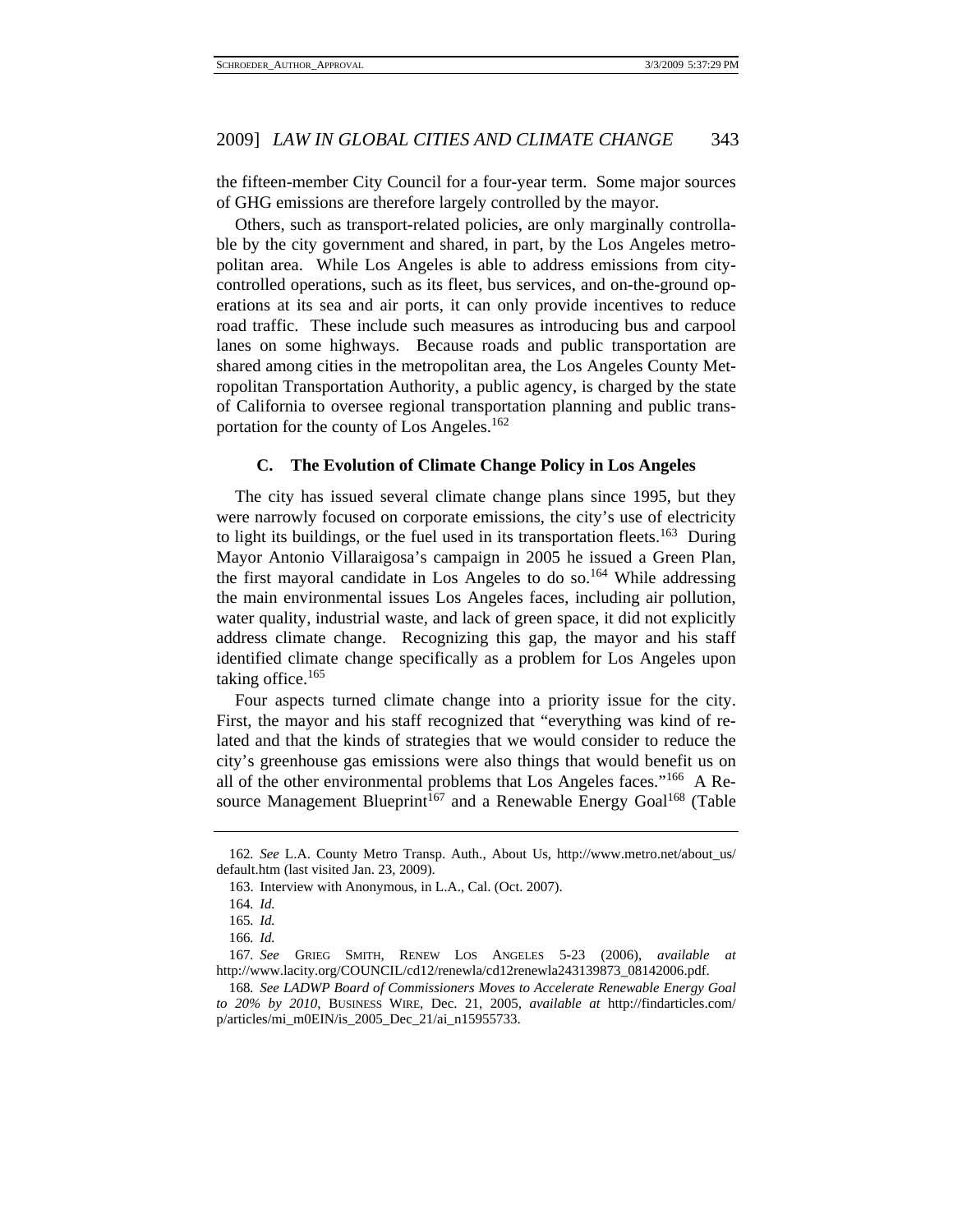2) were already in place. Second, it was realized that climate change is a local and high-risk problem that will likely have significant adverse effects on Los Angeles.169 Third, interviewees reported that the mayor has ambitions to run for the office of Governor of California. Given California's leadership position on climate change, it is suggested that developing a profile as a leader on climate change would put him at an advantage during a possible run for the governor's office.170 Fourth, early on in his tenure, the mayor was contacted by the City of London to become part of their C40 network, providing opportunities to further raise his profile as a leader on climate change.171 While measures to mitigate climate change do not seem to have direct impacts within or across levels of governance, the mayor's motivation seems to have been at least strengthened by action in other global cities and at the state level.

In May 2007, the mayor's office published an action plan, titled "Green LA: An Action Plan to Lead the Nation in Fighting Global Warming."172 The plan includes over fifty initiatives to reduce the city's carbon footprint, incorporating several already established measures targeting air pollution, water conservation and energy decentralization, as they are also reducing GHG emissions. It was put together with the help of the coalition Green LA (which differs from the city's action plan, also called Green LA), consisting of over sixty environmental and community-based organizations focusing largely on climate change issues.173 Green LA was formed in 2006 to address environmental issues in the city, a goal expressed in several speeches over the course of Mayor Villaraigosa's first year in office.<sup>174</sup> Green LA provides "environmental guidance and expertise to the City of Los Angeles in an exciting model of collaboration between decisionmakers and advocates, helping to inform City policies and programs."175

 <sup>169.</sup> Interview with Anonymous, in L.A., Cal. (Oct. 2007).

<sup>170</sup>*. Id.*

<sup>171</sup>*. Id.*

<sup>172</sup>*. See* GREEN LA, *supra* note 155.

<sup>173</sup>*. See* GREEN LA, A GREEN LOS ANGELES: RECOMMENDATIONS TO THE CITY OF LOS ANGELES FROM GREEN LA 12 (2006) [hereinafter GREEN LA: RECOMMENDATIONS], *available at* http://www.libertyhill.org/common/publications/Greenla/GREENLA\_to\_print.pdf.

<sup>174</sup>*. See, e.g.*, Antonio R. Villaraigosa, Mayor of L.A., "City of Dreams": Remarks at Town Hall (Nov. 9, 2005), *available at* http://www.lacity.org/mayor/myrspeeches/mayor myrspeeches280948898\_11092005.pdf.

 <sup>175.</sup> GREEN LA: RECOMMENDATIONS, *supra* note 173, at 3.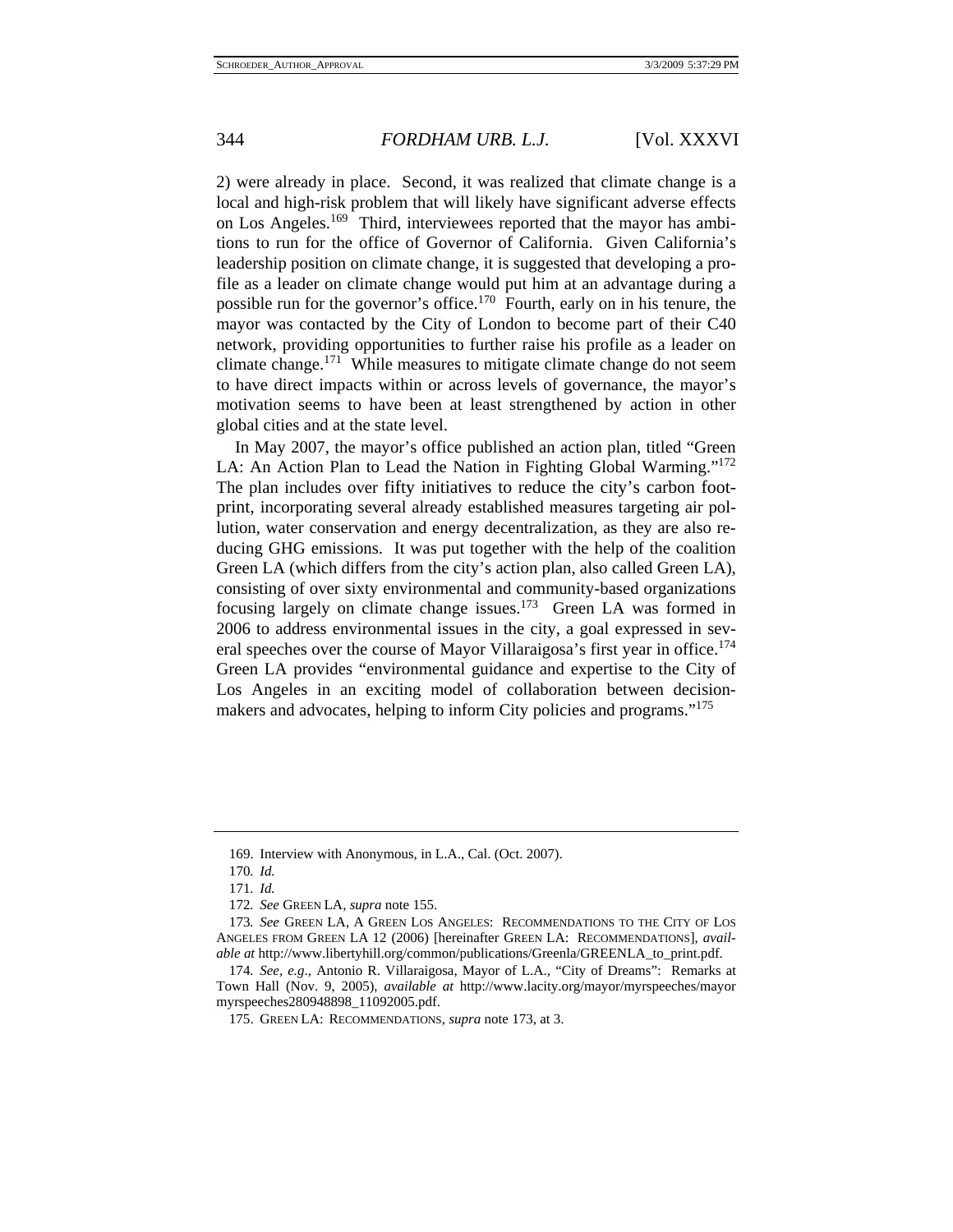| Milestone                                                                                           | Goal                                                                                                                                      | Approach                                                                                                                                                                                                                                                                                                                                                                                                  |
|-----------------------------------------------------------------------------------------------------|-------------------------------------------------------------------------------------------------------------------------------------------|-----------------------------------------------------------------------------------------------------------------------------------------------------------------------------------------------------------------------------------------------------------------------------------------------------------------------------------------------------------------------------------------------------------|
| May 1999-<br>LADWP Green Power for a renewables.<br>Green LA Program                                | Reach 10% of power from                                                                                                                   | DWP customers have the option to directly<br>purchase energy produced from renewable<br>resources.                                                                                                                                                                                                                                                                                                        |
| June 2005 -<br>RENEW LA, A Resource<br>Management Blueprint                                         | Shift to resource recovery<br>waste disposal system to<br>recover 90% or more of<br>waste by 2025.                                        | Twenty-year waste management strategy<br>(2005-25); build seven conversion technol-<br>ogy plants to draw valuable materials (e.g.<br>plastics) from trash to use in manufactur-<br>ing, and produce renewable energy.                                                                                                                                                                                    |
| December 2005 -<br><b>LADWP</b> Renewable Port-<br>folio Standard / Renewable<br><b>Energy Goal</b> | Increase share of renew-<br>ables to 20% by 2010 and<br>35% by 2030.                                                                      | Generate energy from wind, solar and land-<br>fills.                                                                                                                                                                                                                                                                                                                                                      |
| July 2006 -<br>Million Trees LA                                                                     | Plant one million new trees<br>within the city limits.                                                                                    | City-wide collaboration to plant and pro-<br>vide long-term stewardship of one million<br>trees.                                                                                                                                                                                                                                                                                                          |
| May 2007 -<br>Green LA: An Action Plan<br>to Lead the Nation In<br><b>Fighting Global Warming</b>   | Reduce city's emissions by<br>35% by 2030.                                                                                                | Wide-spread municipal adoption of more<br>efficient systems of water and waste man-<br>agement, energy production, and transpor-<br>tation.                                                                                                                                                                                                                                                               |
| April 2008 -<br>Los Angeles Green Build-<br>ing Ordinance                                           | Require that all new pro-<br>jects greater than fifty units<br>or 50,000 square feet show<br>compliance with the LEED<br>certified level. | Provide incentives (e.g. expedite permit<br>processing if LEED Silver designation is<br>met); improve interdepartmental coordina-<br>tion (through a Sustainability Team that<br>reviews and revises green building policies<br>and projects); train staff in green building<br>methods and policies and/or as LEED Ac-<br>credited Professionals).                                                       |
| In preparation $-$<br>Water and Wastewater In-<br>tegrated Resources Plan                           | Decrease per capita water<br>use by 20% to eliminate the<br>electricity needed for water<br>supply and wastewater dis-<br>charge.         | Adopt tiered water pricing, building code<br>changes and other financial incentives;<br>Adopt technical assistance programs for<br>business and industry, large landscape irri-<br>gation efficiency programs, system infra-<br>structure maintenance, and continue ongo-<br>ing programs to educate communities,<br>build involvement in conservation initia-<br>tives, and develop water-use awareness. |
| On the ballot $-$<br>Expansion of transit system transport sector                                   | Reduce emissions from                                                                                                                     | Introduce a county-wide 0.5 % sales tax to<br>fund transportation infrastructure im-<br>provements.                                                                                                                                                                                                                                                                                                       |

Table 2: Los Angeles' climate policy milestones $176$ 

The city's Green LA action plan commits the city to reduce GHG emissions by 35% of 1990 levels by 2030. As mentioned above, the action plan is to some extent a repackaging and synthesis of already existing measures. For example, it includes a Renewable Energy Goal of 20% by 2010 and 35% by 2030, adopted in December 2005, which should translate into a

 <sup>176.</sup> Schroeder & Bulkeley, *Governing Climate Change: Los Angeles*, *supra* note 3, at 5.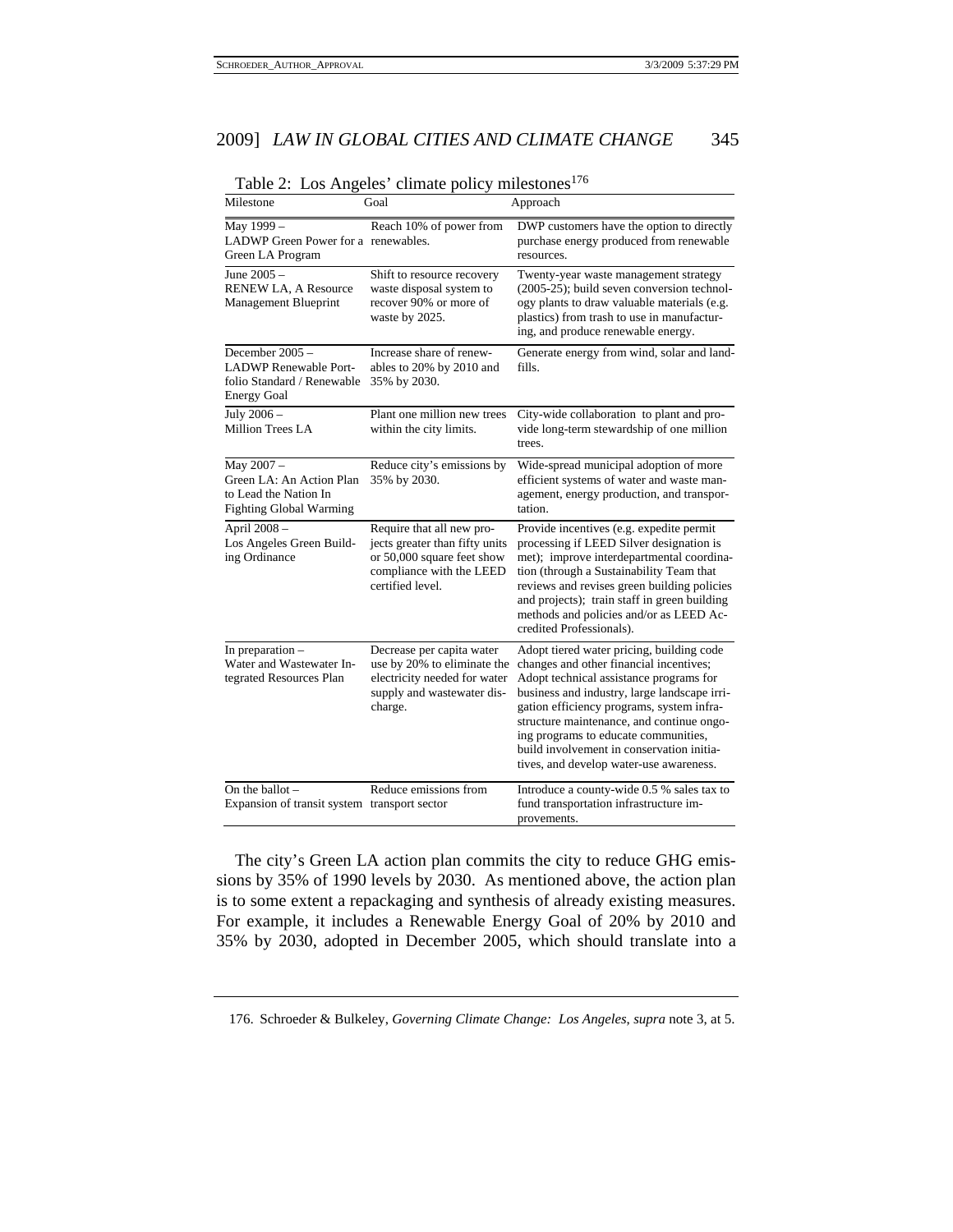17.5% reduction of emissions by  $2030<sup>177</sup>$  To coordinate the various actions promulgated under this plan, the mayor initially created a sustainable practices cabinet and later a climate action team, which includes members of each department.178

The transport sector, which is responsible for around half of Los Angeles' emissions, was left largely untouched by the Green LA action plan. A major barrier was the cost of building a transit system comparable to other major cities around the world and the perception that the support base was not yet strong enough. The investment required was estimated by interviewees to be around \$25 billion. Funding for transit in California "goes to the CA Transport Commission, and their mission, along with that of CAL-TRANS, is to build more roads."179 While it is possible for cities in other states, such as Portland, Seattle, Denver, or Chicago, to share the financial burden of expanding public transit systems with the state, in California 90% of the funds must be locally generated.<sup>180</sup> A new county-wide sales tax of 0.5% was agreed to in the November 2008 elections to fund transportation infrastructure improvements.<sup>181</sup> Counties in California are able to place local option sales taxes before its voters, requiring a two-thirds majority of the vote. The revenue, estimated at around \$40 billion over thirty years, would currently include both transit and road improvements.

#### **D. Climate Governance in Action**

Los Angeles has, in the course of the last two to three years, established the basis for a comprehensive approach to addressing climate change within the city. While some of the measures adopted address both the need to mitigate and to adapt to climate change,  $182$  this research project focused primarily on policy and action in the area of mitigation. A number of goals, measures, and initiatives have been put into place to reduce emissions of greenhouse gases. These focus on many but not all areas of emis-

 <sup>177.</sup> Interview with Anonymous, L.A., Cal. (Oct. 2007). The target initially went beyond the requirements under the 2005 California Renewable Energies Act, which required that 20% of the electricity sold by investor-owned electric utilities in the state come from renewable sources by 2017. *See* S.B. 107, 2006 Leg., Reg.Sess. (Cal. 2006). The target year was then accelerated to 2010 by the CPUC. *See* CPUC: IMPLEMENTATION, *supra* note 94. It is currently under consideration to be strengthened further—possibly to 33% by 2020. *Id.*

<sup>178</sup>*. See* CPUC: IMPLEMENTATION, *supra* note 94

 <sup>179.</sup> Interview with Anonymous, L.A., Cal. (Sept. 2007).

<sup>180</sup>*. Id.*

<sup>181</sup>*. See* L.A. County Metro. Transp. Auth., Measure R, http://www.metro.net/measurer/ default.asp (last visited Jan. 23, 2009).

 <sup>182.</sup> Above all, energy, measures addressed to water conservation, and security. *See* Schroeder & Bulkeley, *Governing Climate Change: Los Angeles*, *supra* note 3.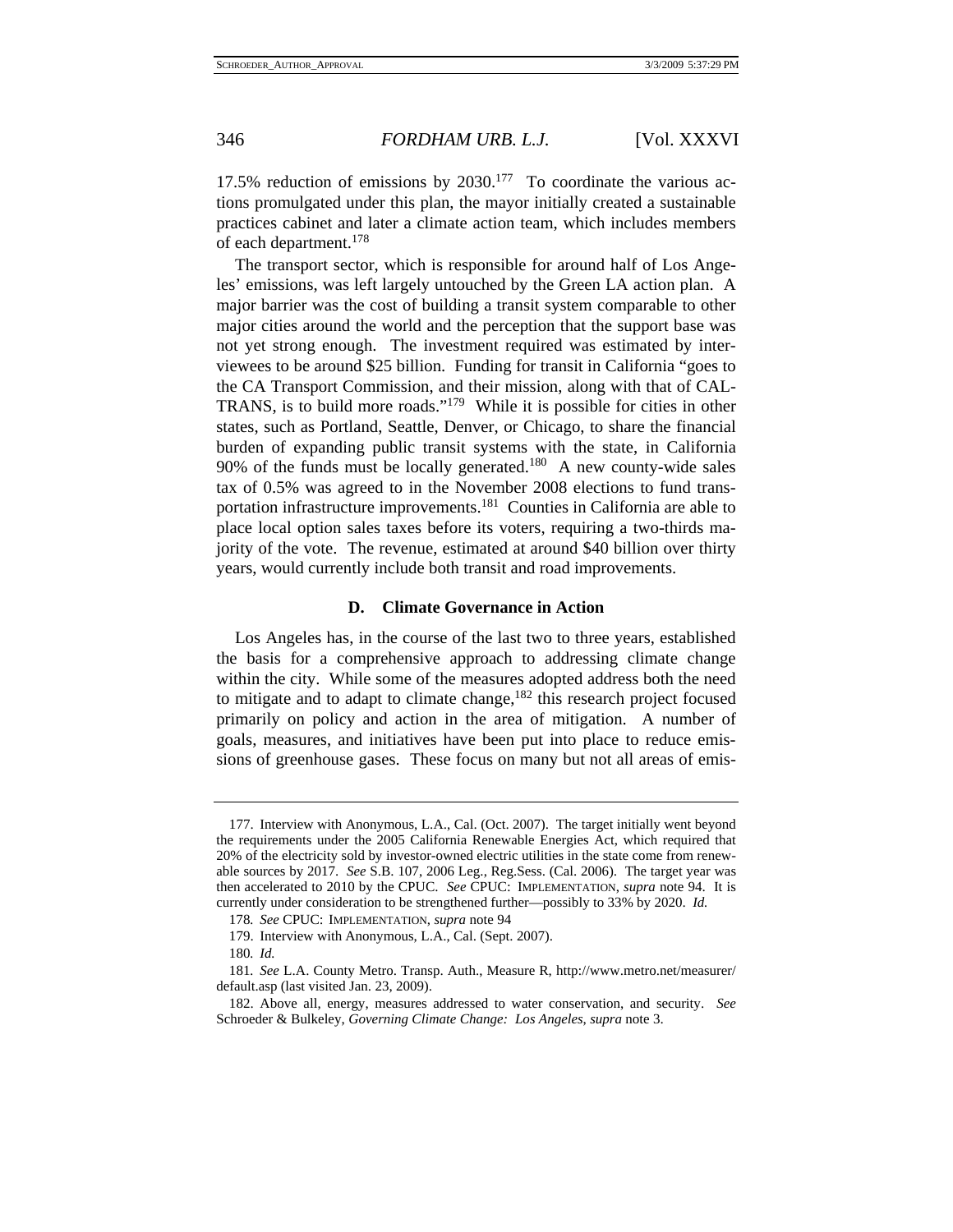sions. For example, cities cannot themselves regulate vehicle tailpipe emissions. Energy supply in the United States is mostly regulated by state governments, except in the cases of cities which own their utilities, such as Los Angeles.

One important cornerstone of Los Angeles's climate change mitigation efforts is a reconfiguring urban infrastructure, including energy, water, and transit.<sup>183</sup> Energy and water supply reconfigurations are being conducted by the LADWP:

The Los Angeles Department of Water and Power . . . is embarking on the most ambitious transformation of any utility in America. In 2005, Mayor Villaraigosa challenged the department to accelerate plans to generate 20% of its electricity from clean, renewable sources from 2017 to 2010. Since then, LADWP has more than doubled its portfolio of renewable energy by purchasing wind, solar, and geothermal power.<sup>184</sup>

The LADWP is faced with the challenge that existing transmission lines cannot meet projected future energy demand at present, which are projected to increase by 43% over the next two decades.<sup>185</sup> The LADWP is addressing this problem mainly in two ways. First, it is raising electricity prices while introducing pricing structures to reward those who conserve energy, such as tiered, seasonal, and time-of-use pricing.<sup>186</sup> Second, it is shifting its power mix away from coal, which currently accounts for about 60% of the power source, to renewable energy.<sup>187</sup> The question of transmission lines to transport renewable energy is an unresolved problem. Both these strategies respond to the desire of the LADWP governing board to reduce the environmental impact of its operations:

One of our specific barriers to whether or not we can actually reach our greenhouse gas mandates is our ability to bring transmission, to develop adequate transmission to bring the green power in. So we are working with various groups in the environmental community to see if we can figure out corridors or some other way that allows us to build transmission, address these concerns of conservation, and habitats, and even developments<sup>188</sup>

<sup>183</sup>*. See id.*

 <sup>184.</sup> GREEN LA, *supra* note 155, at 4.

 <sup>185.</sup> Judy Pasternak, *"Corridors" of Power Are Finding Resistance*, L.A. TIMES, Mar. 24, 2008, at A8.

<sup>186</sup>*. See* Press Release, L.A. Dep't of Water & Power, LADWP Commissioners Approve New Water & Electric Rate Actions, LADWP News, Oct. 2, 2007, *available at* http://www.ladwpnews.com/go/doc/1475/176896/

 <sup>187.</sup> Interview with Anonymous, L.A., Cal. (Oct. 2007).

 <sup>188.</sup> Interview with LADWP Representative, L.A., Cal. (Oct. 2007).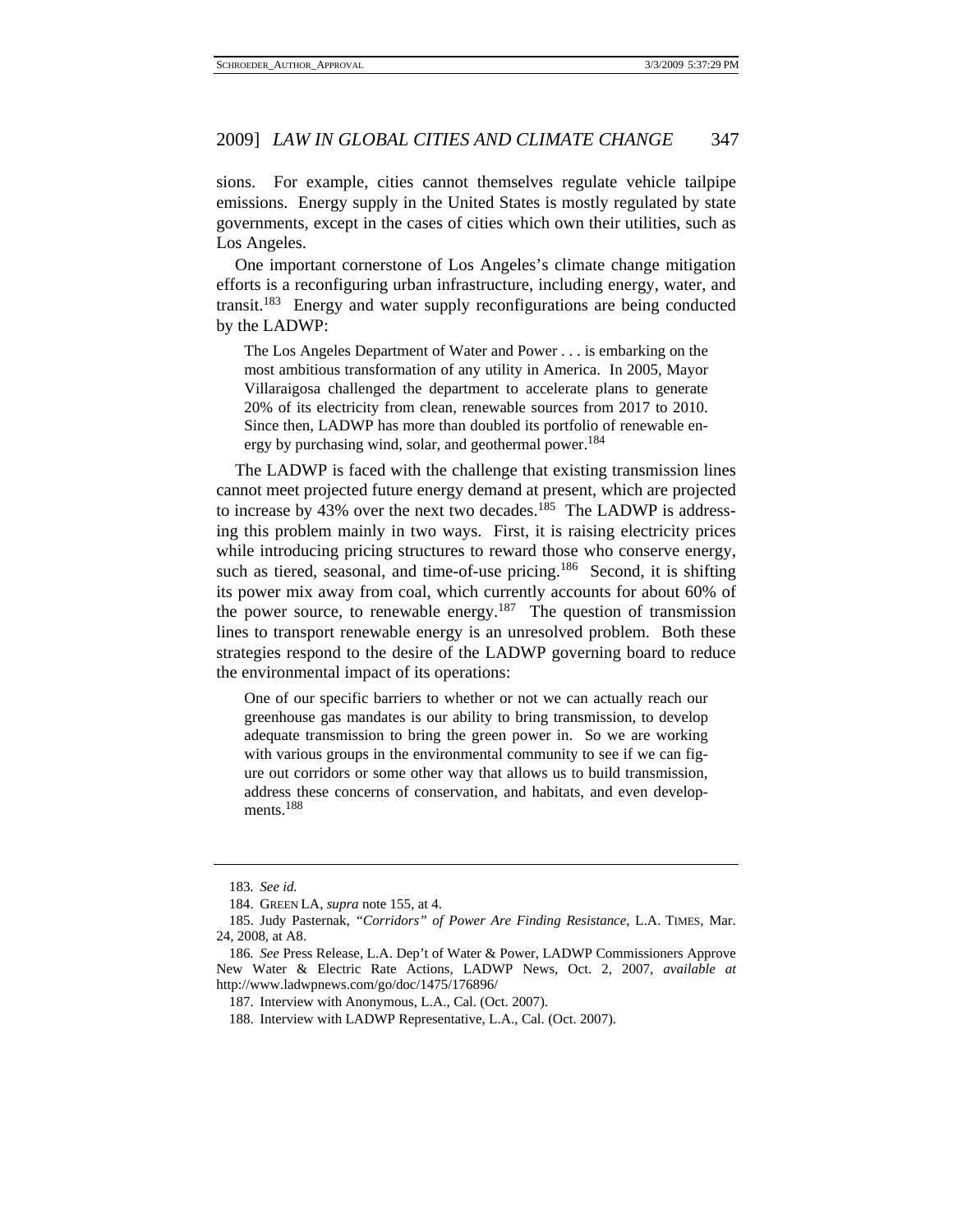The current emphasis is on the latter strategy: shifting the city's energy mix away from coal. There is a sense that this is the more politically viable option, even if the significant challenge of building additional transmission lines remains unresolved. The new pricing structures are too conservative to make a significant impact on GHG emissions. The state law requirement that Californian utilities supply 20% of their energy from renewable sources by  $2010^{189}$  is another reason why emphasis on shifting power supply is currently prioritized, even if it appears that several California-based utilities may not meet California's renewable portfolio standard. Given that some of the current solar and wind farm projects are based out-ofstate,<sup>190</sup> the intricacies of federally regulated interstate commerce further complicate the situation. An additional hurdle is that existing transmission lines cannot be used given the new projects' locations and new transmission lines would have to pass through protected areas, where it becomes a question of relative gain between protecting nature and wildlife versus reducing emissions through expanding renewable energy.<sup>191</sup> Furthermore, the LADWP labor union and its protection of jobs in the traditional power infrastructure has made it difficult for the city to move ahead with its restructuring.192

The LADWP also faces the challenge of securing water for a growing population in a geographic area where demand from other parts of the region is increasing and water resources are depleting.193 In addition, an increase in droughts is expected to further exacerbate the situation. For Los Angeles, water is a crucial issue in the context of climate change because water is imported into the city, which generates significant emissions of GHGs and negatively impacts habitat. 85% of water is imported from Northern and Eastern California (the Colorado River). From Northern California, water is transported partly by a water lift over the Tehachapi Mountains, which constitutes a huge expenditure of energy.<sup>194</sup> According to the California Energy Commission, about 19% of total electricity of all sectors combined is related to water, the biggest single source.<sup>195</sup> 20% of

194. Interview with Anonymous, L.A., Cal. (Sept. 2007).

 <sup>189.</sup> S.B. 107, 2006 Leg., Reg. Sess. (Cal. 2006).

<sup>190</sup>*. See* DEP'T OF WATER & POWER, CITY OF L.A., PLANNING TO MEET THE CHALLENGE 6 (2007), *available at* www.assembly.ca.gov/acs/committee/c25/hearings/VI%20LADWP %20and%20SCPPAA%2003.26.07.ppt.

 <sup>191.</sup> Interview with Anonymous, L.A., Cal. (Sept. 2007).

<sup>192</sup>*. Id.*

 <sup>193.</sup> Interview with Anonymous, L.A., Cal. (Oct. 2007).

<sup>195</sup>*. See* Martha Krebs, Deputy Dir. for Research & Dev., Cal. Energy Comm'n, Address at the Assembly Comm. on Water, Parks, & Wildlife, Water Related Energy Use in Califor-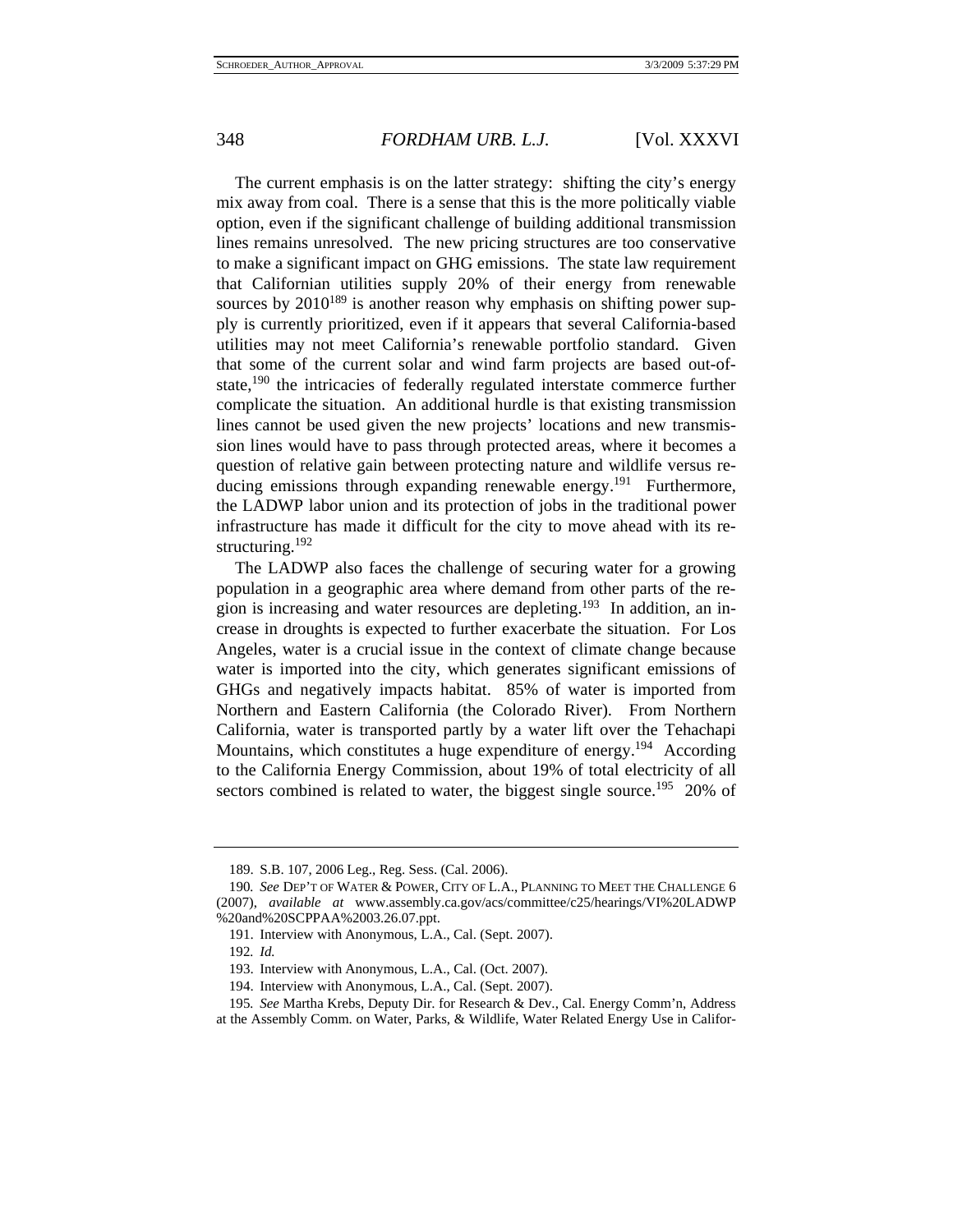electricity in Los Angeles is expended merely on the transportation of water into the city.196 Reducing the amount of imported water to Los Angeles would therefore have a noticeable effect on its emissions level.

Previously, Los Angeles has successfully reduced its extraction of water through efficiency improvements and reuse when required to do so in response to environmental harm at Mono Lake, in the Owens Valley system and in the Eastern Sierras.<sup>197</sup> Currently, the Los Angeles action plan envisages a decrease in per capita water consumption by 20% through water conservation and recycling, including capture and reuse of storm water.<sup>198</sup>

Regarding transit, the city is developing several transit-oriented developments ("TODs").199 While relatively successful in other cities such as Portland and Washington D.C., TODs in Los Angeles are facing a number of obstacles. A study reported by the Los Angeles Times found that TODs are not yet reducing traffic, rather they seem to increase congestion at such developments as they attract others to their urban infrastructure (shops, for example).<sup>200</sup> It was found that transit is not yet efficient and built out enough for a significant shift from vehicle use to public transport. Jobs and schools are usually not close to transit lines, making it difficult for TOD residents to leave their cars behind.<sup>201</sup>

Another key element of Los Angeles's climate change policy is an emphasis on the need to change behavior, particularly with regard to energy and water use. To "help Angelenos be 'energy misers,'" as the Los Angeles action plan puts it, $202$  measures have been adopted ranging from customer rebates and a fund to acquire energy savings to distribution of energy efficient refrigerators and compact fluorescent light bulbs. In addition, the city requires that all new buildings exceeding 50,000 square feet or fiftyplus units become LEED (Leadership in Energy and Environmental Design) certified.<sup>203</sup> As building stock turns over every eighty years in Los

201*. Id.*

202. GREEN LA, *supra* note 155, at 5.

 203. LEED is a US Green Council award, covering five areas: site; materials; energy efficiency; water consumption; and interior air quality. *See generally* U.S. Green Bldg. Council, http://www.usgbc.org/Displaypage.aspx?categoryID=19 (last visited Jan. 23, 2009).

nia (Feb. 20, 2007), *available at* http://www.energy.ca.gov/2007publications/CEC-999-2007 -008/CEC-999-2007-008.PDF.

 <sup>196.</sup> Interview with Anonymous, L.A., Cal. (Sept. 2007).

<sup>197</sup>*. Id.*

 <sup>198.</sup> GREEN LA, *supra* note 155, at 6.

<sup>199</sup>*. Id.* at 23.

 <sup>200.</sup> Sharon Bernstein & Francisco Vara-Orta, *Near the Rails but Still on the Road*, L.A. TIMES, Jun. 30, 2007, at A-1, *available at* http://www.latimes.com/news/local/la-me-transit 30jun30,0,4693321.story?page=3.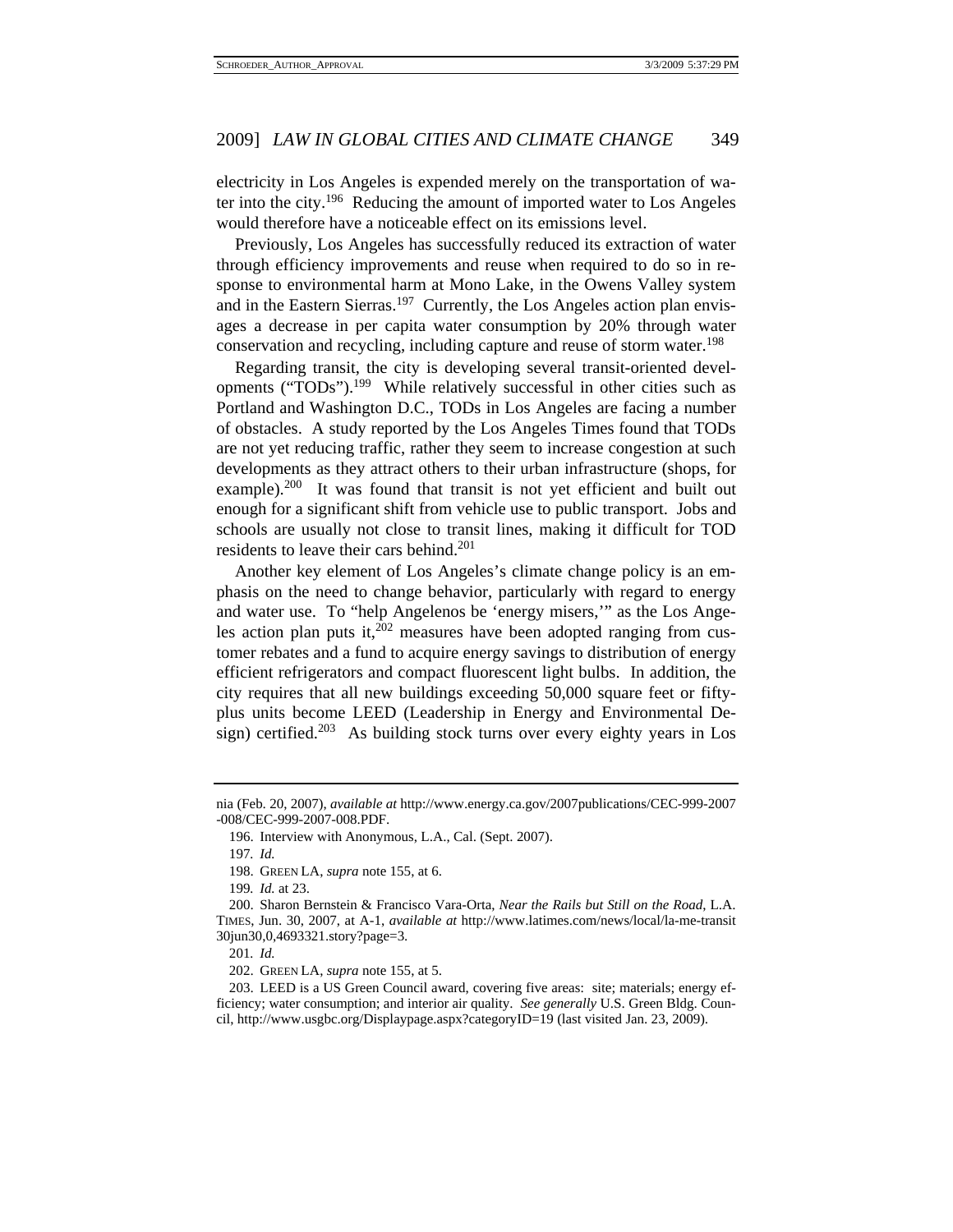Angeles,<sup>204</sup> targeting new builds will slowly yield emissions reduction results. This is extremely short compared, for example, to the United Kingdom's 1000 year building stock turnover.<sup>205</sup> Importantly, for the housing sector, the Los Angeles Department of City Planning is developing a Green Building Program focusing on the nexus between transit and housing. To this end, the department is developing a standard of sustainability for new building projects in the city, which it intends to regularly strengthen in accordance with technological development.<sup>206</sup> Many interviewees have referred to the substantial cultural barrier around transit. In the words of one:

There have also been efforts around reducing Los Angeles's carbon footprint by putting housing and jobs closer to transit and by increasing housing density in the past ten years. Given the cultural barrier around connecting high-income, single-family districts to the public transportation grid, progress has been slow and the focus has been on creating residential units in commercial quarters and increasing density there. This, however, also requires developing infrastructure (schools, etc.) to encourage families to come into these areas. $207$ 

Another impediment to building out Los Angeles's public transportation system is, as one interviewee noted, that "Southern California disposes of an especially virulent dose of 'NIMBYism'—not in my back yard attitude. There is a sense of entitlement among especially rich Americans where they feel they can act in their narrow self-interest if they want to."208 One prominent example is that plans for building a new light rail line are being held up by one particular neighbourhood community because of the associated noise.209 Interviewees shared the impression that California-based businesses are generally more amenable to a culture of sustainability than companies coming in from out of state; this applies in particular to automobile companies. Companies are said to have adapted to California's more progressive stance: "[t]hey have learnt long ago that you don't fight it but shape it the best way you can because they cannot pick up and move from California."<sup>210</sup>

 <sup>204.</sup> Interview with Anonymous, L.A., Cal. (Sept. 2007).

<sup>205</sup>*. See* ENVTL. CHANGE INST., UNIV. OF OXFORD, REDUCING THE ENVIRONMENTAL IM-PACT OF HOUSING (2006), *available at* http://www.rcep.org.uk/urban/report/eci-appe\_ embodied\_energy.pdf.

<sup>206</sup>*. See* City of L.A. Envtl. Affairs Dep't, Los Angeles Green Building Program, http:// www.lacity.org/ead/EADWeb-Sustainable/green\_building\_program.htm (last visited Jan. 23, 2009).

 <sup>207.</sup> Interview with Anonymous, L.A., Cal. (Sept. 2007).

<sup>208</sup>*. Id.*

<sup>209</sup>*. Id.*

 <sup>210.</sup> Interview with Anonymous, L.A., Cal. (Oct. 2007).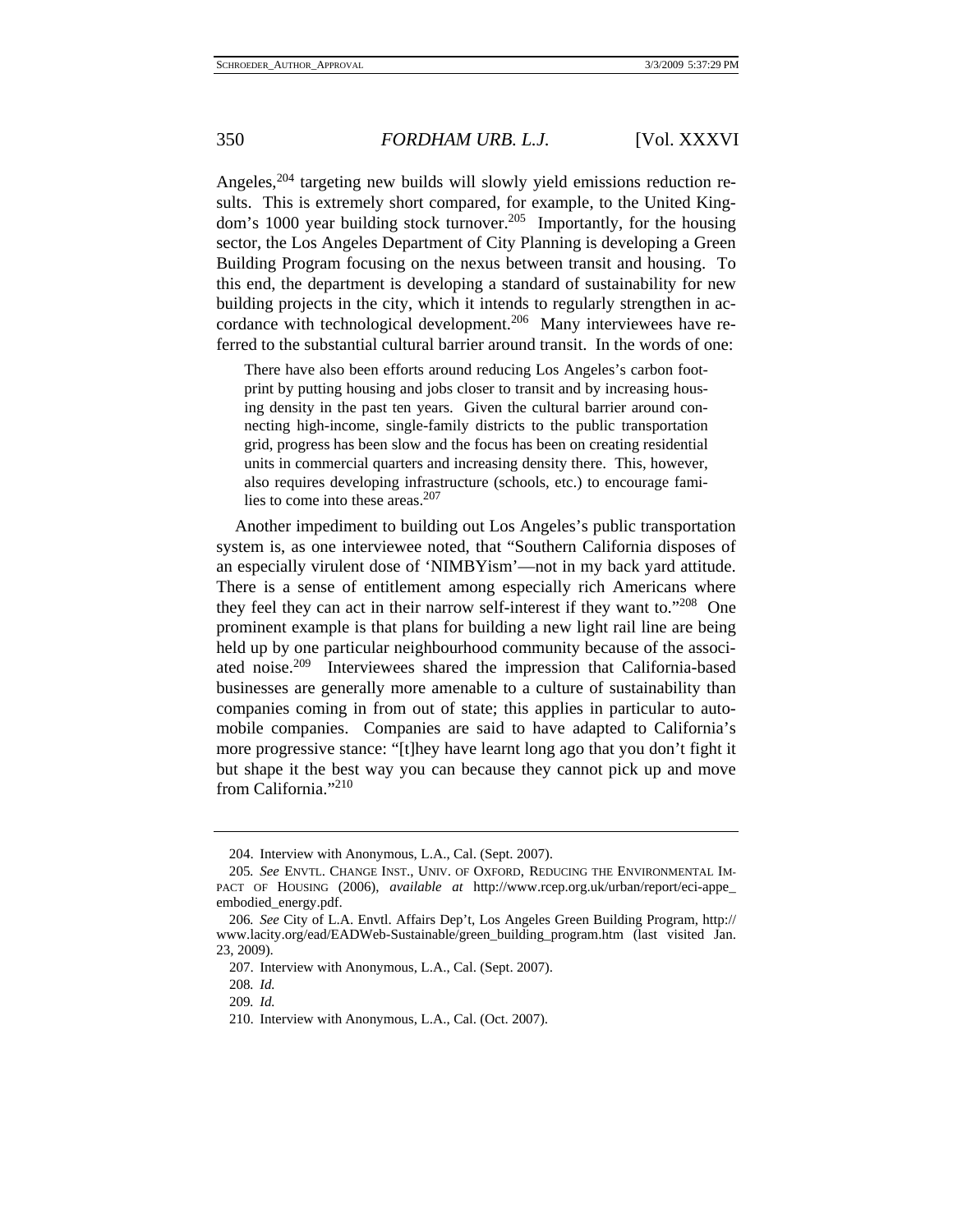Business behavior is targeted through a number of initiatives including a green business certification scheme, incentives for the growth of local green businesses and identification and promotion of locations for green businesses. Over fifty buildings are being designed to LEED standards in the private sector and forty-eight buildings in the public sector have already been completed.<sup>211</sup> The response from businesses is mixed. While there have been requests from members of the business community to the city to put in place codes and regulations on green buildings, there is also resistance to such measures from other segments of the community. As a compromise, measures have started low and are being strengthened over time to obtain the buy-in from a larger segment of commerce.<sup>212</sup>

## **IV. COMPARING LONDON AND LOS ANGELES: MODES OF GOVERNING AND THE ROLE OF LAW**

We suggest that the development of urban climate change governance in London and Los Angeles is characterized by a plurality of modes of governing in which the role of law takes on different forms. Drawing on Bulkeley and Kern, $^{213}$  we suggest that four modes of governing climate change can be identified. First, a self-governing mode relates to the capacity of local government to shape its own activities, although this may be a result of impetus from other levels of government or other actors.<sup>214</sup> Second, control and compliance refers to the governing of climate change through the use of traditional forms of authority such as regulation and planning.215 This mode is particularly associated with legal instruments. Third, we identify governing by provision, in which emission reductions are achieved through the delivery of particular forms of service and resource.<sup>216</sup> The final one is a mode of enabling, where governing takes place through facilitating, coordinating, and encouraging action through partnership with private and voluntary sector agencies, and in the form of various types of community engagement. $217$ 

 <sup>211.</sup> Margot Roosevelt, *Bid to Make Buildings Greener OK'd*, L.A. TIMES, Nov. 16, 2007, at B-1.

 <sup>212.</sup> Schroeder & Bulkeley, *Governing Climate Change: Los Angeles*, *supra* note 3.

 <sup>213.</sup> Bulkeley & Kern, *Local Government*, *supra* note 40.

<sup>214</sup>*. Id.* at 2244-45.

<sup>215</sup>*. Id.* at 2246-48.

<sup>216</sup>*. Id.* at 2245-46.

<sup>217</sup>*. Id.* at 2249-51.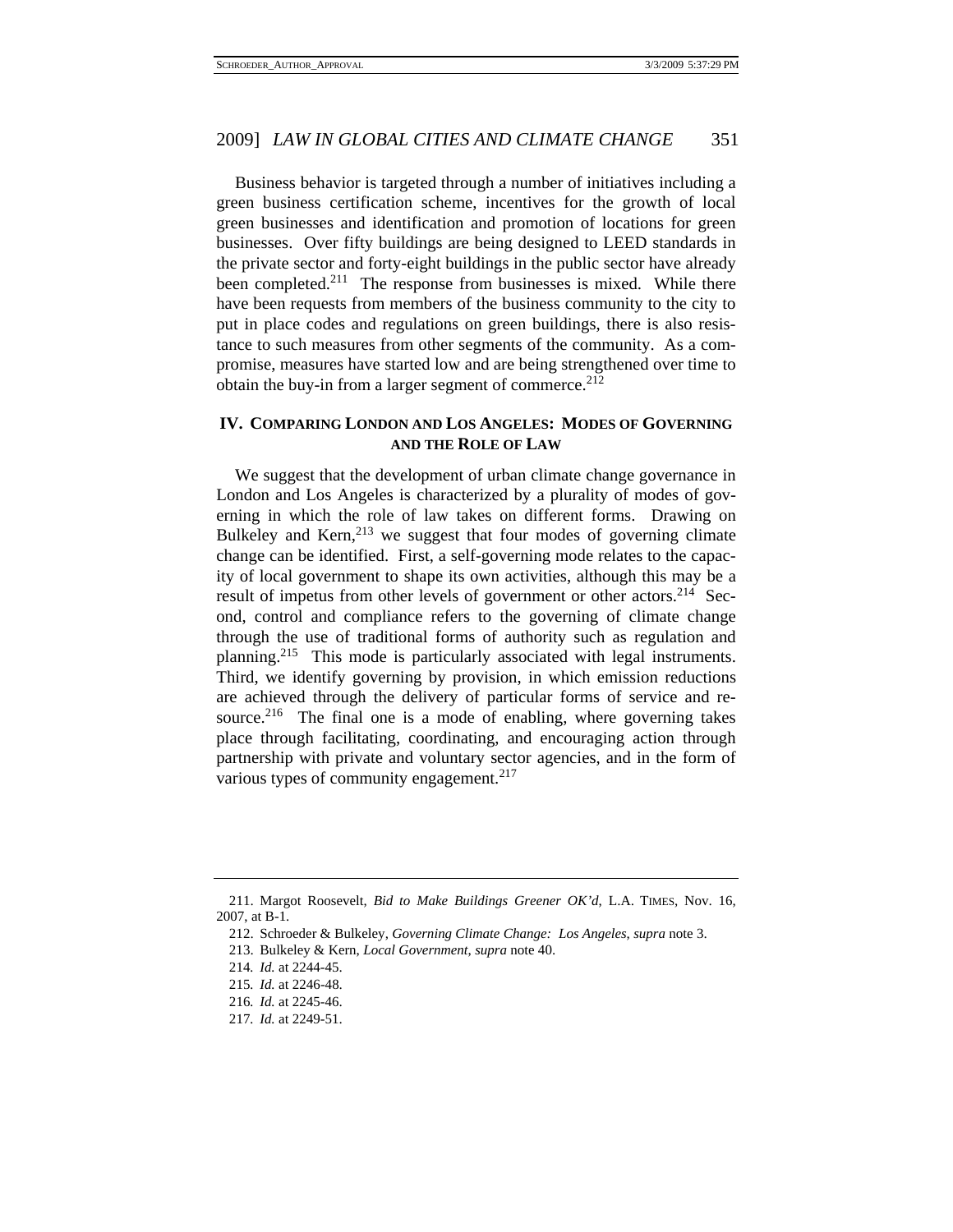# 352 *FORDHAM URB. L.J.* [Vol. XXXVI

## **A. Self-Governing**

Historically, municipal action in response to climate change has predominantly been undertaken in a self-governing mode, where municipal authorities seek to improve energy efficiency in their own operations, in housing stocks and vehicle fleets, as well as to change the type of energy used, through, for example, building integrated renewable energy systems or by switching to LPG as a type of fuel.<sup>218</sup> In the United Kingdom, the self-governing mode of climate response is in part a reflection of the changing agendas of what is required of local authorities from central government in relation to performance indicators. In this manner, selfgovernance is in part driven by requirements to comply with national standards, and therefore linked to the development of the framework of what local authorities are and are not allowed to do with respect to climate change. For the most part, however, both in the United Kingdom and elsewhere, self-governing responses to climate change have primarily been undertaken on a voluntary basis, driven by membership in transnational municipal networks where "getting your own house in order" is regarded as a critical step for municipal climate policy.

Evidence of this "self-governing" mode is seen both in London and Los Angeles. For example, in London emphasis has been on the development of iconic renewable energy generation projects to supply key government buildings.<sup>219</sup> In Los Angeles, transport measures include converting city fleet and city refuse collection trucks, street sweepers, and buses of the Metropolitan Transport Authority ("MTA") to alternative fuels.<sup>220</sup> The city-owned Los Angeles World Airports ("LAWA") purchases 15% of its electrical power through the LADWP's Green Power program and is meeting green building specifications, improving recycling, using alternative fuel sources, and recycling water.<sup>221</sup> In addition, the C40 network, of which both cities are a part, is seeking to develop a tool for auditing and measuring the performance of municipal governments in which addressing their own emissions will be a critical step. It is not, however, the dominant response in either, if relatively significant in the case of Los Angeles.

 <sup>218.</sup> Allman et al., *supra* note 40, at 277 fig.1; *see also* BULKELEY & BETSILL, CITIES AND CLIMATE CHANGE, *supra* note 1, at 59-69; Bulkeley & Kern, *Local Government*, *supra* note 40, at 2244.

 <sup>219.</sup> GLA, THE LONDON PLAN, *supra* note 118.

 <sup>220.</sup> Schroeder & Bulkeley, *Governing Climate Change: Los Angeles*, *supra* note 3, tbl.2.

 <sup>221.</sup> GREEN LA, *supra* note 155, at 6, 16, 24.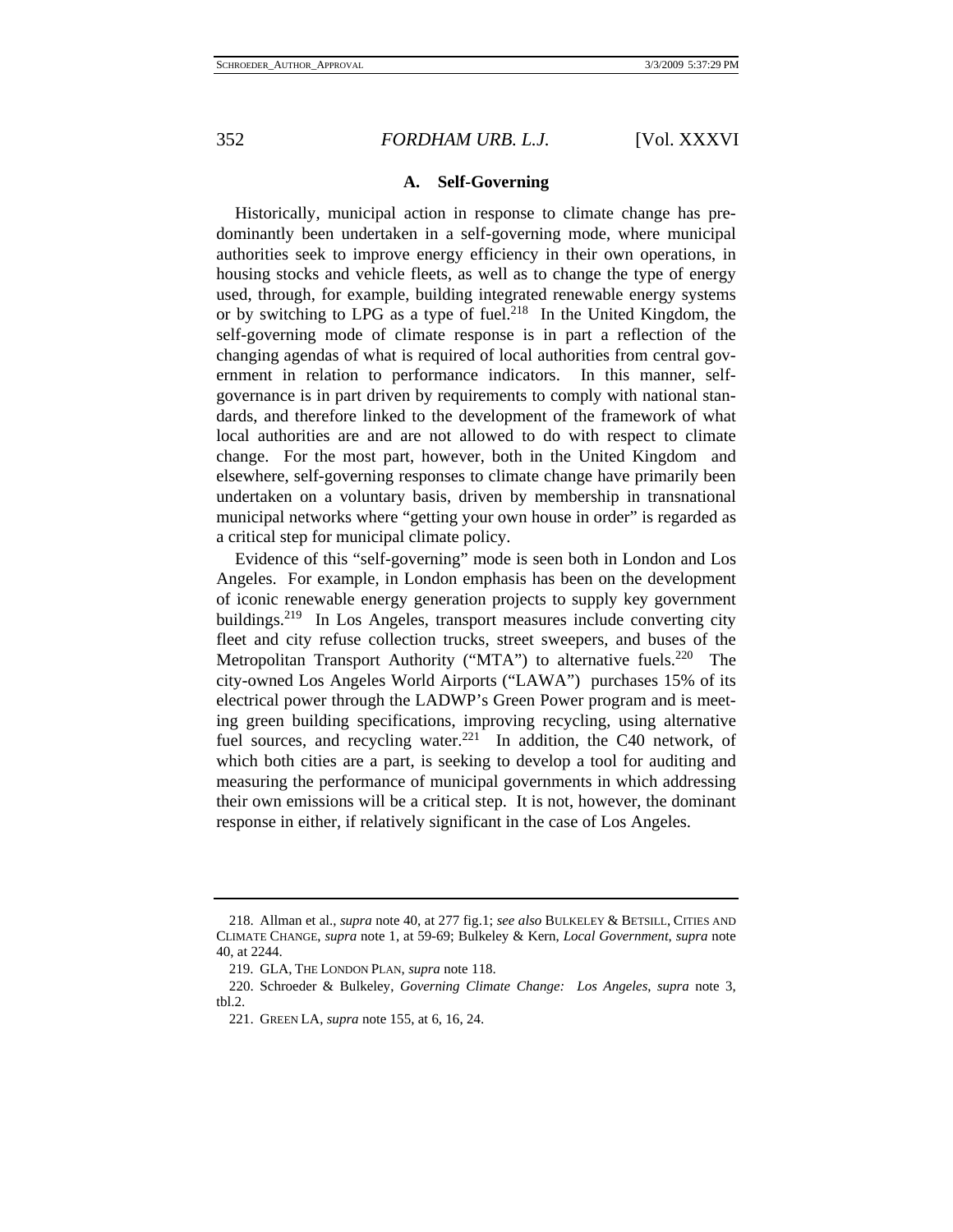## **B. Control and Compliance**

The control and compliance mode of governing is perhaps that which is most closely related to the role of law in municipal climate governance. Here, municipalities use their powers to determine planning law, to regulate and sanction, and to promote activities that contribute to the reduction of GHG emissions. In both London and Los Angeles, this mode of governing has been deployed most notably with respect to planning. Through the provisions of the London Plan, in a context where increasing energy efficiency standards are being set by central government and the E.U., the mayor has mandated the increased use of renewable and decentralized energy generation in new developments.222 Similarly in Los Angeles, the Los Angeles Green Building Ordinance requires that all new buildings exceeding 50,000 square feet or fifty plus units show compliance with the United States Green Building Council's LEED certified level.<sup>223</sup> There is clearly significant scope for utilizing municipal government's limited legal powers in the arena of new developments. This will address, however, only a small fraction of the emissions generated in any one municipality given the small proportion of the built environment that new development usually comprises, especially if the regulation addresses only larger buildings as in the case of Los Angeles. In addition, such approaches have met with significant challenge, notably from the business community in London but also in Los Angeles, and it is far from clear what the provisions of both the London Plan and the Los Angeles Green Building Ordinance will mean in practice given the higher initial building cost of "green" buildings.

The case studies suggest that in terms of seeking to change behavior, municipal governments in London and Los Angeles have limited powers and they have been reluctant to use those that they do have. Despite the success of the congestion charge in London, in terms of reducing local air pollution and congestion, raising revenue for public transport and increasing the use of alternative modes of travel, this mechanism has not yet been successfully explicitly used to reduce emissions of greenhouse gases.<sup>224</sup> A proposal to change the basis of the congestion charge in order to take account of vehicle greenhouse gas emissions was made, but later dropped by

<sup>222</sup>*. See* discussion *supra* Part II.

<sup>223</sup>*. Id.*

 <sup>224.</sup> Georgina Santos, *Urban Congestion Charging: A Comparison between London and Singapore*, 25 TRANSP. REV. 511, 523 (2005); *see also* Georgina Santos & Jasvinder Bhakar, *The Impact of the London Congestion Charging Scheme on the Generalised Cost of Car Commuters to the City of London from a Value of Travel Time Savings Perspective*, 13 TRANSP. POL'Y 22 (2006).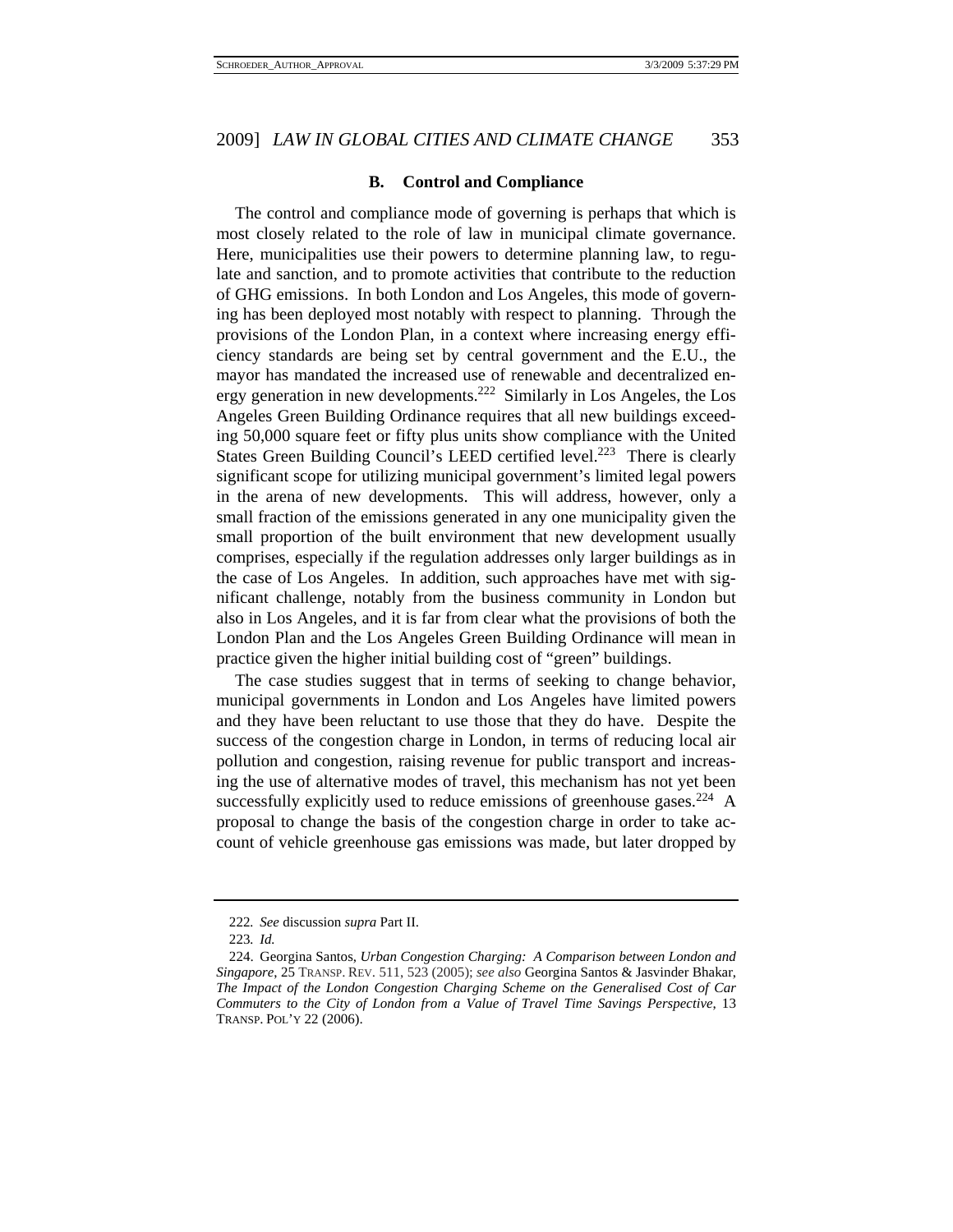incoming Mayor Boris Johnson.<sup>225</sup> While the congestion charge may have made a marginal impact on the overall emissions of GHGs from transport in London through creating a modal shift, at present the area covered is too small to have any significant and long term impact on GHGs across the city.226 Interestingly, there is significant support from the business community for a more comprehensive system of road-user charging, in order to relieve congestion.<sup>227</sup> Whether the GLA has both the power and the political will to undertake such a strategy, which is seen to be publicly unpopular, remains to be seen.

Los Angeles has been reluctant to do any more than address emissions from its city-owned fleet or operate car pool lanes on some of its highways, even though emissions from transport account for about half of Los Angeles's GHG emissions.<sup>228</sup> This omission can be explained culturally, given the strong sense among the general public of entitlement to, or aspiration for, single-family homes and multiple cars per household.

These two cases suggest that the explicit role of law in municipal climate change responses remains confined primarily to the area of planning and new development, and that here considerable contestation is occurring over the rights and responsibilities of different actors with respect to reducing emissions of greenhouse gases.

#### **C. Provision**

Up until the mid-1990s, many municipal authorities across Europe and elsewhere in the world owned their energy generation, water provision, and waste services. In effect, they provided utilities for their communities. In this manner, "local governments were able to control the nature of infrastructure development and to influence practices of public consumption and waste in such a way as to limit emissions of greenhouse gases." $229$  We term this means of governing climate change "provision"—the provision of infrastructures and services through which municipal governments are able to influence the practices of individuals and the trajectories of future development. With the rising tide of neoliberalism in the utilities sector, many such municipally owned companies were sold during the 1990s (indeed,

<sup>225</sup>*. See* BBC News, Mayor Quashes £25 C-Charge Hike, http://news.bbc.co.uk/ 1/hi/england/london/7494495.stm (last visited Jan. 23, 2009).

 <sup>226.</sup> Georgina Santos & Gordon Fraser, *Road Pricing: Lessons from London*, ECON. POL'Y, Apr. 2006, at 286-87.

 <sup>227.</sup> Interview with Anonymous, in London, Eng. (Feb. 2008).

 <sup>228.</sup> GREEN LA, *supra* note 155, at 14.

 <sup>229.</sup> Bulkeley & Kern, *Local Government*, *supra* note 40, at 2245.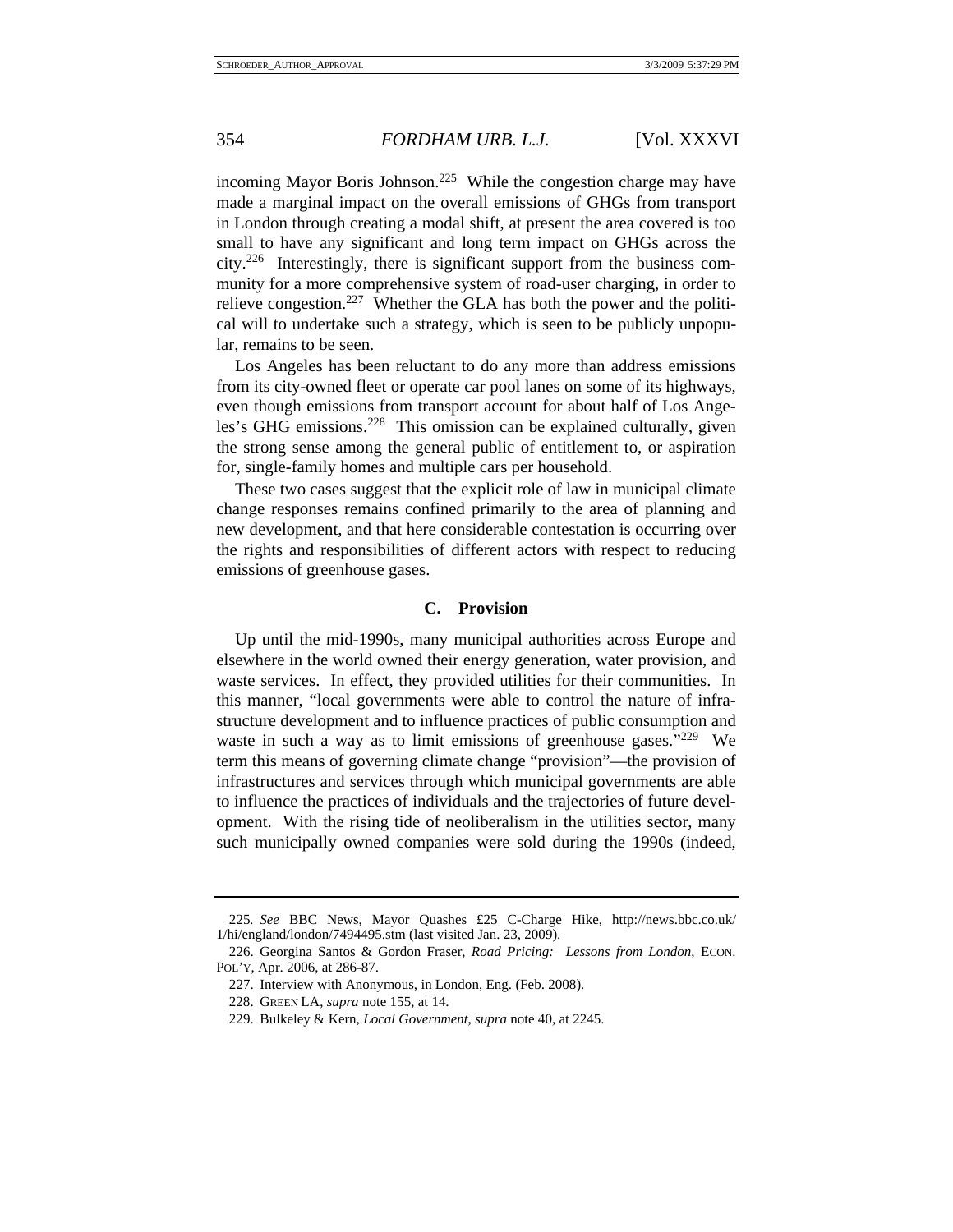much earlier in the United Kingdom context), and as a result the direct provision of services has declined. $230$ 

This was not the case in Los Angeles, where the municipal authority retains ownership of its utility through the LADWP. Los Angeles was therefore able to address energy supply through its Renewable Energy Goal of reaching a share in energy supply of 20% from renewables by 2010 and 35% by 2030.231 The motivation behind this is to phase out long-term contracts with coal-fired power plants in neighboring states and replace them with decentralized renewable energy projects in Southern California and neighboring states, covering solar, wind, biomass, and geothermal. While advertised as a measure to address climate change, it also addresses other objectives, such as the need to meet increasing energy demand and possible future energy scarcity as well as an aging infrastructure problem. Another example of provision in Los Angeles is its approach to waste management. Through investing in conversion technology plants, the city is aiming to increase the share of waste recovery to use in manufacturing and to generate renewable energy. In its city-owned sea and air ports, Los Angeles is greening on-the-ground operations through, for example, providing alternative marine power at its ports while docking and purchasing some 10% of green power, improving recycling and meeting green building specifications at its airports. Further examples of governing by provision include the city's "Water and Wastewater Integrated Resources Plan" to improve water, wastewater, and runoff management in the city as well as increasing open space through creating new parks, revitalizing the Los Angeles River as a naturalized river, and planting one million trees.<sup>232</sup> These examples demonstrate that governing by provision is a key mode through which climate change is addressed in Los Angeles.

In London, one interesting finding from this study is that, despite the formal ownership or provision of utility services, the "provision" mode of governance is still important, as two examples illustrate. First, the establishment of the LCCA as a municipally owned company has enabled the creation of the London ESCO, through which the LCCA can directly provide energy services—albeit that these "services" are about how to manage and reduce energy use, rather than the production and delivery of raw en-

 <sup>230.</sup> Matthias Finger, *Privatization of the Infrastructures*, *in* LIMITS TO PRIVATIZATION, HOW TO AVOID TOO MUCH OF A GOOD THING 235-39 (Ernst Ulrich von Weizsaecker et al. eds., 2005).

 <sup>231.</sup> As previously mentioned, California has a similar goal, requiring by state law that Californian utilities supply 20% of their energy from renewable sources by 2010. *See supra* note 177 and accompanying text.

 <sup>232.</sup> Schroeder & Bulkeley, *Governing Climate Change: Los Angeles*, *supra* note 3, tbl.2.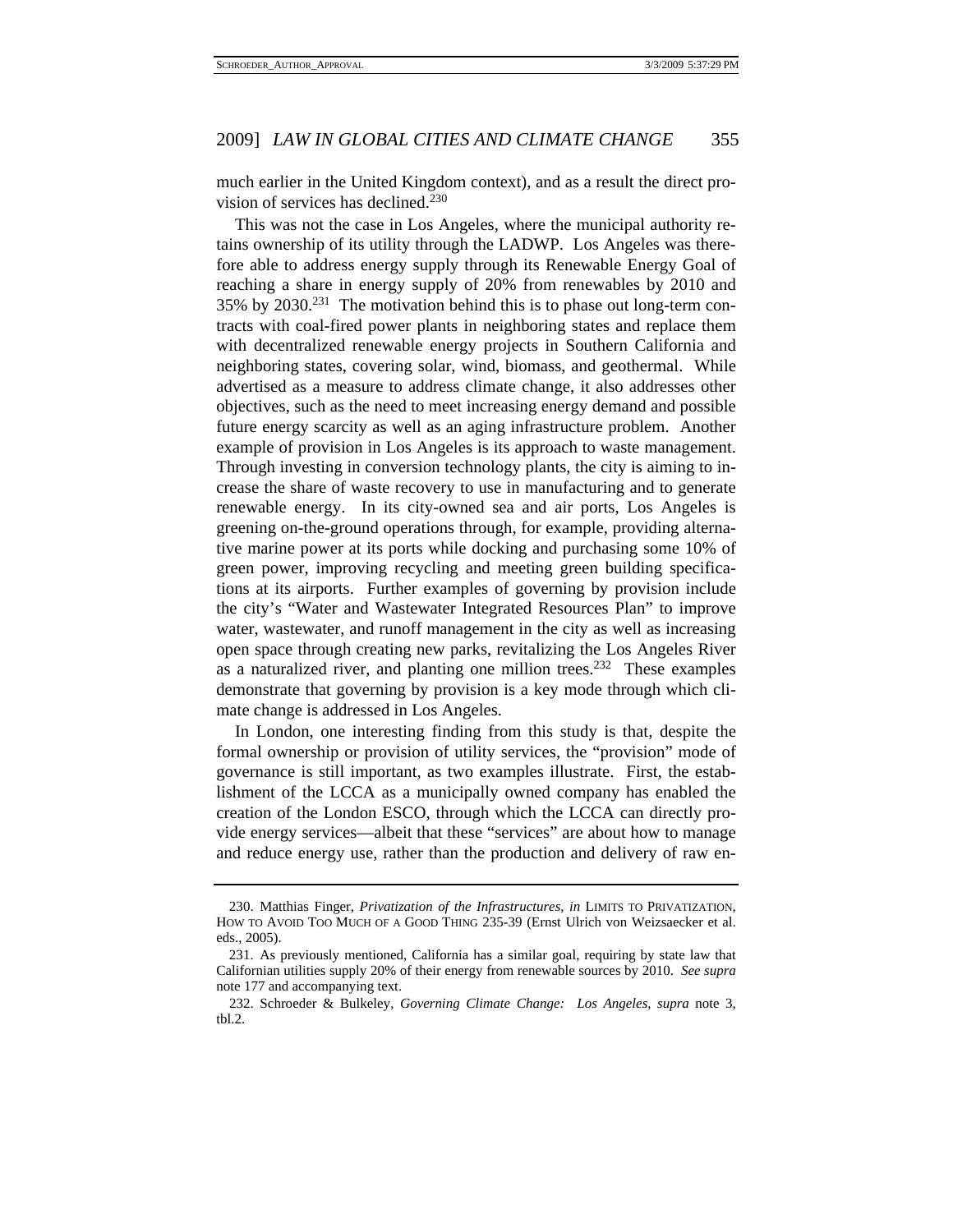ergy to businesses and homes. Second, the GLA has sought to work in partnership with other organizations to deliver other forms of energy "service" to individuals and businesses, for example, the energy "concierge service." Rather than being a traditional utility provider, municipal authorities in London have sought to re-imagine what energy "services" entail, and, in partnership with other organizations, supply them. Such ventures have either been done under the general powers which London has to address sustainability and well-being, or, in the case of the LCCA and ESCO, on the basis of protracted and complex negotiations over the legalities involved. Here, rather than acting as a facilitator, the legal standing of local governments may have impeded municipal action. Having achieved a robust legal status, however, the LCCA is now partially insulated from the politics of climate policy in London, and may be on a sound footing to further novel work on the provision of energy services. $233$ 

In both cases, the "provision" mode of governance has been a key facet, which may not come as a surprise given that energy supply infrastructures determine the level of urban greenhouse gas emissions significantly.

## **D. Enabling**

At the heart of the debate on the changing nature of "local governance" has been the proposition that modes of provision and control are waning, while local authorities are increasingly involved in "enabling," or steering, other actors, in the voluntary and private sectors and at the community level, to act for the public good. An enabling mode of governing involves, for example, local governments in promotional activities, public-private partnerships, and the provision of financial incentives or subsidies to encourage action by other actors for particular policy ends.234 In the United Kingdom, this mode of governing is not only a response by local governments to their declining formal powers and competencies or a means of getting things done when other channels are blocked, but is increasingly mandated by central government.<sup>235</sup> Local governments are now legally obliged to work with other partners in the Local Strategic Partnership, to establish Local Area Agreements, and develop a sustainable community strategy. Local governments also now "contract out" services, such as waste collection and disposal or home energy efficiency improvements, in ways that make "partnership" working inevitable.<sup>236</sup> Therefore, while par-

<sup>233</sup>*. See id.*

 <sup>234.</sup> Bulkeley & Kern, *supra* note 40, at 2249-51.

<sup>235</sup>*. See* discussion *supra* Part II.B.

 <sup>236.</sup> Bulkeley & Schroeder, *Governing Climate Change: London*, *supra* note 3.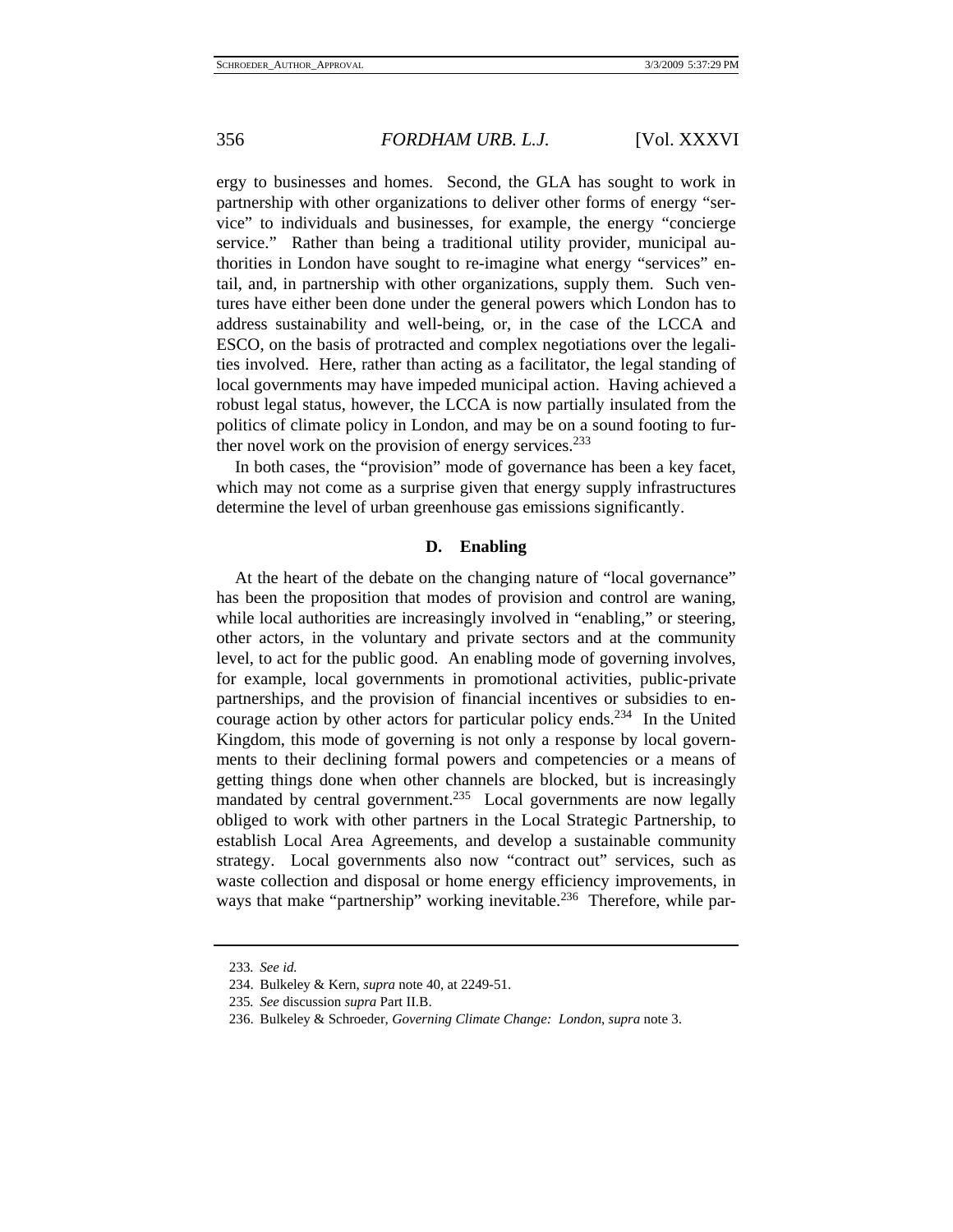ticular instances or examples of enabling action in London or other United Kingdom cities may be spontaneous, or emerge from the private rather than the public partner involved, the current approach towards, and legal context for, local government in the United Kingdom makes "enabling" an everyday reality for most local authorities. In the United States, "enabling" modes of governance are often created through funding flows from grantin-aid schemes to enable the implementation of national goals set by the national government.

The formation of public-private partnerships has been central for London. It established the London Climate Change Partnership (2001) among government and non-government organizations to assist London in preparing for the impacts of climate change through raising awareness, developing adaptation guidance, and improving the built environment. The London Hydrogen Partnership (2002) and London Energy Partnership (2004) followed, facilitating the establishment of a hydrogen economy for London and the United Kingdom and assisting in the delivery of London's energy policy. In addition, the C40 Climate Leadership Group (2005) was established to promote urban leadership on climate change beyond London and the United Kingdom. $237$  In Los Angeles, while the creation of publicprivate partnerships has not been as central a facet as in London, "enabling" modes of governance have been employed in the promotion of a green economic sector, such as through identification and promotion of locations for green businesses, collaboration with the private sector to offer effective incentives for the growth of local green businesses, and a certification scheme for green businesses.<sup>238</sup>

Given the limitations of power in the local government context and the extent to which GHG emissions are linked to urban lifestyles and economic activity, governing by "enabling," promoting, or steering is used to increase the involvement of actors who would otherwise not be easily reached.

### **E. Summary**

While all modes of governance identified play a certain role in the overall approach to reducing GHG emissions at the local level, the examination of the two cases of London and Los Angeles makes a number of important discoveries in their relative importance and how they relate to the role of law. First, the direct use of legal instruments by municipal authorities to govern climate change in London and Los Angeles is limited, but it still

 <sup>237.</sup> *See id.*

 <sup>238.</sup> Schroeder & Bulkeley, *Governing Climate Change: Los Angeles*, *supra* note 3, tbl.2.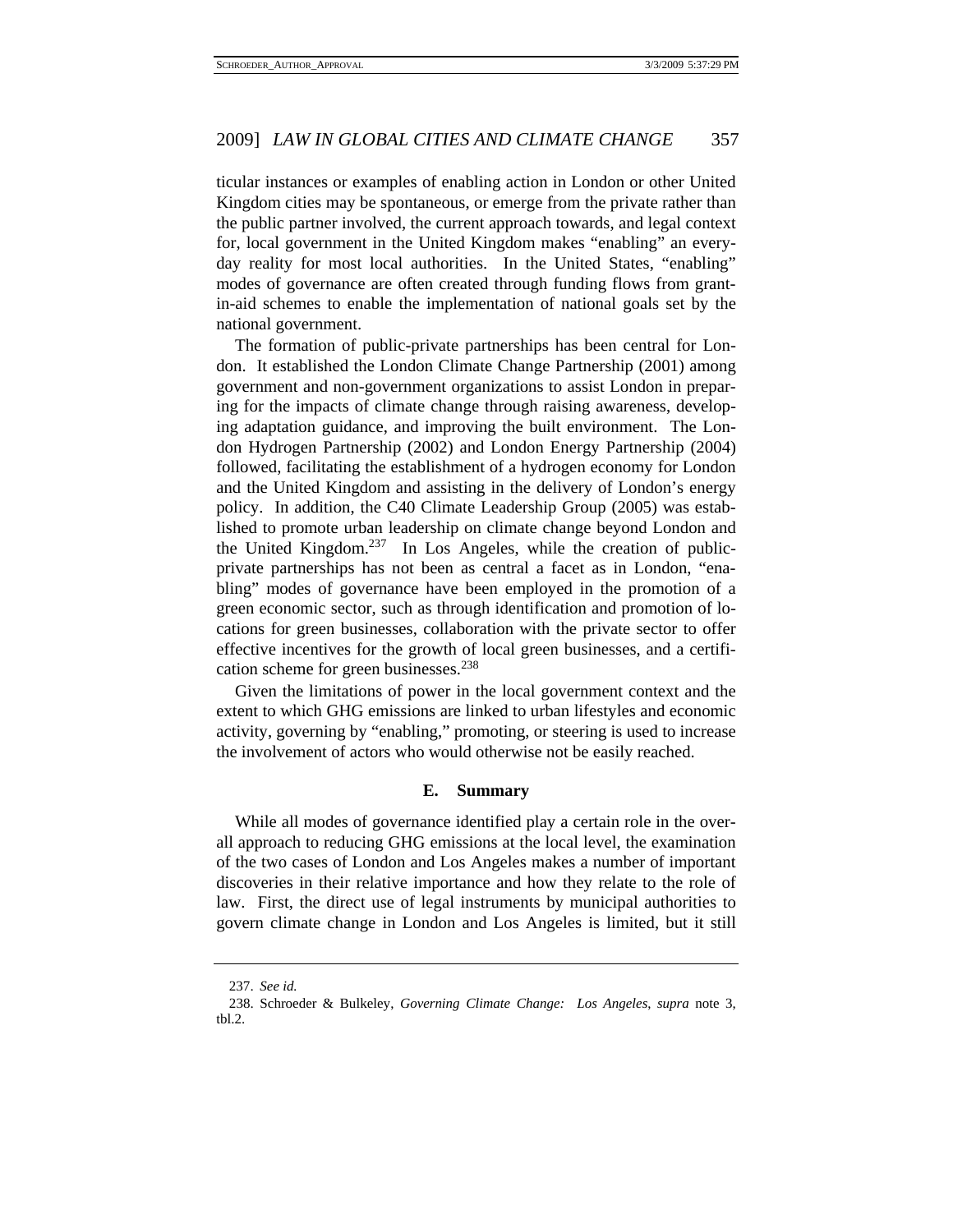plays a critical role especially in relation to planning and new development.<sup>239</sup> Second, legal frameworks adopted at other levels of government are important in shaping the possibilities for local action. Some legal frameworks provide an *enabling* context of multilevel governance, such as green building codes in the United States or the E.U. Energy Performance of Buildings in the United Kingdom.240 Other frameworks are more neutral, such as the new requirements for United Kingdom local authorities to develop local area agreements, which may lead to new local responses.<sup>241</sup> Yet others create a *constraining* multilevel governance context, such as energy market regulation.<sup>242</sup> Third, as municipalities seek to move within and beyond these frameworks, we can see that new modes of governing through provision and through enabling are becoming ever more impor $tant.<sup>243</sup>$ 

#### **CONCLUSION**

The cases of London and Los Angeles demonstrate that while both cities have adopted ambitious plans addressing climate change mitigation with targets and timetables going beyond any action at the national level, their limitation to perform climate change policy is somewhat determined by legal frameworks at national or state levels.<sup>244</sup> For example, emissions from the housing sector are addressed only to the extent of new developments and already established energy standards, such as LEED in the United States or Title 24 in California. The existing housing stock is ignored for now, effectively leaving untouched the bulk of emissions from the housing sector, as this would require measures at national or state levels. Control and compliance modes of governance are used where legal frameworks already exist, such as energy efficiency standards set by the United Kingdom government and the E.U. or the Los Angeles New Building Ordinance requiring compliance with nationally-recognised LEED certified levels of energy efficiency in buildings. They remain contested by local business communities because the associated extra costs. An exception to this, and an example of municipal entrepreneurship using a control and compliance measure, is the London congestion charge, hailed as largely successful. It was introduced to reduce local air pollution and congestion, but also re-

- 243*. See* discussion *supra* Part IV.C, D.
- 244*. See* discussion *supra* Part II, III.

<sup>239</sup>*. See* discussion *supra* Part IV.A.

<sup>240</sup>*. See* discussion *supra* Part IV.D.

<sup>241</sup>*. See* discussion *supra* Part IV.A.

<sup>242</sup>*. See* discussion *supra* Part II, III.